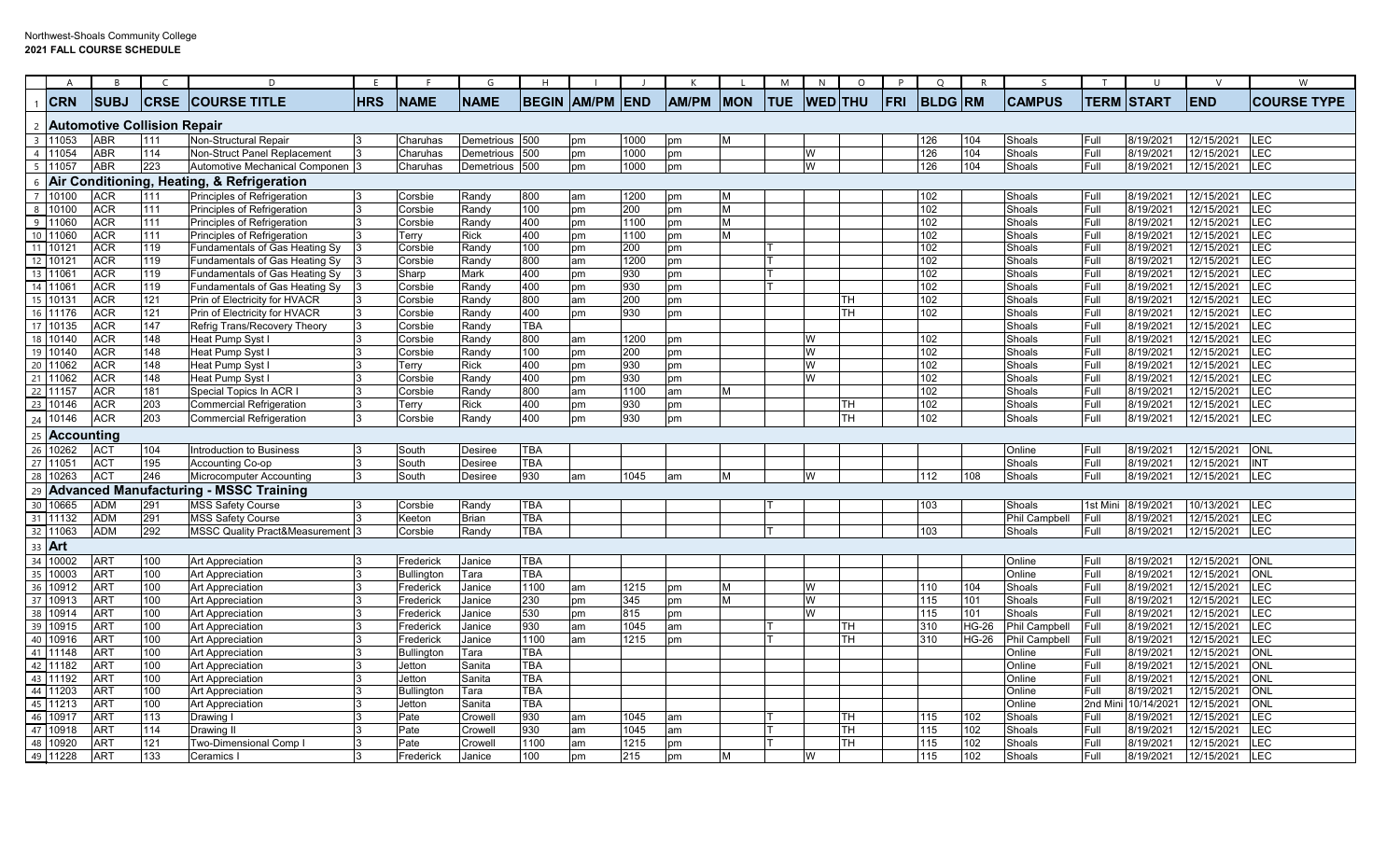|          | $\overline{A}$ |            |            | D                                                |                     | G                 | $\overline{H}$    |    |      |    |   | M | N | $\circ$ | $\Omega$ |        |                         |              | $\Box$                 | $\mathcal{U}$            |                     | W |
|----------|----------------|------------|------------|--------------------------------------------------|---------------------|-------------------|-------------------|----|------|----|---|---|---|---------|----------|--------|-------------------------|--------------|------------------------|--------------------------|---------------------|---|
| 50       | 10922          | ART        | 134        | Ceramics II                                      | Frederick           | Janice            | 100               | pm | 215  | om |   |   | w |         | 15       | 102    | Shoals                  | Full         | 8/19/2021              | 12/15/2021               | LEC                 |   |
| 51       | 10738          | ART        | 203        | <b>Art History</b>                               | Frederick           | Janice            | <b>TBA</b>        |    |      |    |   |   |   |         |          |        | Online                  | Full         | 8/19/2021              | 12/15/2021               | ONL                 |   |
|          | 52 10924       | ART        | 291        | Supervised Study in Studio Art                   | Frederick           | Janice            | <b>TBA</b>        |    |      |    |   |   |   |         |          |        | Shoals                  | Full         | 8/19/2021              | 12/15/2021               | LEC                 |   |
| 53       |                |            |            | Automotive Service Technology                    |                     |                   |                   |    |      |    |   |   |   |         |          |        |                         |              |                        |                          |                     |   |
| 54       | 10194          | AUM        | 101        | Fund of Auto Technology                          | Creekmore           | Eric              | 800               | am | 1200 | pm |   |   |   |         | 129      |        | Shoals                  | Full         | 8/19/2021              | 12/15/2021               | LEC                 |   |
| 55       | 10194          | AUM        | 101        | Fund of Auto Technology                          | Creekmore           | Eric              | 1230              | pm | 300  | pm | M |   |   |         | 129      |        | Shoals                  | Full         | 8/19/2021              | 12/15/2021               | LEC                 |   |
| 56       | 10212          | AUM        | 112        | <b>Electrical Fundamentals</b>                   | Creekmore           | Eric              | 1230              | pm | 300  | pm |   |   |   |         | 129      |        | Shoals                  | Full         | 8/19/2021              | 12/15/2021               | LEC                 |   |
| 57       | 10212          | AUM        | 112        | <b>Electrical Fundamentals</b>                   | Creekmore           | Eric              | 800               | am | 1200 | pm |   |   |   |         | 129      |        | Shoals                  | Full         | 8/19/2021              | 12/15/2021               | $E$ C               |   |
| 58       | 10214          | AUM        | 121        | <b>Braking Systems</b>                           | Creekmore           | Eric              | 1230              | pm | 300  | pm |   |   | W |         | 129      |        | Shoals                  | Full         | 8/19/2021              | 12/15/2021               | LEC                 |   |
| 59       | 10214          | AUM        | 121        | <b>Braking Systems</b>                           | Creekmore           | Eric              | 800               | am | 1200 | pm |   |   | W |         | 129      |        | Shoals                  | Full         | 8/19/2021              | 12/15/2021               | LEC                 |   |
| 60       | 11045          | AUM        | 121        | <b>Braking Systems</b>                           | Charuhas            | Demetrious        | 500               | pm | 1000 | pm |   |   |   |         | 129      |        | Shoals                  | Full         | 8/19/2021              | 12/15/2021               | <b>EC</b>           |   |
| 61       | 1045           | AUM        | 121        | <b>Braking Systems</b>                           | Creekmore           | Eric              | 500               | pm | 1000 | pm | м |   |   |         | 129      |        | Shoals                  | Full         | 8/19/2021              | 12/15/2021               | <b>EC</b>           |   |
| 62       | 1048           | AUM        | 130        | <b>Drive Train and Axles</b>                     | Creekmore           | Eric              | 500               | pm | 1000 | pm |   |   |   | TН      | 129      |        | Shoals                  | Full         | 8/19/2021              | 12/15/2021               | <b>EC</b>           |   |
|          | 11048          | <b>AUM</b> | 130        | <b>Drive Train and Axles</b>                     | Springer            | Marvin            | 500               | pm | 1000 | pm |   |   |   | ГH      | 129      |        | Shoals                  | Full         | 8/19/2021              | 12/15/2021               | LEC                 |   |
| 63       |                |            |            |                                                  |                     |                   |                   |    |      |    |   |   |   |         |          |        |                         |              |                        |                          |                     |   |
| 64       | 0224           | AUM        | 133        | Motor Vehicle AC                                 | Creekmore           | Eric              | 800               | am | 1200 | pm |   |   |   |         | 129      |        | Shoals                  | Full         | 8/19/2021              | 12/15/2021               | LEC                 |   |
| 65       | 1046           | AUM        | 162        | <b>Electrical and Electronic Syst</b>            | Creekmore           | Eric              | 500               | pm | 1000 | pm |   |   |   |         | 129      |        | Shoals                  | Full         | 8/19/2021              | 12/15/2021               | LEC                 |   |
| 66       | 11046          | AUM        | 162        | <b>Electrical and Electronic Syst</b>            | Springer            | Marvin            | 500               | pm | 1000 | pm |   |   |   |         | 129      |        | Shoals                  | Full         | 8/19/2021              | 12/15/2021               | LEC                 |   |
| 67       | 0235           | AUM        | 220        | <b>ADV Automotive Engines</b>                    | Creekmore           | Eric              | 800               | am | 1200 | pm |   |   |   | TН      | 129      |        | Shoals                  | Full         | 8/19/2021              | 12/15/2021               | <b>EC</b>           |   |
| 68       | 0235           | AUM        | 220        | <b>ADV Automotive Engines</b>                    | Creekmore           | Eric              | 1230              | pm | 300  | pm |   |   |   | ГH      | 129      |        | Shoals                  | Full         | 8/19/2021              | 12/15/2021               | <b>EC</b>           |   |
| 69       | 11047          | AUM        | 224        | <b>Manual Transmission/Transaxle</b>             | Springer            | Marvin            | 500               | pm | 1000 | pm |   |   | W |         | 129      |        | Shoals                  | Full         | 8/19/2021              | 12/15/2021               | LEC                 |   |
| 70       | 11047          | <b>AUM</b> | 224        | <b>Manual Transmission/Transaxle</b>             | Creekmore           | Eric              | 500               | pm | 1000 | pm |   |   | W |         | 129      |        | Shoals                  | Full         | 8/19/2021              | 12/15/2021               | LEC                 |   |
| 71       | <b>Biology</b> |            |            |                                                  |                     |                   |                   |    |      |    |   |   |   |         |          |        |                         |              |                        |                          |                     |   |
| 72       | 10532          | <b>BIO</b> | 101        | Introduction to Biology                          | Johnsor             | ⊣eather           | <b>TBA</b>        |    |      |    |   |   |   |         |          |        | Shoals                  |              | 2nd Mini 10/14/2021    | 12/15/2021               | LEC                 |   |
| 73       | 10532          | BIO        | 101        | Introduction to Biology                          | Sumner              | Jennifer          | 1000              | am | 1200 | pm |   |   |   | TН      | 123      | 125    | Shoals                  | 2nd Mini     | 10/14/2021             | 12/15/2021               | LEC                 |   |
| 74       | 10533          | <b>BIO</b> | 101        | Introduction to Biology                          | Sumner              | Jennifer          | 530               | pm | 930  | pm |   |   | W |         | 303      | $S-17$ | <b>Phil Campbell</b>    | 2nd Mini     | 10/14/2021             | 12/15/2021               | LEC                 |   |
| 75       | 10533          | <b>BIO</b> | 101        | Introduction to Biology                          | Loveless            | Kathleen          | TBA               |    |      |    |   |   |   |         |          |        | Phil Campbell           |              | 2nd Mini 10/14/2021    | 12/15/2021               | LEC                 |   |
| 76       | 11106          | <b>BIO</b> | 101        | Introduction to Biology                          | Johnson             | Heather           | <b>TBA</b>        |    |      |    |   |   |   |         |          |        | Online                  | 2nd Min      | 10/14/2021             | 12/15/2021               | ONL                 |   |
|          | 77 11107       | <b>BIO</b> | 101        | Introduction to Biology                          | Sumner              | Jennifer          | 1000              | am | 1200 | pm |   |   | W |         | 303      | $S-17$ | <b>Phil Campbell</b>    | 2nd Mini     | 10/14/2021             | 12/15/2021               | LLB                 |   |
|          | 78 11107       | <b>BIO</b> | 101        | Introduction to Biology                          | Loveless            | Kathleen          | <b>TBA</b>        |    |      |    |   |   |   |         |          |        | <b>Phil Campbell</b>    | 2nd Mini     | 10/14/2021             | 12/15/2021               | LLB                 |   |
|          | 79 11188       | <b>BIO</b> | 101        | Introduction to Biology                          | Johnson             | Heather           | TBA               |    |      |    |   |   |   |         |          |        | Online                  | Full         | 8/19/2021              | 12/15/2021               | ONL                 |   |
| 80       | 11269          | <b>BIO</b> | 101        | Introduction to Biology                          | Smith               | <b>Ches</b>       | 100               | pm | 330  | pm |   |   |   | TН      | 303      | $S-17$ | <b>Phil Campbell</b>    | Full         | 8/19/2021              | 12/15/2021               | LLB                 |   |
|          | 81 11115       | <b>BIO</b> | 102        | Introduction to Biology II                       | Johnson             | Heather           | <b>TBA</b>        |    |      |    |   |   |   |         |          |        | Online                  | Full         | 8/19/2021              | 12/15/2021               | <b>ONL</b>          |   |
| 82<br>83 | 10534          | BIO        | 103        | Principles of Biology I                          | Loveless            | Kathleen          | 930               | am | 1200 | pm |   |   | W |         | 303      | $S-11$ | Phil Campbell           | Full         | 8/19/2021              | 12/15/2021               | LEC<br><b>EC</b>    |   |
| 84       | 10535<br>0536  | BIO<br>BIO | 103<br>103 | Principles of Biology I<br>Principles of Biology | Loveless<br>Goodloe | Kathleen<br>)aron | 930<br><b>TBA</b> | am | 1200 | pm |   |   |   | ГH      | 303      | $S-11$ | Phil Campbell<br>Online | Full<br>Full | 8/19/2021<br>8/19/2021 | 12/15/2021<br>12/15/2021 | <b>ONL</b>          |   |
|          | 85 11166       | BIO        | 103        | Principles of Biology                            | Goodloe             | Daron             | TBA               |    |      |    |   |   |   |         |          |        | Online                  | Full         | 8/19/2021              | 12/15/2021               | $rac{}{\text{ONL}}$ |   |
| 86       | 0540           | <b>BIO</b> | 103A       | Principles of Biology                            | Goodloe             | Daron             | 800               | am | 915  | am |   |   | W |         | 121      | 147    | Shoals                  | Full         | 8/19/2021              | 12/15/2021               | <b>LEC</b>          |   |
| 87       | 10541          | BIO        | 103A       | Principles of Biology                            | Johnson             | ⊣eather           | 100               | pm | 215  | pm |   |   | W |         | 126      | 101    | Shoals                  | Full         | 8/19/2021              | 12/15/2021               | E                   |   |
| 88       | 10542          | <b>BIO</b> | 103A       | Principles of Biology                            | Grosso              | Sheri             | 1105              | am | 1220 | рm | М |   | W |         | 121      | 147    | Shoals                  | Full         | 8/19/2021              | 12/15/2021               | <b>EC</b>           |   |
| 89       | 10543          | <b>BIO</b> | 103A       | Principles of Biology I                          | Goodloe             | Daron             | 100               | pm | 215  | pm |   |   |   | TH      | 121      | 147    | Shoals                  | Full         | 8/19/2021              | 12/15/2021               | <b>EC</b>           |   |
| 90       | 0594           | BIO        | 103L       | Principles of Biology I Lab                      | Staff               | Staff             | <b>TBA</b>        |    |      |    |   |   |   |         |          |        | Online                  | Full         | 8/19/2021              | 12/15/2021               | AB                  |   |
| 91       | 10595          | BIO        | 103L       | Principles of Biology I Lab                      | Sumner              | Jennifer          | 220               | pm | 420  | pm |   |   |   | ГH      | 123      | 125    | Shoals                  | Full         | 8/19/2021              | 12/15/2021               | LAB                 |   |
| 92       | 10596          | <b>BIO</b> | 103L       | Principles of Biology I Lab                      | Staff               | Staff             | 900               | am | 1100 | am |   |   | W |         | 123      | 125    | Shoals                  | Full         | 8/19/2021              | 12/15/2021               | AB                  |   |
| 93       | 10599          | BIO        | 103L       | Principles of Biology I Lab                      | Staff               | Staff             | 220               | pm | 420  | pm |   |   |   |         | 123      | 125    | Shoals                  | Full         | 8/19/2021              | 12/15/2021               | LAB                 |   |
| 94       | 10558          | BIO        | 104        | Principles of Biology II                         | Goodloe             | Daron             | <b>TBA</b>        |    |      |    |   |   |   |         |          |        | Online                  | Full         | 8/19/2021              | 12/15/2021               | ONL                 |   |
| 95       | 0559           | BIO        | 104        | Principles of Biology II                         | Goodloe             | Daron             | 800               | am | 1100 | am |   |   |   | TН      | 121      | 147    | Shoals                  | Full         | 8/19/2021              | 12/15/2021               | LLB                 |   |
| 96       | 0560           | BIO        | 201        | Human Anatomy and Physiology I                   | Grosso              | Sheri             | 1130              | am | 200  | pm |   |   |   | гн      | 123      | 103    | Shoals                  | Full         | 8/19/2021              | 12/15/2021               | LB.                 |   |
| 97       | 10561          | BIO        | 201        | Human Anatomy and Physiology I                   | Grosso              | Sheri             | 830               | am | 1100 | am | M |   | W |         | 121      | 147    | Shoals                  | Full         | 8/19/2021              | 12/15/2021               | LLB                 |   |
| 98       | 10562          | BIO        | 201        | Human Anatomy and Physiology I                   | Smith               | Lelas             | <b>TBA</b>        |    |      |    |   |   |   |         |          |        | Online                  | Full         | 8/19/2021              | 12/15/2021               | ONL                 |   |
|          | 99 10562       | BIO        | 201        | Human Anatomy and Physiology I                   | Smith               | elas.             | 500               | pm | 700  | pm | м |   |   |         | 123      | 124    | Online                  | Full         | 8/19/2021              | 12/15/2021               | <b>ONL</b>          |   |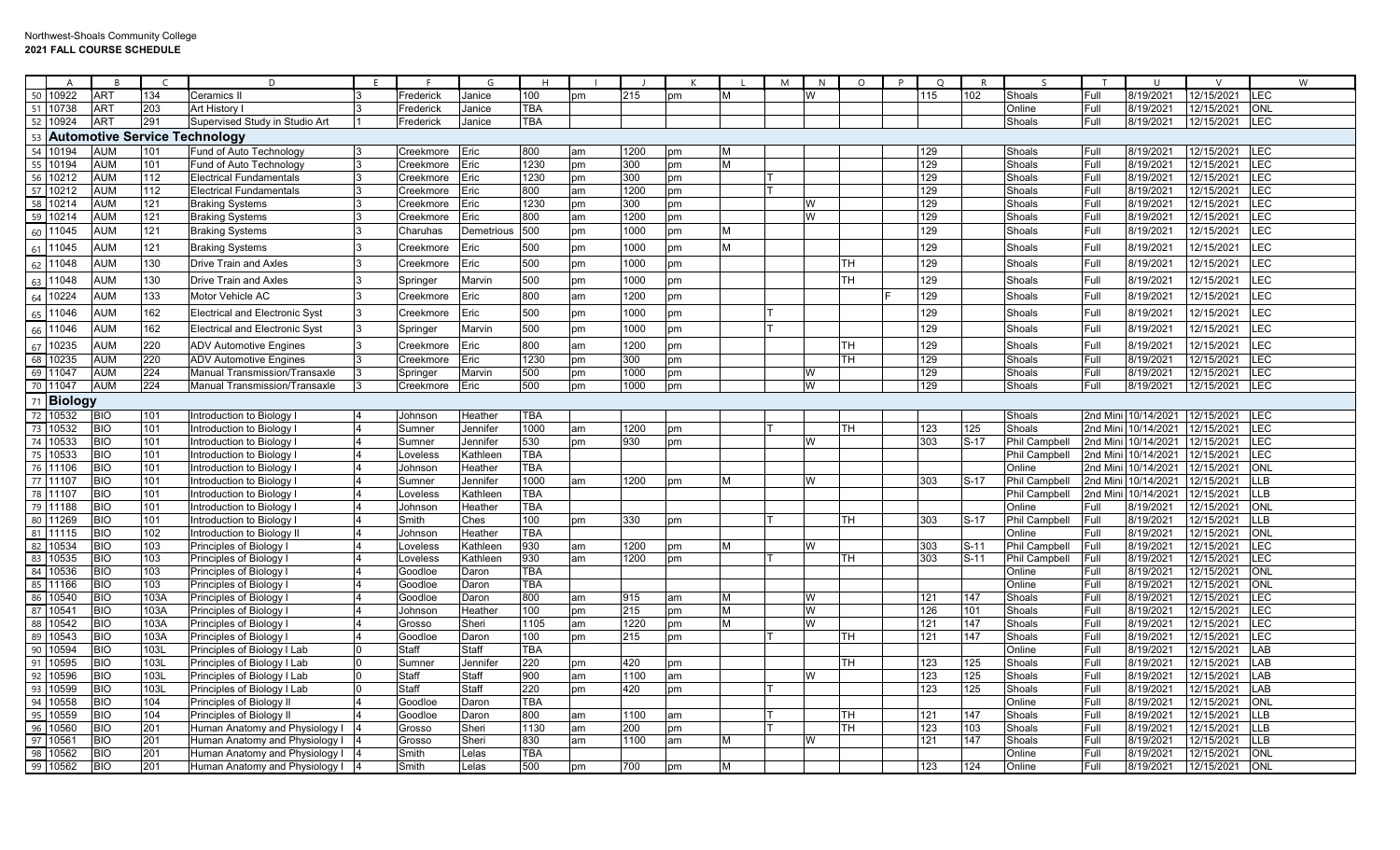|                  | $\overline{A}$      | <b>B</b>                | C                | D                                     | F. | -F               | G              | H          |    |      | К  |   | M | N | $\circ$ | P | $\circ$ | $\mathsf{R}$ | $\varsigma$          |         | U          | $\mathsf{v}$ | W          |
|------------------|---------------------|-------------------------|------------------|---------------------------------------|----|------------------|----------------|------------|----|------|----|---|---|---|---------|---|---------|--------------|----------------------|---------|------------|--------------|------------|
| 100              | 10563               | <b>BIO</b>              | 201              | Human Anatomy and Physiology I        |    | Grosso           | Sheri          | 205        | pm | 405  | pm |   |   |   | ГH.     |   | 123     | 124          | Online               | Full    | 8/19/2021  | 12/15/2021   | ONL        |
| 101              | 10563               | <b>BIO</b>              | 201              | Human Anatomy and Physiology I        |    | Grosso           | Sheri          | <b>TBA</b> |    |      |    |   |   |   |         |   |         |              | Online               | Full    | 8/19/2021  | 12/15/2021   | ONL        |
| 102              | 10565               | BIO                     | 201              | Human Anatomy and Physiology I        |    | Staff            | Staff          | 625        | pm | 700  | pm |   |   |   | TH      |   | 123     | 103          | Shoals               | Full    | 8/19/2021  | 12/15/2021   | LLB        |
| 103              | 10565               | <b>BIO</b>              | 201              | Human Anatomy and Physiology I        |    | Staff            | Staff          | 730        | pm | 910  | pm |   |   |   |         |   | 123     | 124          | Shoals               | Full    | 8/19/2021  | 12/15/2021   | LLB        |
| 104              | 10566               | <b>BIO</b>              | 201              | Human Anatomy and Physiology I        |    | Smith            | Lelas          | 930        | am | 1130 | am |   |   |   | TН      |   | 303     | $S-9$        | <b>Phil Campbell</b> | Full    | 8/19/2021  | 12/15/2021   | <b>LLB</b> |
| 105              | 10567               | <b>BIO</b>              | 201              | Human Anatomy and Physiology I 4      |    | Smith            | .elas          | 1000       | am | 1200 | pm |   |   |   |         |   | 123     | 124          | Online               | Full    | 8/19/2021  | 12/14/2021   | <b>LLB</b> |
| 106              | 10567               | <b>BIO</b>              | 201              | Human Anatomy and Physiology I        |    | Smith            | elas.          | <b>TBA</b> |    |      |    |   |   |   |         |   |         |              | Online               | Full    | 8/19/2021  | 12/14/2021   | LLB        |
| 107              | 10568               | <b>BIO</b>              | 201              | Human Anatomy and Physiology I        |    | Loveless         | Kathleen       | <b>TBA</b> |    |      |    |   |   |   |         |   |         |              | Phil Campbell        | Full    | 8/19/2021  | 12/15/2021   | LLB        |
| 108              | 10568               | <b>BIO</b>              | 201              | Human Anatomy and Physiology I        |    | Sumner           | Jennifer       | 100        | pm | 330  | pm | м |   | W |         |   | 303     | $S-17$       | <b>Phil Campbell</b> | Full    | 8/19/2021  | 12/15/2021   | LLB        |
| 109              | 10569               | BIO                     | 201              | Human Anatomy and Physiology I        |    | Loveless         | Kathleen       | 100        | pm | 330  | pm |   |   |   | ГH      |   | 303     | $S-9$        | Phil Campbell        | Full    | 8/19/2021  | 12/15/2021   | LLB        |
| 110              | 10570               | <b>BIO</b>              | 201              | Human Anatomy and Physiology I        |    | Smith            | elas.          | 800        | am | 1000 | am |   |   |   |         |   | 123     | 124          | Shoals               | Full    | 8/19/2021  | 12/15/2021   | LLB.       |
| 111              | 10570               | <b>BIO</b>              | 201              | Human Anatomy and Physiology I        |    | Smith            | Lelas          | 800        | am | 915  | am | м |   | W |         |   | 123     | 103          | Shoals               | Full    | 8/19/2021  | 12/15/2021   | <b>LLB</b> |
| $\frac{1}{12}$   | 10571               | <b>BIO</b>              | 201              | Human Anatomy and Physiology I        |    | Grosso           | Sheri          | 1230       | pm | 300  | pm | M |   | W |         |   | 123     | 103          | Shoals               | Full    | 8/19/2021  | 12/15/2021   | LLB        |
| 113              | 10572               | <b>BIO</b>              | 201              | Human Anatomy and Physiology I        |    | Staff            | Staff          | 500        | pm | 730  | pm |   |   |   | TH      |   | 121     | 147          | Shoals               | Full    | 8/19/2021  | 12/15/2021   | LLB        |
| 114              | 11167               | <b>BIO</b>              | 201              | Human Anatomy and Physiology I        |    | Grosso           | Sheri          | <b>TBA</b> |    |      |    |   |   |   |         |   |         |              | Online               | Full    | 8/19/2021  | 12/15/2021   | ONL        |
| 115              | 11197               | <b>BIO</b>              | 201              | Human Anatomy and Physiology I        |    | Grosso           | Sheri          | <b>TBA</b> |    |      |    |   |   |   |         |   |         |              | Online               | Full    | 8/19/202   | 12/15/2021   | ONL        |
| 116              | 11267               | <b>BIO</b>              | 201              | Human Anatomy and Physiology I        |    | Smith            | Lelas          | <b>TBA</b> |    |      |    |   |   |   |         |   |         |              | Online               | 1st Min | 8/19/2021  | 10/13/2021   | ONL        |
| 117              | 10573               | <b>BIO</b>              | 202              | Human Anatomy & Physiology II         |    | Landrum          | Megan          | 1230       | pm | 300  | pm |   |   |   | TH.     |   | 123     | 130          | Shoals               | Full    | 8/19/2021  | 12/15/2021   | LLB        |
| 118              | 10574               | <b>BIO</b>              | 202              | Human Anatomy & Physiology II         |    | Landrum          | Megan          | 930        | am | 1200 | pm |   |   |   | TН      |   | 123     | 130          | Shoals               | Full    | 8/19/2021  | 12/15/2021   | LLB        |
| 119              | 10575               | <b>BIO</b>              | 202              | Human Anatomy & Physiology II         |    | Staff            | Staff          | 100        | pm | 330  | pm |   |   | W |         |   | 303     | $S-11$       | <b>Phil Campbell</b> | Full    | 8/19/2021  | 12/15/2021   | LLB        |
| 120              | 10576               | <b>BIO</b>              | 202              | Human Anatomy & Physiology II         |    | Staff            | Staff          | 500        | pm | 800  | pm |   |   |   | ГH      |   | 123     | 130          | Shoals               | Full    | 8/19/2021  | 12/15/2021   | <b>LLB</b> |
| 121              | 11120               | <b>BIO</b>              | $\overline{202}$ | Human Anatomy & Physiology II         |    | Landrum          | Megan          | <b>TBA</b> |    |      |    |   |   |   |         |   |         |              | Online               | Full    | 8/19/2021  | 12/15/2021   | ONL        |
|                  | 122 11190           | <b>BIO</b>              | 202              | Human Anatomy & Physiology II         |    | Landrum          | Megan          | <b>TBA</b> |    |      |    |   |   |   |         |   |         |              | Online               | Full    | 8/19/2021  | 12/15/2021   | ONL        |
| 123              | 11268               | <b>BIO</b>              | 202              | Human Anatomy & Physiology II         |    | Smith            | Lelas          | <b>TBA</b> |    |      |    |   |   |   |         |   |         |              | Online               | 2nd Min | 10/14/2021 | 12/15/2021   | <b>ONL</b> |
| 124              | 10687               | <b>BIO</b>              | 220              | General Microbiology                  |    | Landrum          | Megan          | 500        | pm | 800  | рm |   |   | W |         |   | 123     | 130          | Shoals               | Full    | 8/19/2021  | 12/15/2021   | LLB        |
| 125              | 10687               | <b>BIO</b>              | 220              | General Microbiology                  |    | Johnson          | Heather        | TBA        |    |      |    |   |   |   |         |   |         |              | Shoals               | Full    | 8/19/2021  | 12/15/2021   | LLB        |
| 126              | 10688               | <b>BIO</b>              | 220              | General Microbiology                  |    | Landrum          | Megan          | 930        | am | 1230 | pm |   |   | w |         |   | 123     | 130          | Shoals               | Full    | 8/19/2021  | 12/15/2021   | LLB        |
| 127              | 10689               | <b>BIO</b>              | 220              | General Microbiology                  |    | Landrum          | Megan          | 1235       | pm | 335  | рm | м |   | W |         |   | 123     | 130          | Shoals               | Full    | 8/19/2021  | 12/15/2021   | <b>LLB</b> |
| 128              | 10690               | <b>BIO</b>              | 220              | General Microbiology                  |    | Johnson          | Heather        | TBA        |    |      |    |   |   |   |         |   |         |              | Online               | Full    | 8/19/2021  | 12/15/2021   | ONL        |
| 129              | 11187               | $\overline{BO}$         | 220              | General Microbiology                  |    | Johnson          | Heather        | <b>TBA</b> |    |      |    |   |   |   |         |   |         |              | Online               | Full    | 8/19/2021  | 12/15/2021   | ONL        |
|                  |                     |                         |                  |                                       |    |                  |                |            |    |      |    |   |   |   |         |   |         |              |                      |         |            |              |            |
|                  | 130 <b>Business</b> |                         |                  |                                       |    |                  |                |            |    |      |    |   |   |   |         |   |         |              |                      |         |            |              |            |
| 131              | 10265               | <b>BUS</b>              | 215              | <b>Business Communication</b>         |    | <b>McClintor</b> | Leslyn         | <b>TBA</b> |    |      |    |   |   |   |         |   |         |              | Online               | Full    | 8/19/2021  | 12/15/2021   | ONL        |
| 132              | 10266               | <b>BUS</b>              | 241              | Principles of Accounting I            |    | South            | <b>Desiree</b> | 1100       | am | 1215 | pm |   |   |   | ГH      |   | 112     | 103          | Shoals               | Full    | 8/19/2021  | 12/15/2021   | LEC        |
| $\overline{133}$ | 10267               | <b>BUS</b>              | 241              | Principles of Accounting I            |    | James            | Jeffery        | 1100       | am | 1215 | pm | M |   | W |         |   | 302     | OC-309       | <b>Phil Campbell</b> | Full    | 8/19/2021  | 12/15/2021   | LEC        |
| 134              | 11266               | <b>BUS</b>              | 241              | Principles of Accounting I            |    | South            | <b>Desiree</b> | <b>TBA</b> |    |      |    |   |   |   |         |   |         |              | Online               | Full    | 8/19/2021  | 12/15/2021   | ONL        |
| 135              | 10269               | <b>BUS</b>              | 242              | Principles of Accounting II           |    | South            | <b>Desiree</b> | 230        | pm | 345  | pm |   |   |   | TH      |   | 112     | 103          | Shoals               | Full    | 8/19/2021  | 12/15/2021   | LEC        |
|                  | 136 11052           | <b>BUS</b>              | 242              | Principles of Accounting II           |    | South            | <b>Desiree</b> | <b>TBA</b> |    |      |    |   |   |   |         |   |         |              | Online               | Full    | 8/19/2021  | 12/15/2021   | <b>ONL</b> |
| 137              | 10270               | <b>BUS</b>              | 263              | The Legal & Social Env of Bus         |    | <b>McClintor</b> | Leslyn         | <b>TBA</b> |    |      |    |   |   |   |         |   |         |              | Online               | Full    | 8/19/2021  | 12/15/2021   | ONL        |
| 138              | 10272               | <b>BUS</b>              | 271              | <b>Business Statistics</b>            | l3 | James            | Jefferv        | 100        | pm | 215  | pm |   |   |   | TН      |   | 112     | 108          | Shoals               | Full    | 8/19/2021  | 12/15/2021   | LEC        |
| 139              | 10273               | <b>BUS</b>              | 271              | <b>Business Statistics</b>            | Ι3 | James            | Jeffery        | TBA        |    |      |    |   |   |   |         |   |         |              | Online               | Full    | 8/19/2021  | 12/15/2021   | ONL        |
| 140              | 10274               | <b>BUS</b>              | 275              | Principles of Management              | Ι3 | <b>McClinton</b> | Leslyn         | TBA        |    |      |    |   |   |   |         |   |         |              | Online               | Full    | 8/19/2021  | 12/15/2021   | ONL        |
| 141              |                     | Carpentry/Cabinetmaking |                  |                                       |    |                  |                |            |    |      |    |   |   |   |         |   |         |              |                      |         |            |              |            |
| 142              | 10747               | CAB                     | 102              | Introduction to Lumber                |    | Grisham          | <b>Titus</b>   | 1000       | am | 1200 | pm |   |   |   | TH      |   | 109     |              | Shoals               | Full    | 8/19/2021  | 12/15/2021   | <b>LEC</b> |
| 143              | 10748               | CAB                     | 104              | <b>Cabinet Shop Operations</b>        | Ι3 | Grisham          | Titus          | 100        | pm | 230  | pm |   |   |   | TН      |   | 109     |              | Shoals               | Full    | 8/19/2021  | 12/15/2021   | LEC        |
| 144              | 10745               | CAB                     | 141              | Woodfinishina                         |    | Grisham          | Titus          | 800        | am | 1230 | pm | м |   | W |         |   | 109     |              | Shoals               | Full    | 8/19/2021  | 12/15/2021   | LEC        |
| $\overline{145}$ | 10746               | CAB                     | 230              | <b>Estimating Costs in Cabinetmak</b> |    | Grisham          | Titus          | 100        | pm | 230  | pm | М |   | W |         |   | 109     |              | Shoals               | Full    | 8/19/2021  | 12/15/2021   | LEC        |
| 146              | 11270               | CAR                     | 111              | Construction Basics                   |    | Grisham          | <b>Titus</b>   | 100        | pm | 230  | pm |   |   | W |         |   | 109     |              | Shoals               | Full    | 8/19/2021  | 12/15/2021   | LEC        |
| 147              | 11271               | CAR                     | 112              | Floors, Walls, Site Prep              |    | Grisham          | Titus          | 100        | pm | 230  | pm |   |   |   | TH      |   | 109     |              | Shoals               | Full    | 8/19/2021  | 12/15/2021   | LEC        |
|                  | 148 11272           | CAR                     | 113              | Floors, Walls, Site Prep Lab          |    | Grisham          | Titus          | 800        | am | 1200 | pm | м |   | W |         |   | 109     |              | Shoals               | Full    | 8/19/2021  | 12/15/2021   | LEC        |
|                  | 149 11273           | CAR                     | 114              | <b>Constructions Basics Lab</b>       |    | Grisham          | <b>Titus</b>   | 800        | am | 1230 | pm |   |   |   | TН      |   | 109     |              | Shoals               | Full    | 8/19/2021  | 12/15/2021   | LEC        |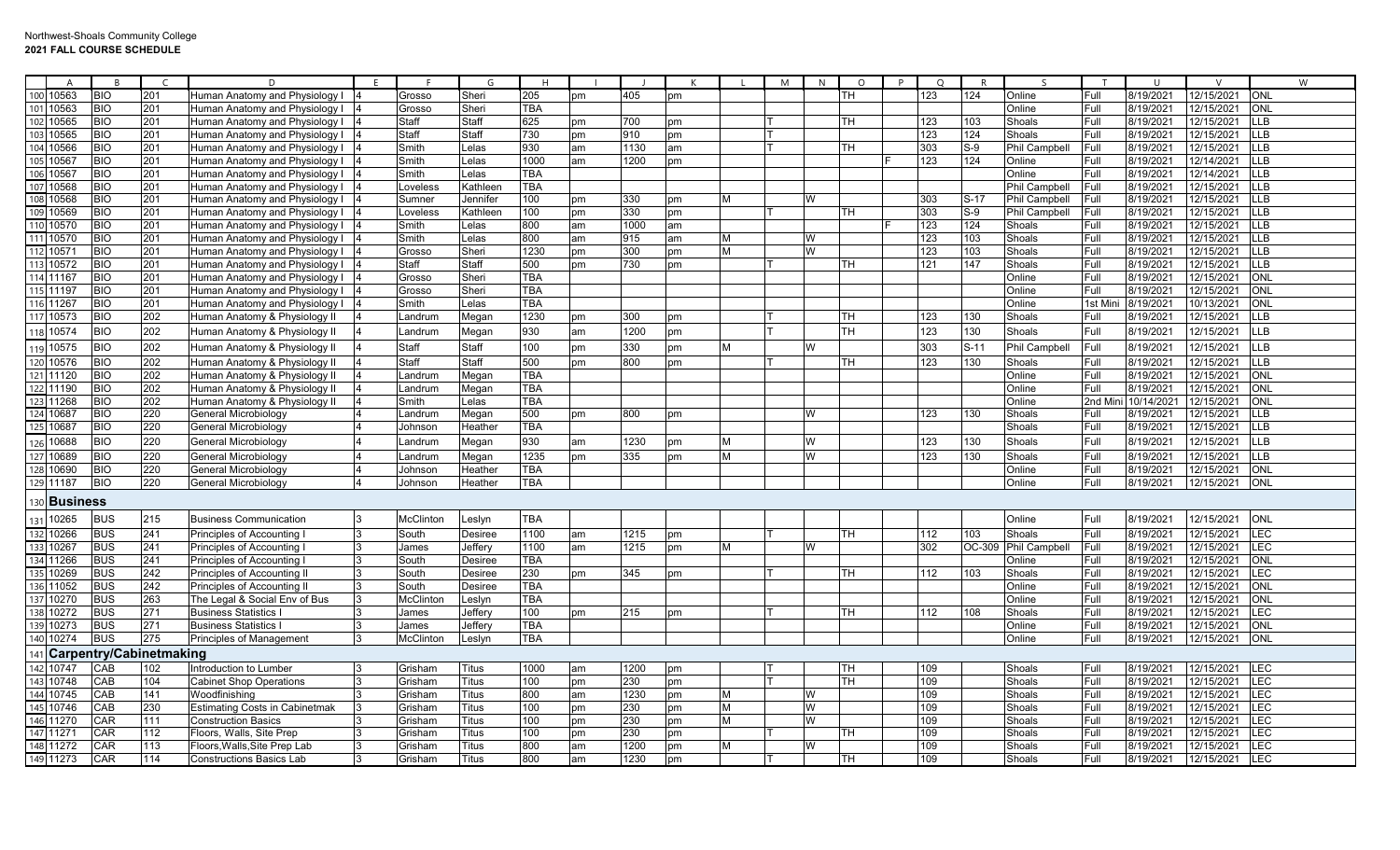|                  | $\overline{A}$     |                          |            | D                                                      |                      | G                     | H                 |    |      |          |   | M | N | $\circ$ | $\Omega$ |        |                      |              | -U                     |                          |                   | W |
|------------------|--------------------|--------------------------|------------|--------------------------------------------------------|----------------------|-----------------------|-------------------|----|------|----------|---|---|---|---------|----------|--------|----------------------|--------------|------------------------|--------------------------|-------------------|---|
|                  |                    | 150 Child Development    |            |                                                        |                      |                       |                   |    |      |          |   |   |   |         |          |        |                      |              |                        |                          |                   |   |
| 151              | 10397              | CHD                      | 201        | Child Growth & Dev Principles                          | Durduni              | Diann                 | <b>TBA</b>        |    |      |          |   |   |   |         |          |        | Online               | Full         | 8/19/2021              | 12/15/2021               | ONL               |   |
| 152              | 10398              | CHD                      | 202        | <b>Children's Creative Experience</b>                  | Jefferys             | Jacqueline            | 530               | pm | 815  | pm       |   |   |   |         | 127      | 102    | Shoals               | 1st Mini     | 8/19/2021              | 10/13/2021               | LEC               |   |
| 153              | 10399              | CHD                      | 203        | Children's Lit & Language Dev                          | Jefferys             | Jacqueline            | 530               | pm | 815  | pm       | м |   |   |         | 127      | 102    | Shoals               | Full         | 8/19/2021              | 12/15/2021               | LEC               |   |
| 154              | 10400              | <b>CHD</b>               | 204        | Methods & Materials for Teachi                         | Durdunj              | Diann                 | 930               | am | 1045 | am       |   |   |   | TН      | 127      | 102    | Shoals               | Full         | 8/19/2021              | 12/15/2021               | LEC               |   |
| 155              | 10401              | CHD                      | 205        | Prog Planning for Ed Young Chi                         | Durdunj              | Diann                 | <b>TBA</b>        |    |      |          |   |   |   |         |          |        | Online               | Full         | 8/19/2021              | 12/15/2021               | LEC               |   |
| 156              | 10403              | CHD                      | 210        | <b>Educating Exp Young Children</b>                    | Durdunj              | Diann                 | 930               | am | 1045 | am       | м |   | W |         | 127      | 102    | Shoals               | Full         | 8/19/2021              | 12/15/2021               | LEC               |   |
| 157              | 10404              | CHD                      | 215        | Sup Practical Exp in Early Ch                          | Durdunj              | )iann                 | 1100              | am | 1130 | am       |   |   |   |         | 127      | 102    | Shoals               | Full         | 8/19/2021              | 12/15/2021               | LEC               |   |
| 158              | 10405              | CHD                      | 215        | Sup Practical Exp in Early Ch                          | Durduni              | )iann                 | 1100              | am | 1130 | am       | М |   |   |         | 127      | 102    | Shoals               | Full         | 8/19/2021              | 12/15/2021               | <b>LEC</b>        |   |
| 159              | 10407              | CHD                      | 215        | Sup Practical Exp in Early Ch                          | Durduni              | Diann                 | 500               | pm | 520  | pm       | M |   |   |         | 127      | 102    | Shoals               | Full         | 8/19/2021              | 12/15/2021               | LEC               |   |
| 160              | 10408              | <b>CHD</b>               | 215        | Sup Practical Exp in Early Ch                          | Durdunj              | Diann                 | 500               | pm | 520  | pm       | M |   |   |         | 127      | 102    | Shoals               | Full         | 8/19/2021              | 12/15/2021               | LEC               |   |
| 161              | Chemistry          |                          |            |                                                        |                      |                       |                   |    |      |          |   |   |   |         |          |        |                      |              |                        |                          |                   |   |
| 162              | 10482              | СНМ                      | 104        | Intro to Inorganic Chem                                | <b>TBA</b>           |                       | <b>TBA</b>        |    |      |          |   |   |   |         |          |        | Online               | Full         | 8/19/2021              | 12/15/2021               | ONL               |   |
| 163              | 10484              | СНМ                      | 104        | Intro to Inorganic Chem                                | Choron               | Jeffery               | 1230              | pm | 330  | pm       |   |   |   |         | 123      | 102    | Shoals               | Full         | 8/19/2021              | 12/15/2021               | <b>LLB</b>        |   |
| 164              | 10484              | CHM                      | 104        | Intro to Inorganic Chem                                | Choron               | Jeffery               | 1100              | am | 1215 | pm       | м |   | W |         | 123      | 101    | Shoals               | Full         | 8/19/2021              | 12/15/2021               | LLB               |   |
|                  | 165 11308          | <b>CHM</b>               | 104        | Intro to Inorganic Chem                                | Staff                | Staff                 | <b>TBA</b>        |    |      |          |   |   |   |         |          |        | Online               | Full         | 8/19/2021              | 12/15/2021               | <b>ONL</b>        |   |
| 166              | 10491              | CHM                      | 111        | College Chemistry                                      | Murphy               | Michael               | <b>TBA</b>        |    |      |          |   |   |   |         |          |        | Online               | Full         | 8/19/2021              | 12/15/2021               | ONL               |   |
| 167              | 10492              | <b>CHM</b>               | 111        | <b>College Chemistry</b>                               | Murphy               | Maureen               | 1100              | am | 1215 | pm       | м |   | W |         | 303      | $S-9$  | <b>Phil Campbell</b> | Full         | 8/19/2021              | 12/15/2021               | LLB               |   |
| 168              | 10492              | CHM                      | 111        | <b>College Chemistry</b>                               | Murphy               | Maureen               | 215               | pm | 515  | pm       |   |   | W |         | 303      | $S-10$ | Phil Campbell        | Full         | 8/19/2021              | 12/15/2021               | LLB               |   |
| 169              | 0493               | CHM                      | 111        | College Chemistry                                      | Choron               | Jefferv               | 800               | am | 1100 | am       |   |   |   |         | 123      | 102    | Shoals               | Full         | 8/19/2021              | 12/15/2021               | LLB               |   |
| 170              | 10493              | CHM                      | 111        | College Chemistry                                      | Choron               | Jeffery               | 800               | am | 915  | am       |   |   | W |         | 123      | 101    | Shoals               | Full         | 8/19/2021              | 12/15/2021               | LLB               |   |
|                  | 171 11293          | CHM                      | 112        | College Chemistry II                                   | Staff                | Staff                 |                   |    |      |          |   |   |   |         |          |        | Online               | Full         | 8/19/2021              | 12/15/2021               | ONL               |   |
| 172              | 10494              | <b>CHM</b>               | 221        | Organic Chemistry                                      | Choron               | Jeffery               | 100               | pm | 400  | pm       |   |   |   | TН      | 123      | 108    | Shoals               | Full         | 8/19/2021              | 12/15/2021               | LLB               |   |
| 173              | 10494              | <b>CHM</b>               | 221        | Organic Chemistry                                      | Choron               | Jeffery               | 1130              | am | 1245 | pm       |   |   |   | TН      | 123      | 101    | Shoals               | Full         | 8/19/2021              | 12/15/2021               | <b>LLB</b>        |   |
|                  |                    |                          |            | 174 Computer Information Systems (CIS)                 |                      |                       |                   |    |      |          |   |   |   |         |          |        |                      |              |                        |                          |                   |   |
| $\overline{175}$ | 10281              | CIS                      | 146        | <b>Microcomputer Applications</b>                      | Roberson             | Teresa                | 800               | am | 915  | am       |   |   | W |         | 112      | 112    | Shoals               | Full         | 8/19/2021              | 12/15/2021               | LEC               |   |
| 176              | 10282              | CIS                      | 146        | <b>Microcomputer Applications</b>                      | Roberson             | Teresa                | <b>TBA</b>        |    |      |          |   |   |   |         |          |        | Online               | Full         | 8/19/2021              | 12/14/2021               | <b>ONL</b>        |   |
| 177              | 10283              | CIS                      | 146        | <b>Microcomputer Applications</b>                      | Roberson             | Teresa                | TBA               |    |      |          |   |   |   |         |          |        | Online               | 1st Mini     | 8/19/2021              | 10/13/2021               | <b>ONL</b>        |   |
| 178              | 10284              | <b>CIS</b>               | 146        | <b>Microcomputer Applications</b>                      | Roberson             | Teresa                | 930               | am | 1045 | am       | м |   | W | TН      | 112      | 112    | Shoals               | 1st Mini     | 8/19/2021              | 10/13/2021               | LEC               |   |
| 179              | 10287              | <b>CIS</b>               | 146        | <b>Microcomputer Applications</b>                      | Staff                | Staff                 | 530               | pm | 800  | pm       |   |   | W |         | 112      | 112    | Shoals               | Full         | 8/19/2021              | 12/15/2021               | LEC               |   |
| 180              | 10288              | <b>CIS</b>               | 146        | <b>Microcomputer Applications</b>                      | James                | Jeffery               | 930               | am | 1045 | am       | м |   | w |         | 302      | OC-108 | <b>Phil Campbell</b> | Full         | 8/19/2021              | 12/15/2021               | LEC               |   |
| 181              | 10289              | <b>CIS</b>               | 146        | <b>Microcomputer Applications</b>                      | James                | Jefferv               | 930               | am | 1045 | am       |   |   |   | TН      | 302      | OC-108 | <b>Phil Campbell</b> | Full         | 8/19/2021              | 12/15/2021               | $E$ C             |   |
| 182              | 10290              | CIS                      | 155        | Intro. to Mobile App Dev                               | Chandler             | <b>Steve</b>          | 1245              | pm | 200  | pm       | М |   | W |         | 112      | 112    | Shoals               | Full         | 8/19/2021              | 12/15/2021               | LEC               |   |
| 183              | 10292              | CIS                      | 207        | Intro to Web Development                               | Chandler             | <b>Steve</b>          | 1245              | pm | 200  | pm       |   |   |   | TH      | 112      | 112    | Shoals               | Full         | 8/19/2021              | 12/15/2021               | LEC               |   |
| 184              | 10293              | <b>CIS</b>               | 207        | Intro to Web Development                               | Chandler             | Steve                 | 1245              | pm | 200  | pm       |   |   |   | ГH      | 302      | OC-108 | <b>Phil Campbell</b> | Full         | 8/19/2021              | 12/15/2021               | LEC               |   |
| 185              | 11154<br>186 11291 | <b>CIS</b><br><b>CIS</b> | 220<br>220 | App Development With Swift                             | Chandler<br>Chandler | <b>Steve</b>          | <b>TBA</b><br>215 | pm | 330  |          |   |   |   | TН      | 112      | 101    | Online<br>Shoals     | Full<br>Full | 8/19/2021<br>8/19/2021 | 12/15/2021<br>12/15/2021 | <b>ONL</b><br>LEC |   |
| 187              | 10294              | <b>CIS</b>               | 245        | App Development With Swift<br><b>Cyber Defense</b>     | Chandler             | <b>Steve</b><br>Steve | 215               | pm | 330  | pm<br>pm | М |   | W |         | 112      | 113    | Shoals               | Full         | 8/19/2021              | 12/15/2021               | LEC               |   |
| 188              | 0295               | CIS                      | 249        | Microcomputer Operating System                         | Roberson             | Teresa                | TBA               |    |      |          |   |   |   |         |          |        | Online               | Full         | 8/19/2021              | 12/15/2021               | ONL               |   |
| 189              | 0296               | CIS                      | 255        | <b>JAVA Programming</b>                                | Chandler             | Steve                 | <b>TBA</b>        |    |      |          |   |   |   |         |          |        | Online               | Full         | 8/19/2021              | 12/15/2021               | LEC               |   |
| 190              | 10302              | $\overline{\text{CIS}}$  | 297        | CO-OP FOR CIS I                                        | Chandler             | Steve                 | <b>TBA</b>        |    |      |          |   |   |   |         |          |        | Shoals               | Full         | 8/19/2021              | 12/15/2021               | LEC               |   |
|                  |                    |                          |            | Cosmetology - Salon & Spa Management                   |                      |                       |                   |    |      |          |   |   |   |         |          |        |                      |              |                        |                          |                   |   |
| 191<br>192       | 10258              |                          | 211        |                                                        | Grissom              | Melinda               | 800               | am | 1230 |          |   |   | w |         | 131      |        | Shoals               | Full         | 8/19/2021              | 12/15/2021               | LEC               |   |
| 193              | 0259               | <b>CIT</b>               | 212        | Teaching & Curriculum Dev<br><b>Teacher Mentorship</b> | Grissom              | Melinda               | 100               | pm | 330  | pm<br>pm | M |   | W |         | 131      |        | Shoals               | Full         | 8/19/2021              | 12/15/2021               | LEC               |   |
| 194              | 10260              | <b>CIT</b>               | 213        | Lesson Plan Development                                | Grissom              | Melinda               | 800               | am | 330  | pm       |   |   |   | TН      | 131      |        | Shoals               | Full         | 8/19/2021              | 12/15/2021               | LEC               |   |
| 195              | 10261              | CIT                      | 214        | Lesson Plan Methods & Dev                              | Grissom              | Melinda               | 730               | am | 1200 | pm       |   |   |   |         | 131      |        | Shoals               | Full         | 8/19/2021              | 12/15/2021               | LEC               |   |
| 196              | 11111              | CIT                      | 221        | Lesson Plan Implementation                             | Grissom              | Melinda               | 800               | am | 1230 | pm       |   |   | W |         | 131      |        | Shoals               | Full         | 8/19/2021              | 12/15/2021               | LEC               |   |
| 197              | 11112              | <b>CIT</b>               | 222        | Instructional Materials & Meth                         | Grissom              | Melinda               | 100               | pm | 230  | pm       |   |   | W |         | 131      |        | Shoals               | Full         | 8/19/2021              | 12/15/2021               | <b>EC</b>         |   |
|                  | 198 11113          | CIT                      | 223        | Instructional Mat & Meth Apps                          | Grissom              | Melinda               | 800               | am | 130  | pm       |   |   |   | TН      | 131      |        | Shoals               | Full         | 8/19/2021              | 12/15/2021               | LEC               |   |
|                  | 199 11114          | <b>CIT</b>               | 224        | Special Topics in Cosmetology                          | Grissom              | Melinda               | 730               | am | 1200 | pm       |   |   |   |         | 131      |        | Shoals               | Full         | 8/19/2021              | 12/15/2021               | LEC               |   |
|                  | 200 10323          | COS                      | 111        | Into to Cosmetology                                    | Wallace              | Gerri                 | <b>TBA</b>        |    |      |          |   |   |   |         |          |        | Online               | Full         | 8/19/2021              | 12/15/2021               | <b>ONL</b>        |   |
|                  |                    |                          |            |                                                        |                      |                       |                   |    |      |          |   |   |   |         |          |        |                      |              |                        |                          |                   |   |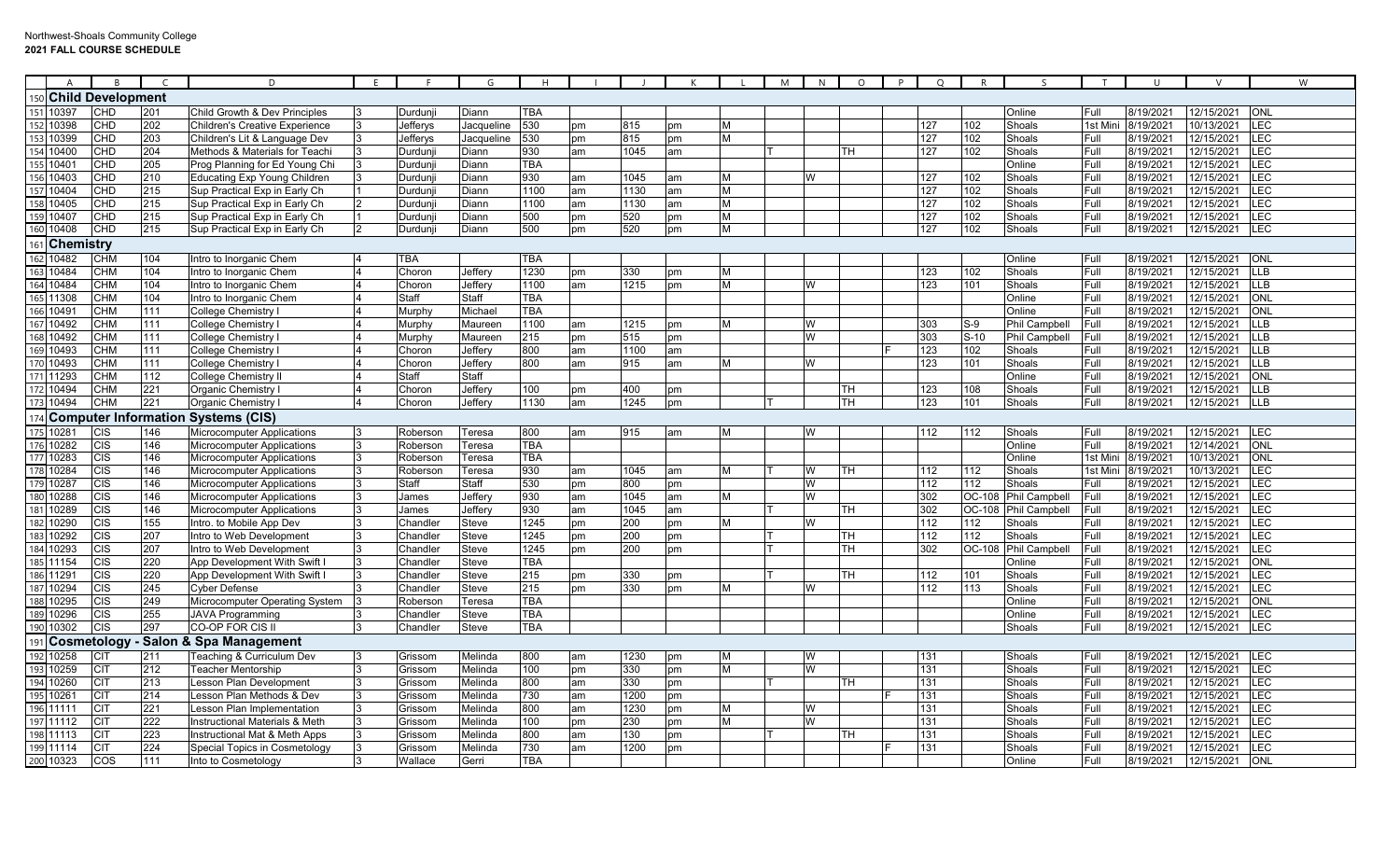|     | $\overline{A}$        | $\overline{B}$           | $\mathsf{C}$              | D                                                    | F. | E                  | G                    | H          |          |      |          |     | M | N | $\Omega$  | $\Omega$ |        |                        | $\mathbf{T}$ | $\cup$                 | $\mathsf{V}$             |            | W |
|-----|-----------------------|--------------------------|---------------------------|------------------------------------------------------|----|--------------------|----------------------|------------|----------|------|----------|-----|---|---|-----------|----------|--------|------------------------|--------------|------------------------|--------------------------|------------|---|
|     | 201 10324             | COS                      | 112                       | Intro to Cosmetology Lab                             |    | Wallace            | Gerri                | 800        | am       | 1230 | pm       | M   |   | W |           | 131      | 110    | Shoals                 | Full         | 8/19/2021              | 12/15/2021               | <b>LEC</b> |   |
|     | 202 10325             | COS                      | 113                       | Theory of Chemical Services                          |    | Grissom            | Melinda              | TBA        |          |      |          |     |   |   |           |          |        | Online                 | Full         | 8/19/2021              | 12/15/2021               | ONL        |   |
|     | 203 10326             | cos                      | 114                       | Chemical Services Lab                                |    | Grissom            | Melinda              | 800        | am       | 1230 | pm       |     |   |   | TH        | 131      | 107    | Shoals                 | Full         | 8/19/2021              | 12/15/2021               | LEC        |   |
|     | 204 11262             | cos                      | 117                       | <b>Basic Spa Techniques</b>                          | Ι3 | Wallace            | Gerri                | TBA        |          |      |          |     |   |   |           |          |        | Online                 | Full         | 8/19/2021              | 12/15/2021               | ONL        |   |
|     | 205 11263             | cos                      | 118                       | Basic Spa Techniques Lab                             | 3  | Grissom            | Melinda              | 800        | am       | 1230 | pm       | M   |   | W |           | 131      |        | Shoals                 | Full         | 8/19/2021              | 12/15/2021               | LEC        |   |
| 206 | 10332                 | cos                      | 123                       | <b>Cosmetology Salon Practices</b>                   | 3  | TBA                |                      | TBA        |          |      |          |     |   |   |           |          |        | Shoals                 | Full         | 8/19/2021              | 12/15/2021               | LEC        |   |
|     | 207 11264             | cos                      | 123                       | <b>Cosmetology Salon Practices</b>                   | l3 | Wallace            | Gerri                | 730        | am       | 1200 | pm       |     |   |   | TН        | 131      |        | Shoals                 | Full         | 8/19/2021              | 12/15/2021               | LEC        |   |
|     | 208 11119             | cos                      | 167                       | <b>State Board Review</b>                            | Ι3 | Grissom            | Melinda              | 100        | pm       | 230  | pm       |     |   |   |           |          |        | Shoals                 | Full         | 8/19/2021              | 12/15/2021               | LEC        |   |
|     | 209 <b>1</b> 11119    | $\overline{\text{cos}}$  | 167                       | <b>State Board Review</b>                            | 13 | Grissom            | Melinda              | 800        | am       | 1230 | pm       |     |   |   |           | 131      | 107    | Shoals                 | Full         | 8/19/2021              | 12/15/2021               | LEC        |   |
|     | 210 11227             | cos                      | 167                       | <b>State Board Review</b>                            | 3  | Grissom            | Melinda              | TBA        |          |      |          |     |   |   |           | 131      |        | Shoals                 | Full         | 8/19/2021              | 12/15/2021               | LEC        |   |
|     | 211 11227             | cos                      | 167                       | <b>State Board Review</b>                            |    | Grissom            | Melinda              | 800        | am       | 1230 | pm       |     |   |   |           | 131      |        | Shoals                 | Full         | 8/19/2021              | 12/15/2021               | LEC        |   |
| 12  | 10334                 | COS                      | 190                       | Intership in Cosmetology                             | 3  | Grissom            | Melinda              | TBA        |          |      |          |     |   |   |           |          |        | Shoals                 | Full         | 8/19/2021              | 12/15/2021               | INT        |   |
|     |                       | <b>Criminal Justice</b>  |                           |                                                      |    |                    |                      |            |          |      |          |     |   |   |           |          |        |                        |              |                        |                          |            |   |
|     | 214111241             | CRJ                      | 100                       | Intro to Criminal Justice                            |    | Holt               | Michael              | 800        | am       | 1045 | am       |     |   |   |           | 121      | 141    | Shoals                 | Full         | 8/19/2021              | 12/15/2021               | LEC        |   |
|     | 215 11242             | CRJ                      | 100                       | Intro to Criminal Justice                            |    | Holt               | Michael              | 800        | am       | 1045 | am       |     |   |   |           | 302      | OC-30  | Phil Campbell          | Full         | 8/19/2021              | 12/15/2021               | LEC        |   |
|     | 11243                 | <b>CRJ</b>               | 140                       | Criminal Law and Procedures                          |    | Holt               | Michael              | 930        | am       | 1045 | am       |     |   |   | TН        | 110      | 101    | Shoals                 | Full         | 8/19/2021              | 12/15/2021               | LEC        |   |
|     | 217 11245             | <b>CRJ</b>               | 147                       | Constitutional Law                                   |    | Holt               | Michael              | 1100       | am       | 1215 | pm       |     |   |   | TH.       | 110      | 101    | Shoals                 | Full         | 8/19/2021              | 12/15/2021               | LEC        |   |
|     | 218 11244             | CRJ                      | 216                       | Police Org and Administration                        |    | Holt               | Michael              | TBA        |          |      |          |     |   |   |           |          |        | Online                 | Full         | 8/19/2021              | 12/15/2021               | ONL        |   |
|     | 219 10395             | <b>CRJ</b>               | 280                       | Internship in Criminal Justice                       |    | Holt               | Michael              | TBA        |          |      |          |     |   |   |           |          |        | Shoals                 | Full         | 8/19/2021              | 12/15/2021               | <b>INT</b> |   |
|     |                       |                          |                           | <b>Design Engineering Technology</b>                 |    |                    |                      |            |          |      |          |     |   |   |           |          |        |                        |              |                        |                          |            |   |
|     | 221 10335             | DDT                      | 104                       | Basic Comp Aided Drafting & De                       |    | Defoor             | Stephen              | 800        | am       | 1025 | am       | M   |   | W |           |          |        | Shoals                 | Full         | 8/19/2021              | 12/15/2021               | LEC        |   |
| 222 | 10337                 | <b>DDT</b>               | 111                       | Fund Drafting & Design Tech                          | 3  | Defoor             | Stephen              | 1100       | am       | 100  | pm       | M   |   | W |           | 105      |        | Shoals                 | 1st Min      | 8/19/2021              | 10/13/2021               | LEC        |   |
| າງຊ | 10339                 | <b>DDT</b>               | 124                       | Intro to Technical Drawing                           | l3 | Defoor             | Stephen              | 105        | pm       | 335  | pm       | M   |   | W |           |          |        | Shoals                 | 2nd Min      | 10/14/2021             | 12/15/2021               | LEC        |   |
| 24  | 11150                 | DDT                      | 128                       | Intermediate Technical Drawing                       | 3  | Defoor             | Stephen              | 1100       | am       | 1255 | pm       |     |   |   | TH        |          |        | Shoals                 | Full         | 8/19/2021              | 12/15/2021               | LEC        |   |
|     | 25 11149              | DDT                      | 181E                      | <b>Special Topics Work Ethics</b>                    | 3  | Defoor             | Stephen              | 800        | am       | 1025 | am       |     |   |   | <b>TH</b> |          |        | Shoals                 | Full         | 8/19/2021              | 12/15/2021               | LEC        |   |
|     |                       |                          |                           |                                                      | 3  |                    |                      |            |          |      |          |     |   |   |           |          |        |                        |              |                        |                          |            |   |
|     | 226 11194             | <b>DDT</b>               | 193                       | Drafting Internship                                  |    | Defoor             | Stephen              | 340        | pm       | 430  | pm       | M   |   | W |           |          |        | Shoals                 | Full         | 8/19/2021              | 12/15/2021               | LEC        |   |
|     | 227 11193             | <b>DDT</b>               | 215                       | Geometric Demensioning & Tol                         | 3  | Defoor             | Stephen              | 340        | pm       | 430  | pm       |     |   |   | <b>TH</b> |          |        | Shoals                 | Full         | 8/19/2021              | 12/15/2021               | LEC        |   |
| 228 | 11151                 | DDT                      | 220                       | <b>Advanced Technical Drawing</b>                    | 3  | Defoor             | Stephen              | 105        | pm       | 335  | pm       |     |   |   | TН        |          |        | Shoals                 | Full         | 8/19/2021              | 12/15/2021               | LEC        |   |
|     | 229 11212             | DDT                      | 227                       | <b>Strength of Materials</b>                         | 4  | Defoor             | Stephen              | TBA        |          |      |          |     |   |   |           |          |        | Shoals                 | Full         | 8/19/2021              | 12/15/2021               | LEC        |   |
|     |                       |                          |                           | Diagnostic Medical Sonography                        |    |                    |                      |            |          |      |          |     |   |   |           |          |        |                        |              |                        |                          |            |   |
|     | 231 10803             | <b>DMS</b>               | 202                       | Foundations of Sonography                            | 3  | Christian          | Terri                | 830        | am       | 1030 | am       |     |   |   |           |          |        | Shoals                 | Full         | 8/19/2021              | 12/15/2021               | <b>LLB</b> |   |
| 232 | 10804                 | <b>DMS</b>               | 204                       | Sectional Anatomy                                    | 12 | Christian          | Terri                | 830        | am       | 1000 | am       |     |   |   | TH        |          |        | Shoals                 | Full         | 8/19/2021              | 12/15/2021               | LEC        |   |
| 233 | 10805                 | <b>DMS</b>               | 205                       | <b>Abdominal Sonography</b>                          |    | Christian          | Terri                | 1005       | am       | 1205 | pm       |     |   |   | TН        |          |        | Shoals                 | Full         | 8/19/2021              | 12/15/2021               | <b>LLB</b> |   |
| 234 | 10806                 | <b>DMS</b>               | 216                       | Sonog Prin & Instrumentation I                       | l3 | Christian          | Terri                | 100        | pm       | 230  | pm       |     |   |   | TH.       |          |        | Shoals                 | Full         | 8/19/2021              | 12/15/2021               | LEC        |   |
| 235 | 10807                 | DMS                      | 229                       | Sonography Preceptorship I                           |    | Christian          | Terri                | TBA        |          |      |          |     |   |   |           |          |        | Shoals                 | Full         | 8/19/2021              | 12/15/2021               |            |   |
|     | 236 11074<br>23711071 | <b>DMS</b><br><b>DMS</b> | 232<br>241                | Preceptorship IV<br>Abdominal and OB/GYN Sonograph 3 |    | Gaisser<br>Gaisser | Kimberly             | TBA<br>830 |          | 1000 |          |     |   |   | TH        |          |        | Shoals<br>Shoals       | Full<br>Full | 8/19/2021<br>8/19/2021 | 12/15/2021               | LEC        |   |
|     | 238111072             | DMS                      | 245                       | Sonography Case Presentation                         |    | Gaisser            | Kimberly<br>Kimberly | 1140       | am<br>am | 1240 | am<br>pm |     |   |   |           |          |        | Shoals                 | Full         | 8/19/2021              | 12/15/2021<br>12/15/2021 | LEC        |   |
|     | 239 11073             | <b>DMS</b>               | 250                       | Intro to Advanced Sonography                         |    | Gaisser            | Kimberly             | 1005       | am       | 1135 | am       |     |   |   | <b>TH</b> |          |        | Shoals                 | Full         | 8/19/2021              | 12/15/2021               | LEC        |   |
| 240 | Economics             |                          |                           |                                                      |    |                    |                      |            |          |      |          |     |   |   |           |          |        |                        |              |                        |                          |            |   |
|     | 241 10275             | ECO                      | 231                       | Principles of Macroeconomics                         | 3  | <b>Baltes</b>      | Joan                 | 1245       | pm       | 200  | pm       | M   |   | W |           | 112      | 106    | Shoals                 | Full         | 8/19/2021              | 12/15/2021               | LEC        |   |
| 242 | 10276                 | ECO                      | 231                       | Principles of Macroeconomics                         | l3 | <b>Baltes</b>      | Joan                 | 530        | pm       | 645  | pm       |     |   |   | TH.       |          |        | Shoals                 | Full         | 8/19/2021              | 12/15/2021               | LEC        |   |
| 243 | 10277                 | ECO                      | 231                       | Principles of Macroeconomics                         | l3 | <b>Baltes</b>      | Joan                 | TBA        |          |      |          |     |   |   |           |          |        | Online                 | Full         | 8/19/2021              | 12/15/2021               | ONL        |   |
|     | 244 10278             | ECO                      | 231                       | Principles of Macroeconomics                         | IЗ | <b>Baltes</b>      | Joan                 | 1245       | pm       | 200  | pm       | M   |   | W |           | 302      | OC-307 | <b>A Phil Campbell</b> | Full         | 8/19/2021              | 12/15/2021               | LEC        |   |
|     | 45 10279              | ECO                      | 232                       | Principles of Microeconomics                         | 3  | <b>Baltes</b>      | Joan                 | 930        | am       | 1045 | am       |     |   |   | TH        | 112      | 106    | Shoals                 | Full         | 8/19/2021              | 12/15/2021               | LEC        |   |
|     | 10280                 | ECO                      | 232                       | Principles of Microeconomics                         | Iз | <b>Baltes</b>      | Joan                 | TBA        |          |      |          |     |   |   |           |          |        | Online                 | Full         | 8/19/2021              | 12/15/2021               | <b>ONL</b> |   |
|     |                       |                          | 247 Electrical Technology |                                                      |    |                    |                      |            |          |      |          |     |   |   |           |          |        |                        |              |                        |                          |            |   |
|     | 248 10345             | <b>ELT</b>               | 108                       | <b>DC Fundamentals</b>                               | 13 | Pennington         | Jimmie               | 145        | pm       | 415  | pm       | IM. |   | W |           | 102      |        | Shoals                 | Full         | 8/19/2021              | 12/15/2021               | LEC        |   |
|     |                       |                          |                           |                                                      |    |                    |                      |            |          |      |          |     |   |   |           |          |        |                        |              |                        |                          |            |   |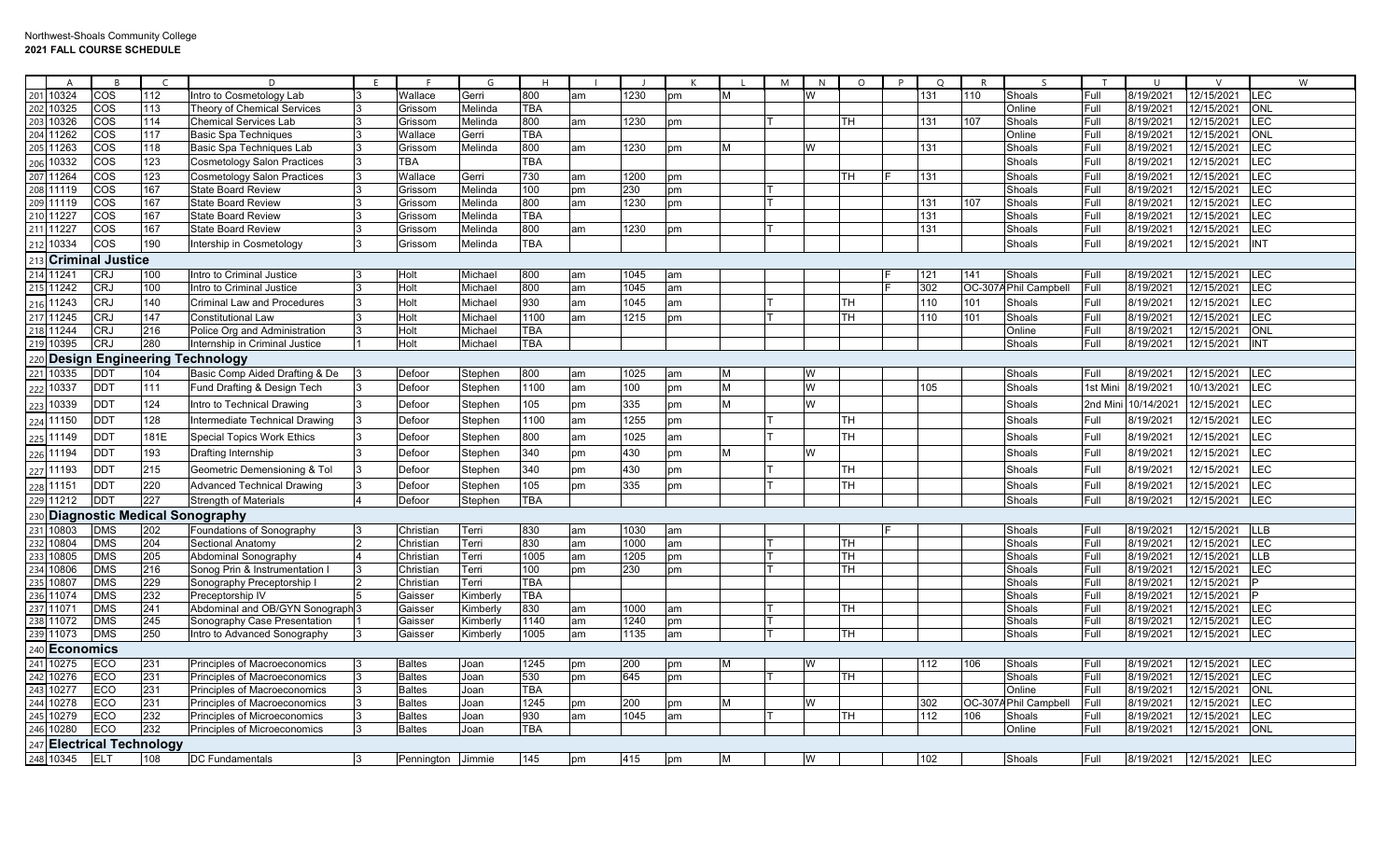|                                                         | $\overline{A}$ |            |                                   |                                       | F. |               | G           |            |    |      |    |   | M | N | $\Omega$ | $\Omega$ | R      |                      |                | $\Box$     |            | W          |
|---------------------------------------------------------|----------------|------------|-----------------------------------|---------------------------------------|----|---------------|-------------|------------|----|------|----|---|---|---|----------|----------|--------|----------------------|----------------|------------|------------|------------|
| 249 10347                                               |                | <b>ELT</b> | 110                               | Wiring Methods                        |    | Morris        | Rav         | 800        | am | 1030 | am |   |   |   | TН       | 102      |        | Shoals               | Full           | 8/19/2021  | 12/15/2021 | LEC        |
| 250                                                     | 10348          | <b>ELT</b> | 114                               | Residential Wiring Methods            |    | Morris        | Ray         | 1045       | am | 115  | pm | M |   | W | TН       | 102      |        | Shoals               | 1st Mini       | 8/19/2021  | 10/13/2021 | LEC        |
| 251                                                     | 10349          | <b>ELT</b> | 115                               | Residential Wiring Methods I          |    | Morris        | Ray         | 1045       | am | 115  | pm | М |   | W | TН       | 102      |        | Shoals               | 2nd Min        | 10/14/2021 | 12/15/2021 | LEC        |
|                                                         | 10350          | <b>ELT</b> | 117                               | <b>AC/DC Machines</b>                 |    | Pennington    | Jimmie      | 445        | pm | 800  | pm | M |   | W |          | 102      |        | Shoals               | Full           | 8/19/2021  | 12/15/2021 | LEC        |
| 253                                                     | 11290          | <b>ELT</b> | 131                               | Commercial/Indust Wiring I            |    | <b>Morris</b> | Ray         | 800        | am | 1030 | am | M |   | W |          | 102      |        | Shoals               | Full           | 8/19/2021  | 12/15/2021 | LEC        |
| 254                                                     | 10353          | <b>ELT</b> | 231                               | Programmable Controls                 |    | <b>Morris</b> | Ray         | 130        | pm | 400  | pm |   |   |   | TН       | 103      |        | Shoals               | Full           | 8/19/2021  | 12/15/2021 | LEC        |
|                                                         |                |            | <b>Emergency Medical Services</b> |                                       |    |               |             |            |    |      |    |   |   |   |          |          |        |                      |                |            |            |            |
| 255                                                     |                |            |                                   |                                       |    |               |             |            |    |      |    |   |   |   |          |          |        |                      |                |            |            |            |
| 256                                                     | 10640          | <b>EMS</b> | 100                               | Cardiopulmonary Resuscitation         |    | Demorse       | Christopher | 800        | am | 1200 | pm |   |   |   |          | 122      | 160    | Shoals               | Full           | 8/19/2021  | 12/15/2021 | LEC        |
| 257<br>258                                              | 10641          | <b>EMS</b> | 100                               | Cardiopulmonary Resuscitation         |    | Demorse       | Christopher | 800        | am | 1200 | pm |   |   |   |          | 122      | 160    | Shoals               | Full           | 8/19/2021  | 12/15/2021 | LEC        |
|                                                         | 10642          | <b>EMS</b> | 100                               | Cardiopulmonary Resuscitation         |    | Demorse       | Christopher | 100        | pm | 400  | pm |   |   |   |          | 122      |        | Shoals               | Full           | 8/19/2021  | 12/15/2021 | LEC        |
|                                                         | 10644          | <b>EMS</b> | 100                               | Cardiopulmonary Resuscitation         |    | Demorse       | Christopher | <b>TBA</b> |    |      |    |   |   |   |          |          |        | Shoals               | Full           | 8/19/2021  | 12/15/2021 | LEC        |
| 260                                                     | 10645          | <b>EMS</b> | 100                               | Cardiopulmonary Resuscitation         |    | Demorse       | Christopher | <b>TBA</b> |    |      |    |   |   |   |          |          |        | Shoals               | Full           | 8/19/2021  | 12/15/2021 | LEC        |
| 261                                                     | 11287          | <b>EMS</b> | 100                               | Cardiopulmonary Resuscitation         |    | Demorse       | Christopher | 500        | pm | 900  | pm |   |   |   |          | 122      |        | Shoals               | Full           | 8/19/2021  | 12/15/2021 | LEC        |
| 262                                                     | 11288          | <b>EMS</b> | 100                               | Cardiopulmonary Resuscitation         |    | Demorse       | Christopher | 500        | pm | 900  | pm |   |   |   | TН       | 122      |        | Shoals               | Full           | 8/19/2021  | 12/15/2021 | LEC        |
| 263                                                     | 10646          | <b>EMS</b> | 107                               | Emergency Vehicle Operator Amb        |    | Oyen          | Todd        | 1200       | pm | 300  | pm |   |   |   |          | 121      |        | Shoals               | Full           | 8/19/2021  | 12/15/2021 | LEC        |
| 264                                                     | 10647          | <b>EMS</b> | 107                               | <b>Emergency Vehicle Operator Amb</b> |    | Oyen          | Todd        | TBA        |    |      |    |   |   |   |          |          |        | Shoals               | Full           | 8/19/2021  | 12/15/2021 | LEC        |
| 265<br>266                                              | 10651          | <b>EMS</b> | 118                               | Emergency Medical Technician          |    | Oyen          | Todd        | 800        | am | 200  | pm |   |   | W |          | 121      |        | Shoals               | Full           | 8/19/2021  | 12/15/2021 | LEC        |
|                                                         | 10654          | <b>EMS</b> | 118                               | Emergency Medical Technician          |    | Flannagir     | Barry       | 500        | pm | 900  | pm | M |   |   | TH       | 121      |        | Shoals               | Full           | 8/19/2021  | 12/15/2021 | LEC        |
| 267                                                     | 10655          | <b>EMS</b> | 119                               | Emergency Medical Technician C        |    | Demorse       | Christopher | <b>TBA</b> |    |      |    |   |   |   |          |          |        | Shoals               | Full           | 8/19/2021  | 12/15/2021 | LEC        |
|                                                         | 10658          | <b>EMS</b> | 119                               | Emergency Medical Technician C        |    | Demorse       | Christopher | <b>TBA</b> |    |      |    |   |   |   |          |          |        | Shoals               | Full           | 8/19/2021  | 12/15/2021 | LEC        |
| 269                                                     | 11076          | <b>EMS</b> | 155                               | <b>Advanced Emergency Medical Tec</b> |    | Oyen          | Todd        | 800        | am | 200  | pm |   |   |   | TH.      | 121      |        | Shoals               | Full           | 8/19/2021  | 12/15/2021 | LEC        |
|                                                         | 11077          | <b>EMS</b> | 156                               | Advanced Emergency Medical T C        |    | Oyen          | Todd        | <b>TBA</b> |    |      |    |   |   |   |          |          |        | Shoals               | Full           | 8/19/2021  | 12/15/2021 | LEC        |
| 270<br>271<br>272<br>273<br>274                         | 10608          | <b>EMS</b> | 189                               | Applied Anatomy and Physiology        |    | <b>TBA</b>    |             | <b>TBA</b> |    |      |    |   |   |   |          |          |        | Shoals               | Full           | 8/19/2021  | 12/15/2021 | LEC        |
|                                                         | 10609          | <b>EMS</b> | 244                               | Paramedic Clinical l                  |    | Demorse       | Christopher | <b>TBA</b> |    |      |    |   |   |   |          |          |        | Shoals               | Full           | 8/19/2021  | 12/15/2021 | LEC        |
|                                                         | 10610          | <b>EMS</b> | 245                               | Paramedic Medical Emergencies         |    | Flannagir     | Barry       | 800        | am | 1030 | am |   |   |   | TН       |          |        | Shoals               | Full           | 8/19/2021  | 12/15/2021 | LEC        |
|                                                         | 10610          | <b>EMS</b> | 245                               | Paramedic Medical Emergencies         |    | Flannagiı     | Barry       | <b>TBA</b> |    |      |    |   |   |   | TН       |          |        | Shoals               | Full           | 8/19/2021  | 12/15/2021 | LEC        |
| 275                                                     | 10611          | <b>EMS</b> | 246                               | Paramedic Trauma Management           |    | Demorse       | Christopher | 1100       | am | 1230 | pm |   |   |   | TН       | 121      |        | Shoals               | Full           | 8/19/2021  | 12/15/2021 | LEC        |
| 276                                                     | 10611          | <b>EMS</b> | 246                               | Paramedic Trauma Management           |    | Demorse       | Christopher | <b>TBA</b> |    |      |    |   |   |   | TН       |          |        | Shoals               | Full           | 8/19/2021  | 12/15/2021 | LEC        |
| 277                                                     | 10613          | <b>EMS</b> | 247                               | Paramedic Special Populations         |    | TBA           |             | 205        | pm | 335  | рm |   |   |   | TН       | 121      |        | Shoals               | Full           | 8/19/2021  | 12/15/2021 | LEC        |
|                                                         | 10614          | <b>EMS</b> | 248                               | Paramedic Clinical I                  |    | Demorse       | Christopher | <b>TBA</b> |    |      |    |   |   |   |          |          |        | Shoals               | Full           | 8/19/2021  | 12/15/2021 | LEC        |
| 279 English                                             |                |            |                                   |                                       |    |               |             |            |    |      |    |   |   |   |          |          |        |                      |                |            |            |            |
|                                                         |                |            |                                   |                                       |    |               |             |            |    |      |    |   |   |   |          |          |        |                      |                |            |            |            |
| 275<br>280 10181<br>281 10184<br>282 10185<br>283 10187 |                | <b>ENG</b> | 99                                | Intro to College Writing              |    | Cain          | Shelly      | 205        | pm | 230  | pm | M |   | W |          | 120      | 120    | Shoals - Dev         | Full           | 8/19/2021  | 12/15/2021 | DEV        |
|                                                         |                | <b>ENG</b> | 99                                | Intro to College Writing              |    | Taylor        | Katie       | 205        | pm | 255  | pm |   |   |   |          | 120      | 121    | Shoals - Dev         | Full           | 8/19/2021  | 12/15/2021 | DEV        |
|                                                         |                | <b>ENG</b> | 99                                | Intro to College Writing              |    | Williams      | Daniel      | 901        | pm | 951  | pm | M |   |   |          | 302      | OC-104 | <b>Phil Campbell</b> | <b>I2nd Mi</b> | 10/14/2021 | 12/15/2021 | DEV        |
|                                                         |                | <b>ENG</b> | 99                                | Intro to College Writing              |    | Morgan        | Justin      | 205        | pm | 255  | pm |   |   |   |          | 302      | OC-104 | Phil Campbell        | <b>IFull</b>   | 8/19/2021  | 12/15/2021 | DEV        |
| 284                                                     | 10809          | <b>ENG</b> | 99                                | ntro to College Writing               |    | Sutton        | Wanda       | 646        | pm | 736  | pm | M |   |   |          | 120      | 121    | Shoals - Dev         | Full           | 8/19/2021  | 12/15/2021 | DEV        |
| 285                                                     | 10843          | <b>ENG</b> | 99                                | ntro to College Writing               |    | DeArmar       | Susan       | 505        | pm | 555  | pm |   |   |   |          | 120      | 120    | Shoals - Dev         | Full           | 8/19/2021  | 12/15/2021 | DEV        |
| 286                                                     | 11024          | <b>ENG</b> | 99                                | Intro to College Writing              |    | Taylor        | Katie       | 1041       | am | 1131 | am |   |   |   |          | 114      | 101    | Shoals - Dev         | Full           | 8/19/2021  | 12/15/2021 | DEV        |
| 287                                                     | 11274          | ENG        | 99                                | Intro to College Writing              |    | Batson        | Sharon      | 205        | pm | 255  | pm | M |   |   |          | 120      | 121    | Shoals - Dev         | Full           | 8/19/2021  | 12/15/2021 | DEV        |
| 288<br>289                                              | 11275          | <b>ENG</b> | 100                               | Vocational Technical English          |    | Howard        | Shelby      | <b>TBA</b> |    |      |    |   |   |   |          |          |        | Online               | Full           | 8/19/2021  | 12/15/2021 | <b>ONL</b> |
|                                                         | 10188          | <b>ENG</b> | 101                               | English Composition I                 |    | Sides         | Meredith    | 800        | am | 915  | am |   |   | W |          | 120      | 121    | Shoals               | Full           | 8/19/2021  | 12/14/2021 | LEC        |
| 290<br>291                                              | 10189          | <b>ENG</b> | 101                               | English Composition I                 |    | Benson        | Debra       | 1100       | am | 1215 | pm | M |   | W |          | 120      | 121    | Shoals               | Full           | 8/19/2021  | 12/15/2021 | LEC        |
|                                                         | 10190          | <b>ENG</b> | 101                               | English Composition                   |    | Cain          | Shelly      | 1245       | pm | 200  | pm | M |   | W |          | 120      | 120    | Shoals               | Full           | 8/19/2021  | 12/15/2021 | LEC        |
| 292 10191<br>293 10192<br>294 10193                     |                | <b>ENG</b> | 101                               | English Composition                   |    | Cain          | Shelly      | 930        | am | 1045 | am |   |   |   | TН       | 120      | 120    | Shoals               | Full           | 8/19/2021  | 12/15/2021 | LEC        |
|                                                         |                | <b>ENG</b> | 101                               | English Composition                   |    | Cain          | Shelly      | 1100       | am | 1215 | pm |   |   |   | TН       | 120      | 120    | Shoals               | Full           | 8/19/2021  | 12/15/2021 | LEC        |
|                                                         |                | <b>ENG</b> | 101                               | English Composition I                 |    | Batson        | Sharon      | 1100       | am | 1215 | pm | M |   | W |          | 120      | 120    | Shoals               | Full           | 8/19/2021  | 12/15/2021 | LEC        |
| 295                                                     | 10197          | <b>ENG</b> | 101                               | English Composition                   |    | Taylor        | Katie       | 1245       | pm | 200  | pm |   |   |   | TH.      | 120      | 121    | Shoals               | Full           | 8/19/2021  | 12/15/2021 | LEC        |
| 296                                                     | 10198          | <b>ENG</b> | 101                               | English Composition                   |    | Sutton        | Wanda       | 530        | pm | 645  | pm | M |   | W |          | 120      | 121    | Shoals               | Full           | 8/19/2021  | 12/15/2021 | LEC        |
| 297                                                     | 10201          | <b>ENG</b> | 101                               | English Composition I                 |    | Batson        | Sharon      | 1245       | pm | 200  | pm | M |   | W |          | 120      | 121    | Shoals               | Full           | 8/19/2021  | 12/15/2021 | LEC        |
| 298                                                     | 10202          | <b>ENG</b> | 101                               | English Composition I                 |    | Williams      | Daniel      | 1245       | pm | 200  | pm |   |   |   | гн       | 120      | 120    | Shoals               | Full           | 8/19/2021  | 12/15/2021 | LEC        |
| 299                                                     | 10203          | <b>ENG</b> | 101                               | English Composition I                 |    | Benson        | Debra       | 800        | am | 915  | am |   |   |   | TH.      | 120      | 121    | Shoals               | Full           | 8/19/2021  | 12/15/2021 | LEC        |
| 300 10204                                               |                | <b>ENG</b> | 101                               | <b>English Composition</b>            |    | Sides         | Meredith    | <b>TBA</b> |    |      |    |   |   |   |          |          |        | Online               | Full           | 8/19/2021  | 12/15/2021 | <b>ONL</b> |
|                                                         |                |            |                                   |                                       |    |               |             |            |    |      |    |   |   |   |          |          |        |                      |                |            |            |            |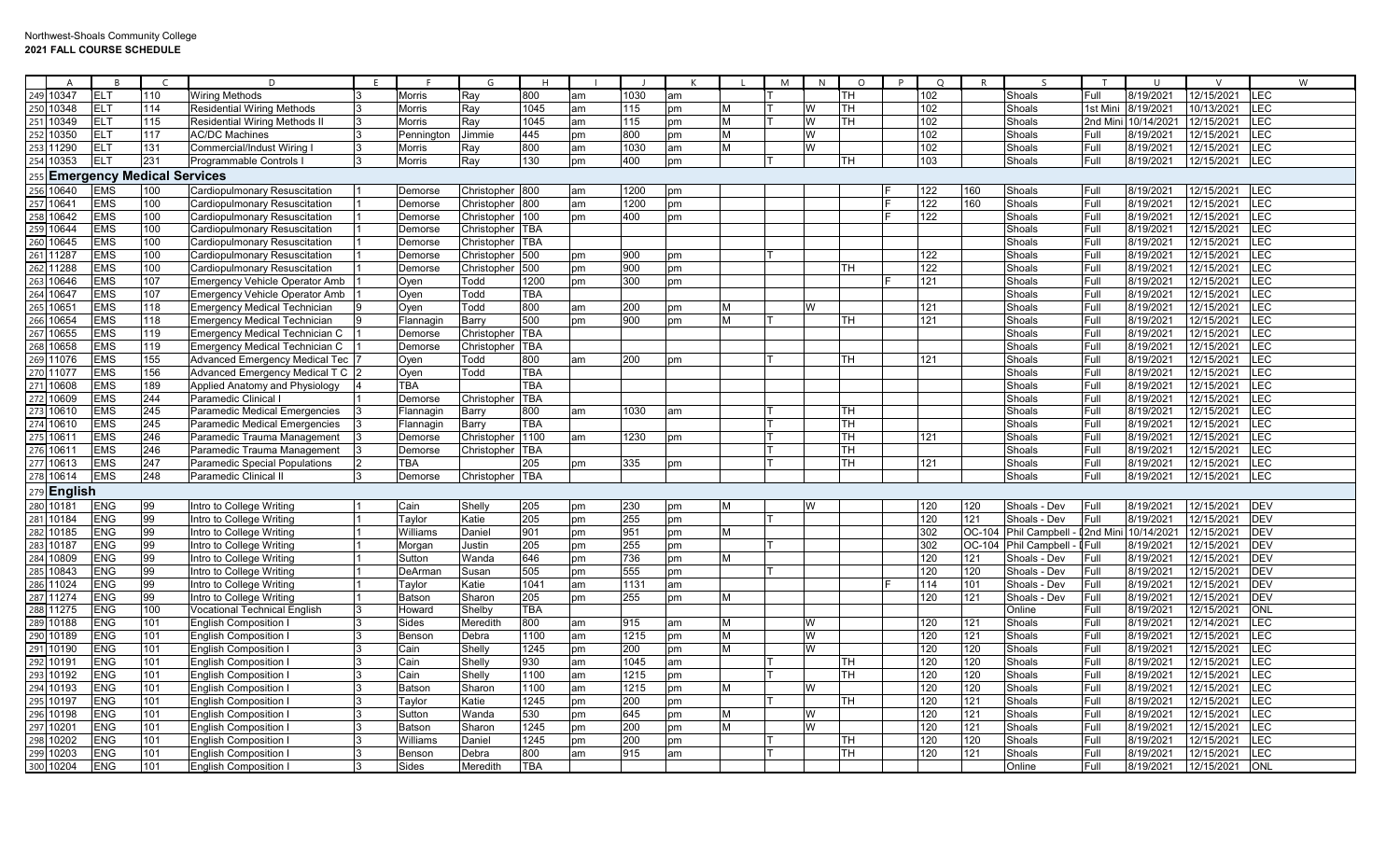|     | $\overline{A}$                                                 | $\overline{B}$ | $\mathsf{C}$ | D                                | F.<br>F                    | G        | H          |    |      |    |     | M | $\mathsf{N}$ | $\circ$ | P | $\circ$ | $\mathsf{R}$ |                      | $\mathsf{T}$ | $\cup$     | $\vee$                 | W                       |
|-----|----------------------------------------------------------------|----------------|--------------|----------------------------------|----------------------------|----------|------------|----|------|----|-----|---|--------------|---------|---|---------|--------------|----------------------|--------------|------------|------------------------|-------------------------|
|     | 301 10206                                                      | ENG            | 101          | English Composition              | McClung                    | Michael  | 930        | am | 1045 | am |     |   |              | TН      |   | 302     | OC-104       | <b>Phil Campbell</b> | Full         | 8/19/2021  | 12/15/2021             | LEC                     |
|     | 302 10209                                                      | ENG            | 101          | <b>English Composition</b>       | Williams                   | Daniel   | 530        | pm | 900  | pm | M   |   |              |         |   | 302     | OC-104       | Phil Campbell        | 2nd Mir      | 10/14/2021 | 12/15/2021             | LEC                     |
|     | 303 10210                                                      | ENG            | 101          | <b>English Composition</b>       | Morgan                     | Justin   | 1100       | am | 1215 | pm | M   |   | W            |         |   | 302     | $OC-104$     | <b>Phil Campbell</b> | Full         | 8/19/2021  | 12/15/2021             | LEC                     |
|     | 304 10211                                                      | ENG            | 101          | English Composition I            | Morgan<br>IЗ               | Justin   | 1245       | pm | 200  | pm |     |   |              | TH      |   | 302     | OC-104       | <b>Phil Campbell</b> | Full         | 8/19/2021  | 12/15/2021             | LEC                     |
|     | 305 10841                                                      | ENG            | 101          | English Composition I            | l3<br>DeArmar              | Susan    | 345        | pm | 500  | pm |     |   |              | TН      |   | 120     | 120          | Shoals               | Full         | 8/19/2021  | 12/15/2021             | LEC                     |
|     | 306 10842                                                      | ENG            | 101          | English Composition I            | 3<br>Taylor                | Katie    | 800        | am | 1040 | am |     |   |              |         |   | 114     | 101          | Shoals               | Full         | 8/19/2021  | 12/15/2021             | LEC                     |
|     | 307111232                                                      | ENG            | 101          | <b>English Composition</b>       | Ι3<br>Benson               | Debra    | 930        | am | 1045 | am | M   |   | W            |         |   | 120     | 121          | Shoals               | Full         | 8/19/2021  | 12/15/2021             | LEC                     |
|     | 308 11233                                                      | ENG            | 101          | <b>English Composition</b>       | Ι3<br>Williams             | Daniel   | 930        | am | 1045 | am |     |   |              | TН      |   | 120     | 121          | Shoals               | Full         | 8/19/2021  | 12/15/202 <sup>-</sup> | LEC                     |
|     | 309 11234                                                      | ENG            | 101          | English Composition I            | Morgan<br>IЗ               | Justin   | 930        | am | 1045 | am | M   |   | W            |         |   | 302     | OC-104       | Phil Campbell        | Full         | 8/19/2021  | 12/15/2021             | LEC                     |
|     | 310 11235                                                      | ENG            | 101          | English Composition I            | Williams                   | Daniel   | TBA        |    |      |    |     |   |              |         |   |         |              | Online               | 2nd Mir      | 10/14/2021 | 12/15/2021             | ONL                     |
|     | $\overline{311}$ 11276                                         | ENG            | 101          | English Composition I            | McClung                    | Michael  | <b>TBA</b> |    |      |    |     |   |              |         |   |         |              | Online               | Full         | 3/19/2021  | 12/15/2021             | ONL                     |
|     | 312 11277                                                      | ENG            | 101          | English Composition              | Morgan                     | Justin   | TBA        |    |      |    |     |   |              |         |   |         |              | Online               | Full         | 8/19/2021  | 12/15/2021             | ONL                     |
|     | 313 10980                                                      | ENG            | 101A         | <b>English Compostition</b>      | Cain<br>13                 | Shelly   | 1245       | pm | 200  | pm | M   |   | W            |         |   | 120     | 120          | Shoals               | Full         | 8/19/2021  | 12/15/2021             | LEC                     |
|     | 10984                                                          | ENG            | 101A         | <b>English Compostition</b>      | Taylor                     | Katie    | 1245       | pm | 200  | pm |     |   |              | TН      |   | 120     | 121          | Shoals               | Full         | 8/19/2021  | 12/15/2021             | LEC                     |
|     | 10999                                                          | ENG            | 101A         | <b>English Compostition</b>      | Williams                   | Daniel   | 530        | pm | 900  | pm | M   |   |              |         |   | 302     | OC-10        | <b>Phil Campbell</b> | 2nd Mi       | 10/14/2021 | 12/15/2021             | LEC                     |
|     | 316 11005                                                      | ENG            | 101A         | <b>English Compostition</b>      | Ι3<br>Morgan               | Justin   | 1245       | pm | 200  | pm |     |   |              | TН      |   | 302     | OC-104       | <b>Phil Campbell</b> | Full         | 8/19/2021  | 12/15/2021             | LEC                     |
|     | 317 11014                                                      | ENG            | 101A         | <b>English Compostition</b>      | Ι3<br>Sutton               | Wanda    | 530        | pm | 645  | pm | IM. |   | W            |         |   | 120     | 121          | Shoals               | Full         | 8/19/2021  | 12/15/2021             | LEC                     |
|     | 318 11021                                                      | ENG            | 101A         | <b>English Compostition</b>      | 3<br>DeArmar               | Susan    | 345        | pm | 500  | pm |     |   |              | TH      |   | 120     | 120          | Shoals               | Full         | 8/19/2021  | 12/15/2021             | LEC                     |
|     | 319 11022                                                      | ENG            | 101A         | English Compostition             | Taylor                     | Katie    | 800        | am | 1040 | am |     |   |              |         |   | 114     | 101          | Shoals               | Full         | 8/19/202   | 12/15/2021             | LEC                     |
|     | 320111279                                                      | ENG            | 101A         | <b>English Compostition</b>      | Batson                     | Sharon   | 1245       | pm | 200  | pm | M   |   | W            |         |   | 120     | 121          | Shoals               | Full         | 8/19/2021  | 12/15/2021             | LEC                     |
|     | 321 10213                                                      | ENG            | 102          | <b>English Composition I</b>     | McClung                    | Michael  | 930        | am | 1045 | am |     |   |              | TН      |   | 302     | OC-10        | Phil Campbell        | Full         | 8/19/2021  | 12/15/2021             | LEC                     |
|     | 10215                                                          | ENG            | 102          | <b>English Composition I</b>     | McClung<br>13              | Michael  | 800        | am | 915  | am | M   |   | W            |         |   | 302     | OC-104       | Phil Campbell        | Full         | 8/19/2021  | 12/15/2021             | LEC                     |
|     | 10218                                                          | ENG            | 102          | <b>English Composition I</b>     | Ι3<br>Benson               | Debra    | 1100       | am | 1215 | pm |     |   |              | TН      |   | 120     | 121          | Shoals               | Full         | 8/19/2021  | 12/15/2021             | LEC                     |
|     | 324 10219                                                      | ENG            | 102          | <b>English Composition I</b>     | l3<br><b>Sides</b>         | Meredith | TBA        |    |      |    |     |   |              |         |   |         |              | Online               | Full         | 8/19/2021  | 12/15/2021             | $\overline{\text{ONL}}$ |
| 325 | 10221                                                          | ENG            | 102          | <b>English Composition II</b>    | 3<br>Morris                | Jennifer | 930        | am | 1045 | am | M   |   | W            |         |   | 120     | 120          | Shoals               | Full         | 8/19/2021  | 12/15/2021             | LEC                     |
|     | 326 11118                                                      | ENG            | 102          | <b>English Composition I</b>     | Morris<br>3                | Jennifer | TBA        |    |      |    |     |   |              |         |   |         |              | Online               | Full         | 8/19/2021  | 12/15/2021             | $\overline{\text{ONL}}$ |
|     | 327 11231                                                      | ENG            | 102          | <b>English Composition I</b>     | 3<br>Tinkham               | Jane     | 530        | pm | 645  | pm |     |   |              | TH      |   | 120     | 121          | Shoals               | Full         | 8/19/2021  | 12/15/2021             | LEC                     |
| 328 | 10226                                                          | ENG            | 251          | American Literature I            | Sides                      | Meredith | 930        | am | 1045 | am | M   |   | W            |         |   | 110     | 104          | Shoals               | Full         | 8/19/2021  | 12/15/2021             | LEC                     |
|     | 329 11278                                                      | ENG            | 252          | American Literature II           | l3<br>McClung              | Michael  | TBA        |    |      |    |     |   |              |         |   |         |              | Online               | Full         | 8/19/2021  | 12/15/2021             | ONL                     |
|     | 330 11058                                                      | ENG            | 261          | English Literature               | Ι3<br>Morris               | Jennifer | 930        | am | 1045 | am |     |   |              | TH.     |   | 110     | 104          | Shoals               | Full         | 8/19/2021  | 12/15/2021             | LEC                     |
|     | 331 10227                                                      | ENG            | 271          | World Literature                 | l3<br>Benson               | Debra    | TBA        |    |      |    |     |   |              |         |   |         |              | Online               | Full         | 8/19/2021  | 12/15/2021             | ONL                     |
|     | 10229                                                          | ENG            | 271          | World Literature I               | Williams                   | Daniel   | 1100       | am | 1215 | pm |     |   |              | TH      |   | 110     | 104          | Shoals               | Full         | 8/19/2021  | 12/15/2021             | LEC                     |
|     | 10231                                                          | ENG            | 271          | World Literature I               | Morris                     | Jennifer | 530        | pm | 645  | pm | M   |   | W            |         |   | 120     | 123          | Shoals               | Full         | 8/19/2021  | 12/15/2021             | LEC                     |
| 334 | 10233                                                          | ENG            | 271          | World Literature I               | Ι3<br>Morgan               | Justin   | 800        | am | 915  | am |     |   |              | TН      |   | 302     | OC-30        | <b>Phil Campbell</b> | Full         | 8/19/2021  | 12/15/2021             | LEC                     |
|     | 335 11135                                                      | ENG            | 271          | World Literature                 | Ι3<br>Benson               | Debra    | TBA        |    |      |    |     |   |              |         |   |         |              | Online               | Full         | 8/19/2021  | 12/15/2021             | <b>ONL</b>              |
|     | 10239                                                          | ENG            | 272          | World Literature II              | McClung<br>3               | Michael  | 930        | am | 1045 | am | M   |   | W            |         |   | 302     | OC-309       | <b>Phil Campbell</b> | Full         | 8/19/2021  | 12/15/2021             | LEC                     |
|     | 10240                                                          | ENG            | 272          | World Literature II              | Cain                       | Shelly   | 1100       | am | 1215 | pm |     |   |              | TН      |   | 110     | 104          | Shoals               | Full         | 8/19/2021  | 12/15/2021             | E                       |
| 38  | 10243                                                          | ENG            | 272          | World Literature II              | Cain<br>Ι3                 | Shelly   | TBA        |    |      |    |     |   |              |         |   |         |              | Online               | Full         | 8/19/2021  | 12/15/2021             | ONL                     |
| 39  | 11145                                                          | ENG            | 272          | World Literature II              | Cain                       | Shelly   | TBA        |    |      |    |     |   |              |         |   |         |              | Online               | Full         | 8/19/2021  | 12/15/2021             | <b>ONL</b>              |
| 340 | 10251                                                          | ENR            | 98           | Writing/Reading for College      | 4<br>Morris                | Jennifer | 1245       | pm | 225  | pm | M   |   | W            |         |   | 114     | 101          | Shoals - Dev         | Full         | 8/19/2021  | 12/15/2021             | <b>DEV</b>              |
| 341 | 10252                                                          | <b>ENR</b>     | 98           | Writing/Reading for College      | $\overline{4}$<br>Williams | Daniel   | 915        | am | 1055 | am | M   |   | W            |         |   | 114     | 101          | Shoals - Dev         | Full         | 8/19/2021  | 12/15/2021             | <b>DEV</b>              |
| 342 | 10253                                                          | ENR            | 98           | Writing/Reading for College      | 14<br>Sides                | Meredith | 915        | am | 1055 | am |     |   |              | TН      |   | 114     | 101          | Shoals - Dev         | Full         | 8/19/2021  | 12/15/2021             | <b>DEV</b>              |
|     | 10254                                                          | ENR            | 98           | Writing/Reading for College      | Fike<br>4                  | Judi     | 530        | pm | 710  | pm |     |   |              | TН      |   | 114     | 101          | Shoals - Dev         | Full         | 8/19/2021  | 12/15/2021             | DEV                     |
| 344 | 10256                                                          | ENR            | 98           | Writing/Reading for College      | McClung                    | Michael  | 1245       | pm | 225  | pm | M   |   | W            |         |   | 307     | AV-31        |                      |              | 8/19/2021  | 12/15/2021             | DEV                     |
|     | Phil Campbell - I Full<br>4<br><b>Environmental Technology</b> |                |              |                                  |                            |          |            |    |      |    |     |   |              |         |   |         |              |                      |              |            |                        |                         |
|     | 346 10382                                                      | <b>EVT</b>     | 201          | Environmental Internship I       | 3<br>Tomlinson             | Robert   | TBA        |    |      |    |     |   |              |         |   |         |              | Shoals               | Full         | 8/19/2021  | 12/15/2021             | LEC                     |
|     | 347 11089                                                      | EVT            | 250          | Hazd Waste Oper/Emerg Response 4 | Tomlinson                  | Robert   | TBA        |    |      |    |     |   |              |         |   |         |              | Shoals               | Full         | 8/19/2021  | 12/15/2021             | LEC                     |
|     | 348 11090                                                      | <b>EVT</b>     | 260          | Intro to Industrial Hygiene      | Wright                     | Janet    | 500        | pm | 900  | pm |     |   |              |         |   | 121     | 151          | Shoals               | Full         | 8/19/2021  | 12/15/2021             | LEC                     |
|     | Geography                                                      |                |              |                                  |                            |          |            |    |      |    |     |   |              |         |   |         |              |                      |              |            |                        |                         |
| 350 | 10384                                                          | GEO            | 100          | World Regional Geography         | Pearson                    | Selina   | TBA        |    |      |    |     |   |              |         |   |         |              | Online               | Full         | 8/19/2021  | 12/15/2021             | <b>ONL</b>              |
|     |                                                                |                |              |                                  |                            |          |            |    |      |    |     |   |              |         |   |         |              |                      |              |            |                        |                         |
|     | 351 History                                                    |                |              |                                  |                            |          |            |    |      |    |     |   |              |         |   |         |              |                      |              |            |                        |                         |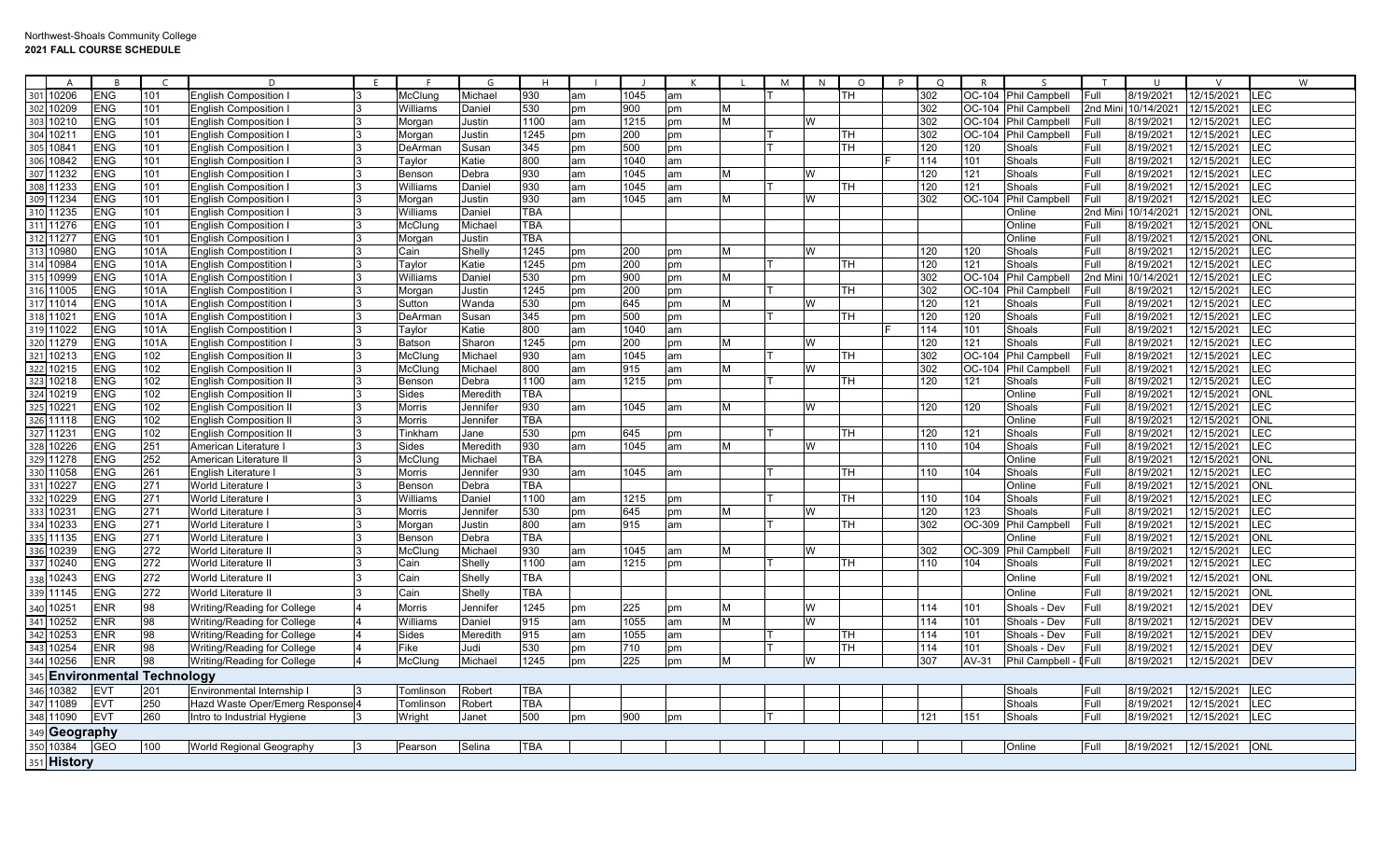|            | $\overline{A}$ |                                  | $\subset$ | D.                                    | F. | F.           | G              | H          |    |      |    |   | M | N | $\circ$ | P<br>$\circ$ | $\mathsf{R}$ |                      |          | $\cup$              | $\vee$                 | W          |
|------------|----------------|----------------------------------|-----------|---------------------------------------|----|--------------|----------------|------------|----|------|----|---|---|---|---------|--------------|--------------|----------------------|----------|---------------------|------------------------|------------|
| 352        | 10410          | HIS                              | 101       | <b>Western Civilization</b>           |    | Pearson      | Selina         | TBA        |    |      |    |   |   |   |         |              |              | Online               | Full     | 8/19/2021           | 12/15/2021             | ONL        |
| 353        | 10413          | <b>HIS</b>                       | 101       | <b>Western Civilization</b>           |    | Wright       | Lauren         | 1245       | pm | 200  | pm |   |   |   | ГH      | 110          | 107          | Shoals               | Full     | 8/19/2021           | 12/15/2021             | LEC        |
| 354        | 10414          | HIS                              | 101       | Western Civilization                  |    | Pool         | <b>Bradley</b> | 930        | am | 1045 | am |   |   | W |         | 302          | OC-30        | <b>Phil Campbell</b> | Full     | 8/19/2021           | 12/15/2021             | LEC        |
| 355        | 10416          | <b>HIS</b>                       | 101       | Western Civilization I                |    | Chandler     | Patricia       | 700        | pm | 815  | pm |   |   |   | TН      | 110          | 101          | Shoals               | Full     | 8/19/2021           | 12/15/2021             | LEC        |
| 356        | 10417          | <b>HIS</b>                       | 101       | Western Civilization I                |    | Finch        | Andrew         | 1245       | pm | 200  | pm |   |   | w |         | 110          | 101          | Shoals               | Full     | 8/19/2021           | 12/15/2021             | LEC        |
| 357        | 11181          | <b>HIS</b>                       | 101       | Western Civilization I                |    | Pool         | Bradley        | TBA        |    |      |    |   |   |   |         |              |              | Online               | Full     | 8/19/2021           | 12/15/2021             | <b>ONL</b> |
| 358        | 11246          | HIS                              | 101       | Western Civilization I                |    | Pool         | Bradley        | 800        | am | 1045 | am |   |   |   |         | 302          | OC-308       | <b>Phil Campbell</b> | Full     | 8/19/2021           | 12/15/2021             | LEC        |
| 359        | 10419          | <b>HIS</b>                       | 102       | <b>Western Civilization II</b>        |    | Pool         | <b>Bradley</b> | <b>TBA</b> |    |      |    |   |   |   |         |              |              | Online               | Full     | 8/19/2021           | 12/15/2021             | ONL        |
| 360        | 10420          | <b>HIS</b>                       | 102       | <b>Western Civilization I</b>         |    | Wright       | Lauren         | 930        | am | 1045 | am |   |   | W |         | 110          | 107          | Shoals               | Full     | 8/19/2021           | 12/15/2021             | LEC        |
| 361        | 10422          | <b>HIS</b>                       | 102       | <b>Western Civilization II</b>        |    | Pool         | <b>Bradley</b> | 200        | pm | 330  | pm | м |   | w |         | 302          | OC-308       | <b>Phil Campbell</b> | Full     | 8/19/2021           | 12/15/2021             | LEC        |
| 362        | 10423          | <b>HIS</b>                       | 201       | United States History                 |    | Pool         | Bradley        | 1245       | pm | 200  | pm |   |   |   | TH      | 302          |              | OC-308 Phil Campbell | Full     | 8/19/2021           | 12/15/2021             | LEC        |
| 363        | 10424          | HIS                              | 201       | United States History                 |    | Pearsor      | Selina         | <b>TBA</b> |    |      |    |   |   |   |         |              |              | Online               | Full     | 8/19/2021           | 12/15/2021             | ONL        |
| 364        | 10425          | <b>HIS</b>                       | 201       | <b>United States History</b>          |    | Wright       | Lauren         | <b>TBA</b> |    |      |    |   |   |   |         |              |              | Online               | Full     | 8/19/2021           | 12/15/2021             | ONL        |
| 365        | 10427          | <b>HIS</b>                       | 201       | <b>United States History</b>          |    | Pearson      | Selina         | TBA        |    |      |    |   |   |   |         |              |              | Online               | Full     | 8/19/2021           | 12/15/2021             | <b>ONL</b> |
| 366        | 10430          | <b>HIS</b>                       | 201       | <b>United States History</b>          |    | Taylor       | Daniel         | 500        | pm | 645  | pm | м |   | W |         | 110          | 101          | Shoals               | Full     | 8/19/2021           | 12/15/202 <sup>-</sup> | LEC        |
| 367        | 10431          | <b>HIS</b>                       | 201       | United States History                 |    | Finch        | Andrew         | 1100       | am | 1215 | pm |   |   |   | TH      | 110          | 107          | Shoals               | Full     | 8/19/2021           | 12/15/2021             | LEC        |
| 368        | 10432          | HIS                              | 201       | <b>United States History</b>          |    | Wright       | Lauren         | 930        | am | 1045 | am |   |   |   | ГH      | 110          | 107          | Shoals               | Full     | 8/19/2021           | 12/15/2021             | LEC        |
| 369        | 10435          | <b>HIS</b>                       | 201       | <b>United States History</b>          |    | Wright       | Lauren         | 1245       | pm | 200  | pm |   |   | W |         | 110          | 107          | Shoals               | Full     | 8/19/2021           | 12/15/2021             | LEC        |
| 370        | 10436          | <b>HIS</b>                       | 201       | <b>United States History</b>          |    | Pool         | Bradley        | 1100       | am | 1215 | pm | M |   | W |         | 302          | OC-30        | Phil Campbell        | Full     | 8/19/2021           | 12/15/2021             | LEC        |
| 371        | 10437          | HIS                              | 201       | United States History                 |    | Wright       | Lauren         | 800        | am | 915  | am |   |   |   | TH      | 110          | 107          | Shoals               | Full     | 8/19/2021           | 12/15/2021             | LEC        |
| 372        | 11049          | HIS                              | 201       | <b>United States History</b>          |    | Wright       | Lauren         | <b>TBA</b> |    |      |    |   |   |   |         |              |              | Online               | 2nd Min  | 10/14/2021          | 12/15/2021             | ONL        |
| 373        | 11196          | HIS                              | 201       | <b>United States History</b>          |    | Taylor       | Daniel         | <b>TBA</b> |    |      |    |   |   |   |         |              |              | Online               | Full     | 8/19/2021           | 12/15/2021             | ONL        |
| 374        | 11210          | <b>HIS</b>                       | 201       | United States History                 |    | Pool         | <b>Bradley</b> | <b>TBA</b> |    |      |    |   |   |   |         |              |              | Online               | 2nd Min  | 10/14/2021          | 12/15/2021             | ONL        |
| 375        | 11247          | <b>HIS</b>                       | 201       | <b>United States History</b>          |    | Staff        | Staff          | 800        | am | 1045 | am |   |   |   |         | 110          | 109          | Shoals               | Full     | 8/19/2021           | 12/15/2021             | LEC        |
| 376        | 10438          | <b>HIS</b>                       | 202       | United States History                 |    | Pearson      | Selina         | <b>TBA</b> |    |      |    |   |   |   |         |              |              | Online               | Full     | 8/19/2021           | 12/15/2021             | ONL        |
| 377        | 10440          | <b>HIS</b>                       | 202       | <b>United States History I</b>        |    | Chandler     | Patricia       | 830        | pm | 945  | pm |   |   |   | TH      | 110          | 101          | Shoals               | Full     | 8/19/2021           | 12/15/2021             | LEC        |
| 378        | 11179          | <b>HIS</b>                       | 202       | United States History I               |    | Taylor       | Daniel         | <b>TBA</b> |    |      |    |   |   |   |         |              |              | Online               | Full     | 8/19/2021           | 12/15/2021             | ONL        |
|            | 379 Health     |                                  |           |                                       |    |              |                |            |    |      |    |   |   |   |         |              |              |                      |          |                     |                        |            |
| 380        | 10616          | HIT                              | 230       | Medical Coding Systems I              |    | McBay        | Katherine      | 1000       | am | 1130 | am | M |   | W |         | 110          | 106          | Shoals               | 1st Mini | 8/19/2021           | 10/13/2021             | LEC        |
| 381        | 10743          | HIT                              | 232       | <b>Medical Coding Systems I</b>       |    | McBay        | Katherine      | 1000       | am | 1130 | am | M |   | W |         | 110          | 106          | Shoals               |          | 2nd Mini 10/14/2021 | 12/15/2021             | LEC        |
| 382        |                | <b>Interdisciplinary Studies</b> |           |                                       |    |              |                |            |    |      |    |   |   |   |         |              |              |                      |          |                     |                        |            |
| 383        | 11156          | HUM                              | 299       | Phi Theta Kappa                       |    | Sides        | Meredith       | <b>TBA</b> |    |      |    |   |   |   |         |              |              | Shoals               | Full     | 8/19/2021           | 12/15/2021             | LEC        |
| 384        | 10618          | <b>IDS</b>                       | 115       | Forum                                 |    | <b>TBA</b>   |                | TBA        |    |      |    |   |   |   |         |              |              | Shoals               | Full     | 8/19/2021           | 12/15/2021             | LEC        |
| 385        | 10619          | ids                              | 115       | Forum                                 |    | <b>TBA</b>   |                | <b>TBA</b> |    |      |    |   |   |   |         |              |              | Phil Campbell        | Full     | 8/19/2021           | 12/15/2021             | LEC        |
| 386        | 10670          | ids                              | 200       | College Scholars Bowl                 |    | Pool         | Bradley        | <b>TBA</b> |    |      |    |   |   |   |         |              |              | Phil Campbell        | Full     | 8/19/2021           | 12/15/2021             | LEC        |
| 387        | 10620          | <b>IDS</b>                       | 299       | Directed Studies in Leadership        |    | Armstrono    | Seth           | TBA        |    |      |    |   |   |   |         |              |              | Phil Campbell        | Full     | 8/19/2021           | 12/15/2021             | LEC        |
| 388        | 10622          | $\overline{\text{IDS}}$          | 299       | Directed Studies in Leadership        |    | Hamilton     | <b>Bianca</b>  | <b>TBA</b> |    |      |    |   |   |   |         |              |              | Shoals               | Full     | 8/19/2021           | 12/15/2021             | LEC        |
|            |                |                                  |           |                                       |    |              |                |            |    |      |    |   |   |   |         |              |              |                      |          |                     |                        |            |
| 389        |                |                                  |           | <b>Industrial Systems Technology</b>  |    |              |                |            |    |      |    |   |   |   |         |              |              |                      |          |                     |                        |            |
| 390<br>391 | 11059          |                                  | 240       | Sensors Tech Application              |    | Springe      | Gregory        | <b>TBA</b> |    |      |    | M |   | W |         | 105          |              | Shoals               | Full     | 8/19/2021           | 12/15/2021             | LEC        |
|            | 10674          | INT                              | 101       | <b>DC Fundamentals</b>                |    | <b>Bogus</b> | Caleb          | 800        | am | 1025 | am |   |   |   | TH      | 104          |              | Shoals               | Full     | 8/19/2021           | 12/15/2021             | LEC        |
| 392        | 10675          | INT                              | 101       | <b>DC Fundamentals</b>                |    | <b>Boqus</b> | Caleb          | 800        | am | 1025 | am | M |   | W |         | 105          |              | Shoals               | Full     | 8/19/2021           | 12/15/2021             | LEC        |
| 393        | 11065          | INT                              | 118       | Fund of Ind Hydraul/Pneumatics        |    | Springer     | Gregory        | 1030       | am | 100  | pm |   |   |   | TH      | 105          |              | Shoals               | Full     | 8/19/2021           | 12/14/2021             | LEC        |
| 394        | 11067          | INT                              | 134       | Indust Maint Weld/Mtl Cut Tech        |    | Davis        | Kevin          | 330        | pm | 1030 | pm |   |   |   |         |              |              | Shoals               | Full     | 8/19/2021           | 12/15/2021             | LEC        |
| 395        | 11068          | INT                              | 134       | Indust Maint Weld/Mtl Cut Tech        |    | Davis        | Kevin          | 330        | pm | 1030 | pm |   |   |   |         |              |              | Shoals               | Full     | 8/19/2021           | 12/15/2021             | LEC        |
| 396        | 10678          | <b>INT</b>                       | 158       | Industrial Wiring                     |    | <b>Bogus</b> | Caleb          | 1030       | am | 1255 | pm | м |   | W |         | 105          |              | Shoals               | Full     | 8/19/2021           | 12/15/2021             | LEC        |
| 397        | 10819          | INT                              | 158       | <b>Industrial Wiring</b>              |    | <b>Bogus</b> | Caleb          | 1030       | am | 100  | pm |   |   |   | TH      | 105          |              | Shoals               | Full     | 8/19/2021           | 12/15/2021             | LEC        |
| 398        | 10500          | INT                              | 161       | <b>Blueprint Rdg for Indust Techs</b> |    | Springe      | Gregory        | 130        | pm | 255  | pm | м |   | W |         | 105          |              | Shoals               | Full     | 8/19/202            | 12/15/2021             | LEC        |
| 399        | 10679          | INT                              | 161       | <b>Blueprint Rdg for Indust Techs</b> |    | Rogers       | Jeffrey        | 130        | pm | 300  | pm |   |   |   | TH      | 104          |              | Shoals               | Full     | 8/19/2021           | 12/15/2021             | LEC        |
| 400        | 0680           | INT                              | 184       | Intro to Program Logic Cntrl          |    | Rogers       | Jeffrey        | 730        | am | 1025 | am |   |   |   | ГH      | 103          |              | Shoals               | Full     | 8/19/2021           | 12/15/2021             | LEC        |
| 401        | $1068^.$       | <b>INT</b>                       | 184       | Intro to Program Logic Cntrl          |    | Rogers       | Jeffrey        | 1200       | pm | 230  | pm | м |   | W |         | 103          |              | Shoals               | Full     | 8/19/2021           | 12/15/2021             | LEC        |
| 402        | 10682          | INT                              | 206       | <b>Industrial Motors</b>              | 13 | <b>Bogus</b> | Caleb          | 200        | pm | 430  | pm |   |   |   | TН      | 105          |              | Shoals               | Full     | 8/19/2021           | 12/15/2021             | LEC        |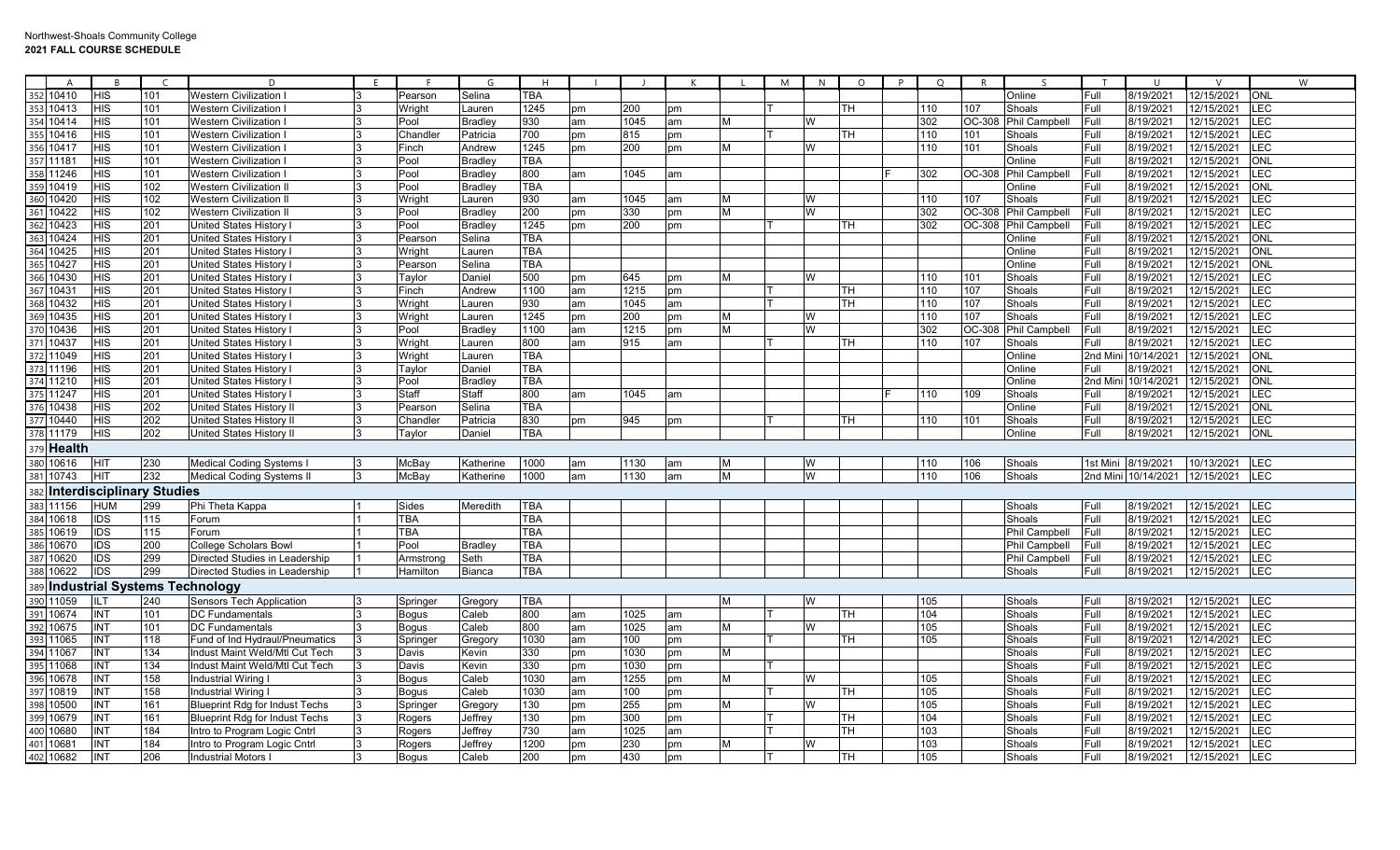|            | A               |                                     |     |                                      |                | G                | H          |     |      |    |     | M<br>N | $\Omega$ | $\Omega$ | R <sub>R</sub> |                      |          |            |                       |            | W |
|------------|-----------------|-------------------------------------|-----|--------------------------------------|----------------|------------------|------------|-----|------|----|-----|--------|----------|----------|----------------|----------------------|----------|------------|-----------------------|------------|---|
| 403        | 11066           | <b>INT</b>                          | 206 | <b>Industrial Motors</b>             | Rogers         | Jeffrey          | 800        | am  | 1130 | am | M   | W      |          | 105      |                | Shoals               | Full     | 8/19/2021  | 12/15/2021            | LEC        |   |
| 404        | 10684           | INT                                 | 261 | <b>MSSC Safety Course</b>            | Rogers         | Jeffrey          | 300        | pm  | 430  | pm | IM. | W      |          | 105      |                | Shoals               | Full     | 8/19/2021  | 12/15/2021            | LEC        |   |
| 405        |                 | <b>Medical Assisting Technology</b> |     |                                      |                |                  |            |     |      |    |     |        |          |          |                |                      |          |            |                       |            |   |
| 406        | 10623           | <b>MAT</b>                          | 101 | <b>Medical Terminology</b>           | Peebles        | Medina           | 1000       | am  | 1130 | am | M   | W      |          | 110      | 108            | Shoals               | Full     | 8/19/2021  | 12/15/2021            | LEC        |   |
| 407        | 10624           | <b>MAT</b>                          | 101 | Medical Terminology                  | McBay          | Katherine        | 200        | pm  | 330  | pm |     |        | TН       | 110      | 108            | Shoals               | Full     | 8/19/2021  | 12/15/2021            | LEC        |   |
| 408        | 10626           | <b>MAT</b>                          | 102 | <b>Medical Assisting Theory</b>      | McBay          | Katherine        | 800        | am  | 930  | am | M   | W      |          | 110      | 108            | Shoals               | Full     | 8/19/2021  | 12/15/2021            | LEC        |   |
| 409        | 10627           | <b>MAT</b>                          | 102 | Medical Assisting Theory             | Staff          | Staff            | 735        | pm  | 902  | pm |     |        | TН       | 110      | 106            | Shoals               | Full     | 8/19/2021  | 12/15/2021            | LEC        |   |
| 410        | 10628           | <b>MAT</b>                          | 111 | Clinical Pro I for Med Assist        | Staff          | Staff            | 500        | pm  | 730  | pm |     |        | TН       | 110      | 106            | Shoals               | Full     | 8/19/2021  | 12/15/2021            | LEC        |   |
| 411        | 10629           | <b>MAT</b>                          | 111 | <b>Clinical Pro I for Med Assist</b> | Peebles        | Medina           | 100        | pm  | 330  | pm |     | W      |          | 110      | 108            | Shoals               | Full     | 8/19/2021  | 12/15/2021            | LEC        |   |
| 412        | 10693           | <b>MAT</b>                          | 125 | Lab Proc I Med Assistant             | Andersor       | .orinda          | 600        | pm  | 830  | pm | M   | W      |          | 110      | 108            | Shoals               | 1st Min  | 8/19/2021  | 10/13/2021            | LEC        |   |
| 413        | 10630           | <b>MAT</b>                          | 128 | Med Law & Ethics Med Assistant       | McBay          | Katherine        | <b>TBA</b> |     |      |    |     |        |          |          |                | Online               | Full     | 8/19/2021  | 12/15/2021            | ONL        |   |
| 414        | 10631           | <b>MAT</b>                          | 211 | <b>Clinical Pro II Med Assistant</b> | Peebles        | Medina           | 930        | am  | 1200 | pm |     |        | TH       | 110      | 108            | Shoals               | Full     | 8/19/2021  | 12/15/2021            | LEC        |   |
| 415        | 10634           | <b>MAT</b>                          | 215 | Lab Pro II Medical Assistant         | Anderson       | Lorinda          | 600        | pm  | 830  | pm |     | W      |          | 110      | 108            | Shoals               | 2nd Min  | 10/14/2021 | 12/15/2021            | LEC        |   |
| 416        | 10635           | <b>MAT</b>                          | 216 | Med. Pharmacology Med Office         | McBay          | <b>Katherine</b> | 500        | pm  | 800  | pm |     |        | TН       | 110      | 107            | Shoals               | Full     | 8/19/2021  | 12/15/2021            | LEC        |   |
| 417        | 10636           | <b>MAT</b>                          | 228 | <b>Medical Assistant Review</b>      | Peebles        | Medina           | <b>TBA</b> |     |      |    |     |        |          |          |                | Online               | Full     | 8/19/2021  | 12/14/2021            | ONL        |   |
| 418        | 11078           | <b>MAT</b>                          | 229 | <b>Med Assisting Preceptorship</b>   | Peebles        | Medina           | <b>TBA</b> |     |      |    |     |        |          |          |                | Shoals               | Full     | 8/19/2021  | 12/15/2021            | L3         |   |
| 419        | 11079           | <b>MAT</b>                          | 239 | Phlebotomy Preceptorship             | McBay          | Katherine        | <b>TBA</b> |     |      |    |     |        |          |          |                | Shoals               | Full     | 8/19/2021  | 12/15/2021            | L3         |   |
| 420        |                 | <b>Machine Shop</b>                 |     |                                      |                |                  |            |     |      |    |     |        |          |          |                |                      |          |            |                       |            |   |
| 421        | 10504           | <b>MSP</b>                          | 101 | Basic Machining Technology           | <b>Berrens</b> | David            | 400        | pm  | 715  | pm | M   | W      | TH       | 111      |                | Shoals               | Full     | 8/19/2021  | 12/15/2021            | <b>LEC</b> |   |
| 422        | 10504           | <b>MSP</b>                          | 101 | Basic Machining Technology           | Johnson        | Matthew          | 400        | pm  | 715  | pm | M   | W      | TH       | 111      |                | Shoals               | Full     | 8/19/2021  | 12/15/2021            | LEC        |   |
| 423        | 10505           | <b>MSP</b>                          | 101 | <b>Basic Machining Technology</b>    | Maupin         | Timothy          | 800        | am  | 1200 | pm | M   | W      | TН       | 111      |                | Shoals               | 1st Min  | 8/19/2021  | 10/13/2021            | LEC        |   |
| 424        | 10505           | <b>MSP</b>                          | 101 | Basic Machining Technology           | Maupin         | Timothy          | 1230       | pm  | 300  | pm |     | W      | TH       | 111      |                | Shoals               | 1st Mini | 8/19/2021  | 10/13/2021            | LEC        |   |
| 425        | 10506           | MSP                                 | 101 | <b>Basic Machining Technology</b>    | Johnson        | Matthew          | 1230       | pm  | 300  | pm |     | W      | TН       | 312      |                | <b>Phil Campbell</b> | 1st Min  | 8/19/2021  | 10/13/2021            | LEC        |   |
| 426        | 10506           | <b>MSP</b>                          | 101 | <b>Basic Machining Technology</b>    | Johnson        | Matthew          | 800        | am  | 1200 | pm | M   | W      | TH       | 312      |                | Phil Campbell        | 1st Mini | 8/19/2021  | 10/13/2021            | LEC        |   |
| 427        | 10507           | <b>MSP</b>                          | 102 | Intermediate Machining Tech          | Johnson        | Matthew          | 720        | pm  | 1030 | pm | M   | W      | TH       | 111      |                | Shoals               | Full     | 8/19/2021  | 12/15/2021            | LEC        |   |
| 428        | 10508           | <b>MSP</b>                          | 102 | Intermediate Machining Tech          | Maupin         | Timothy          | 1230       | pm  | 300  | pm | M   | W      | TH       | 111      |                | Shoals               | 2nd Min  | 10/14/2021 | 12/15/2021            | LEC        |   |
| 429        | 10508           | <b>MSP</b>                          | 102 | Intermediate Machining Tech          | Maupin         | Timothy          | 800        | am  | 1200 | pm | M   | W      | TH       | 111      |                | Shoals               | 2nd Mini | 10/14/2021 | 12/15/2021            | LEC        |   |
| 430        | 10509           | <b>MSP</b>                          | 102 | Intermediate Machining Tech          | Johnson        | Matthew          | 1230       | pm  | 300  | pm |     | W      | TH       | 312      |                | Phil Campbell        | 2nd Mini | 10/14/2021 | 12/15/2021            | LEC        |   |
| 431        | 10509           | <b>MSP</b>                          | 102 | Intermediate Machining Tech          | Johnsor        | Matthew          | 800        | am  | 1200 | pm | M   | W      | TН       | 312      |                | Phil Campbell        | 2nd Mini | 10/14/2021 | 12/15/2021            | LEC        |   |
| 432        | 10510           | <b>MSP</b>                          | 103 | <b>Advanced Machining Technology</b> | Maupin         | Timothy          | 800        | am  | 1200 | pm | M   | W      | TH.      | 111      |                | Shoals               | 1st Mini | 8/19/2021  | 10/13/2021            | LEC        |   |
| 433        | 10510           | <b>MSP</b>                          | 103 | <b>Advanced Machining Technology</b> | Maupin         | Timothy          | 1230       | pm  | 300  | pm | M   | W      | TН       | 111      |                | Shoals               | 1st Mini | 8/19/2021  | 10/13/2021            | LEC        |   |
| 434        | 10511           | <b>MSP</b>                          | 103 | <b>Advanced Machining Technology</b> | Johnson        | Matthew          | 800        | am  | 1200 | pm |     | W      | TH       | 312      |                | Phil Campbell        | 1st Min  | 8/19/2021  | 10/13/2021            | LEC        |   |
| 435        | 1051 $^{\circ}$ | <b>MSP</b>                          | 103 | <b>Advanced Machining Technology</b> | Johnson        | Matthew          | 1230       | pm  | 300  | pm |     | W      | TН       | 312      |                | Phil Campbell        | 1st Min  | 8/19/2021  | 10/13/2021            | LEC        |   |
| 436        | 10512           | <b>MSP</b>                          | 103 | <b>Advanced Machining Technology</b> | Johnsor        | Matthew          | 400        | pm  | 800  | pm |     | W      | TH       | 111      |                | Shoals               | Full     | 8/19/2021  | 12/15/2021            | LEC        |   |
| 437        | 10512           | <b>MSP</b>                          | 103 | <b>Advanced Machining Technology</b> | <b>Berrens</b> | David            | 400        | pm  | 800  | pm |     | W      | TH       | 111      |                | Shoals               | Full     | 8/19/2021  | 12/15/2021            | LEC        |   |
| 438        | 10514           | <b>MSP</b>                          | 111 | Intro Computer Numerical Ctrl        | Johnsor        | Matthew          | 400        | pm  | 800  | pm | M   |        |          | 111      |                | Shoals               | Full     | 8/19/2021  | 12/15/2021            | LEC        |   |
| 439        | 10515           | <b>MSP</b>                          | 111 | Intro Computer Numerical Ctrl        | Maupin         | Timothy          | 305        | pm  | 330  | pm |     | W      | TH       | 111      |                | Shoals               | Full     | 8/19/2021  | 12/15/2021            | LEC        |   |
| 440        | 10515           | <b>MSP</b>                          | 111 | Intro Computer Numerical Ctrl        | Maupin         | Timothy          | 730        | am  | 755  | am |     | W      | TН       | 111      |                | Shoals               | Full     | 8/19/2021  | 12/15/2021            | LEC        |   |
| 441        | 10516           | <b>MSP</b>                          | 111 | Intro Computer Numerical Ctrl        | Johnsor        | Matthew          | 730        | am  | 755  | am | M   | W      | TH       | 312      |                | Phil Campbell        | Full     | 8/19/2021  | 12/15/2021            | LEC        |   |
| 442        | 10516           | <b>MSP</b>                          | 111 | Intro Computer Numerical Ctrl        | Johnson        | Matthew          | 305        | pm  | 330  | pm | M   | W      | TH       | 312      |                | Phil Campbell        | Full     | 8/19/2021  | 12/15/2021            | LEC        |   |
| 443        | 10517           | <b>MSP</b>                          | 115 | <b>Advanced Milling Machines</b>     | Moseley        | Charles          | 805        | pm  | 1045 | pm | M   | W      | TН       | 111      |                | Shoals               | Full     | 8/19/2021  | 12/15/2021            | LEC        |   |
| 444        | 10517           | <b>MSP</b>                          | 115 | <b>Advanced Milling Machines</b>     | Johnson        | Matthew          | 805        | pm  | 1045 | pm | M   | W      | TH       | 111      |                | Shoals               | Full     | 8/19/2021  | 12/15/2021            | LEC        |   |
| 445        | 10518           | <b>MSP</b>                          | 115 | <b>Advanced Milling Machines</b>     | Maupin         | Timothy          | 800        | am  | 1200 | pm |     | W      | TH       | 111      |                | Shoals               | 2nd Min  |            | 10/14/2021 12/15/2021 | LEC        |   |
| 446        | 10518           | <b>MSP</b>                          | 115 | <b>Advanced Milling Machines</b>     | Maupin         | Timothy          | 1230       | pm  | 200  | pm | M   | W      | TН       | 111      |                | Shoals               | 2nd Min  | 10/14/2021 | 12/15/2021            | LEC        |   |
| 447<br>448 | 10519           | <b>MSP</b>                          | 115 | <b>Advanced Milling Machines</b>     | Johnsor        | Matthew          | 1230       | pm  | 200  | pm | M   | W      | TH       | 312      |                | <b>Phil Campbell</b> | 2nd Min  | 10/14/2021 | 12/15/2021            | LEC        |   |
|            | 10519           | <b>MSP</b>                          | 115 | <b>Advanced Milling Machines</b>     | Johnson        | Matthew          | 800        | lam | 1200 | pm | M   | W      | TH.      | 312      |                | Phil Campbell        | 2nd Mini | 10/14/2021 | 12/15/2021            | LEC        |   |
| 449        | 10520           | <b>MSP</b>                          | 181 | Spec Topics - Grinding               | Johnson        | Matthew          | 100        | pm  | 200  | pm | M   | W      | TH       | 312      |                | Phil Campbell        | Full     | 8/19/2021  | 12/15/2021            | LEC        |   |
| 450        | 10521           | <b>MSP</b>                          | 182 | Spec Topics - Mill, Lathe, Saw       | Johnsor        | Matthew          | 200        | pm  | 300  | pm | M   | W      | TН       | 312      |                | Phil Campbell        | Full     | 8/19/2021  | 12/15/2021            | LEC<br>LEC |   |
| 451        | 10522           | <b>MSP</b>                          | 182 | Spec Topics - Mill, Lathe, Saw       | Maupin         | Timothy          | <b>TBA</b> |     |      |    |     | W      | TH       | 111      |                | Shoals               | Full     | 8/19/2021  | 12/15/2021            |            |   |
|            | 452 Math        |                                     |     |                                      |                |                  |            |     |      |    |     |        |          |          |                |                      |          |            |                       |            |   |
|            | 453 10103       | <b>MTH</b>                          | 98  | <b>Elementary Algebra</b>            | Peters         | Pamela           | 1055       | am  | 1235 | pm | M   | W      |          | 120      | 126            | Shoals - Dev         | Full     |            | 8/19/2021 12/15/2021  | <b>DEV</b> |   |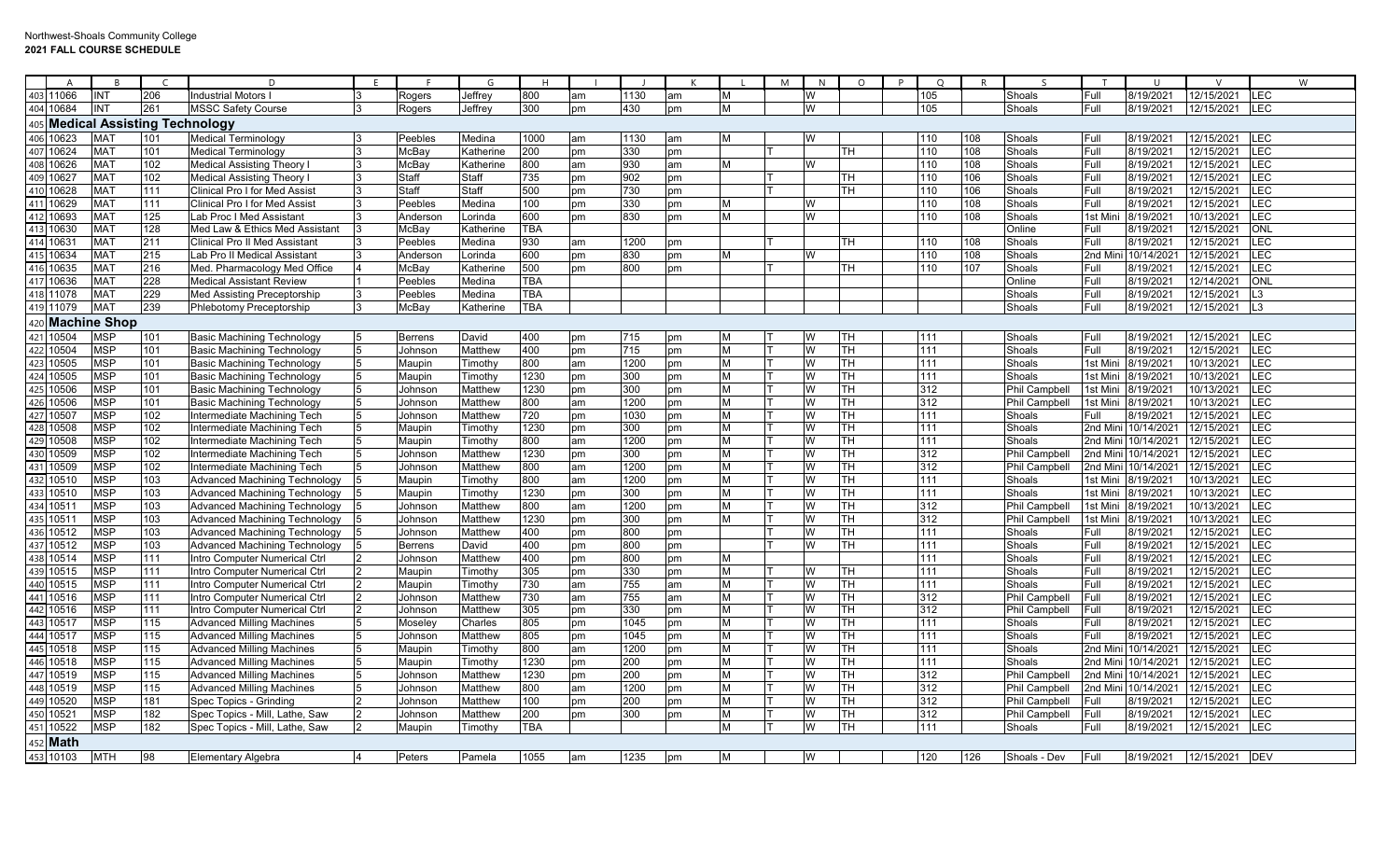|                   | $\overline{A}$     |                          |            | D                              | F. |               | G         | H            |    |      |          |        | M | N      | $\circ$  | D | $\Omega$   | R          | $\varsigma$          | T             | U                      | $\vee$                   | W          |
|-------------------|--------------------|--------------------------|------------|--------------------------------|----|---------------|-----------|--------------|----|------|----------|--------|---|--------|----------|---|------------|------------|----------------------|---------------|------------------------|--------------------------|------------|
|                   | 454 10105          | <b>MTH</b>               | 98         | Elementary Algebra             |    | Martin        | Brian     | 345          | pm | 525  | pm       | M      |   | w      |          |   | 120        | 126        | Shoals - Dev         | Full          | 8/19/2021              | 12/15/2021               | <b>DEV</b> |
| 455               | 10108              | <b>MTH</b>               | 98         | Elementary Algebra             |    | Peters        | Pamela    | 740          | am | 920  | am       |        |   |        | тн       |   | 120        | 126        | Shoals - Dev         | Full          | 8/19/2021              | 12/15/2021               | <b>DEV</b> |
| 456               | 10110              | <b>MTH</b>               | 98         | Elementary Algebra             |    | Staff         | Staff     | 1055         | am | 1235 | pm       |        |   |        | TН       |   | 120        | 126        | Shoals - Dev         | Full          | 8/19/2021              | 12/15/2021               | <b>DEV</b> |
| 457               | 10112              | <b>MTH</b>               | 98         | Elementary Algebra             |    | Tippett       | Sherry    | 700          | pm | 845  | pm       |        |   |        | TН       |   | 120        | 126        | Shoals - Dev         | Full          | 8/19/2021              | 12/15/2021               | DEV        |
|                   | 458 10114          | <b>MTH</b>               | 98         | Elementary Algebra             |    | Crabtree      | Sherry    | 1100         | am | 1240 | pm       |        |   |        | TН       |   | 305        | 105        | <b>Phil Campbell</b> | <b>IFull</b>  | 8/19/2021              | 12/15/2021               | DEV        |
| 45 <sup>g</sup>   | 10116              | <b>MTH</b>               | 99         | Support for Inter College Alge |    | Staff         | Staff     | 830          | am | 920  | am       | M      |   |        |          |   | 120        | 126        | Shoals - Dev         | Full          | 8/19/2021              | 12/15/2021               | <b>DEV</b> |
| 460               | 10119              | <b>MTH</b>               | 99         | Support for Inter College Alge |    | Billingham    | Frank     | 1000         | am | 1050 | am       | м      |   |        |          |   | 305        | 106        | Phil Campbell        | <b>IFull</b>  | 8/19/2021              | 12/15/2021               | DEV        |
| 461               | 10120              | <b>MTH</b>               | 99         | Support for Inter College Alge |    | Ayers         | Lauryn    | 430          | pm | 520  | pm       |        |   |        | TН       |   | 120        | 127        | Shoals - Dev         | Full          | 8/19/2021              | 12/15/2021               | DEV        |
| 462               | 10122              | <b>MTH</b>               | 99         | Support for Inter College Alge |    | Staff         | Staff     | 210          | pm | 300  | pm       |        |   |        |          |   | 120        | 126        | Shoals - Dev         | Full          | 8/19/2021              | 12/15/2021               | DEV        |
|                   | 463 10123          | <b>MTH</b>               | 99         | Support for Inter College Alge |    | Isbell        | Sherry    | 1000         | am | 1050 | am       |        |   |        | тн       |   | 120        | 127        | Shoals - Dev         | Full          | 8/19/2021              | 12/15/2021               | LEC        |
| 464               | 10124              | <b>MTH</b>               | 99         | Support for Inter College Alge |    | <b>Brewer</b> | Elizabeth | 115          | pm | 205  | pm       |        |   | W      |          |   | 120        | 127        | Shoals - Dev         | Full          | 8/19/2021              | 12/15/2021               | LEC        |
|                   | 10126              | <b>MTH</b>               | 99         | Support for Inter College Alge |    | Tippett       | Sherry    | 430          | pm | 520  | pm       |        |   |        | TН       |   | 120        | 126        | Shoals - Dev         | Full          | 8/19/2021              | 12/15/2021               | DEV        |
| 465<br>466        | 10128              | <b>MTH</b>               | 99         | Support for Inter College Alge |    | Watson        | Sharon    | 920          | am | 1010 | am       |        |   |        |          |   | 305        | 106        | Phil Campbell        | l Full        | 8/19/2021              | 12/15/2021               | <b>DEV</b> |
| 467               | 10176              | <b>MTH</b>               | 99         | Support for Inter College Alge |    | Peters        | Pamela    | 115          | pm | 205  | рm       |        |   |        | TH       |   | 120        | 127        | Shoals - Dev         | Full          | 8/19/2021              | 12/15/2021               | LEC        |
|                   | 10779              | <b>MTH</b>               | 99         | Support for Inter College Alge |    | Watson        | Sharon    | 1220         | pm | 110  | pm       |        |   |        |          |   | 305        | 106        | Phil Campbell        | <b>I</b> Full | 8/19/2021              | 12/15/2021               | <b>DEV</b> |
| 468<br>469        | 10867              | <b>MTH</b>               | 99         | Support for Inter College Alge |    | <b>Brown</b>  | Kimberl\  | 510          | pm | 600  | pm       |        |   | W      |          |   | 120        | 127        | Shoals - Dev         | Full          | 8/19/2021              | 12/15/2021               | DEV        |
|                   | 10926              | <b>MTH</b>               | 99         | Support for Inter College Alge |    | Staff         | Staff     | 210          | pm | 300  | pm       |        |   | W      |          |   | 120        | 126        | Shoals - Dev         | Full          | 8/19/2021              | 12/15/2021               | LEC        |
| 470<br>471        | 11250              | <b>MTH</b>               | 99         | Support for Inter College Alge |    | Staff         | Staff     | 1045         | am | 1135 | am       |        |   |        |          |   | 120        | 127        | Shoals - Dev         | Full          | 8/19/2021              | 12/15/2021               | LEC        |
| 472               | 10144              | <b>MTH</b>               | 100        | Intermediate College Algebra   |    | Billingham    | Frank     | 1100         | am | 1215 | pm       | М      |   | W      |          |   | 305        | 106        | <b>Phil Campbell</b> | Full          | 8/19/2021              | 12/15/2021               | LEC        |
|                   | 10148              | <b>MTH</b>               | 100        | Intermediate College Algebra   |    | Smith         | James     | TBA          |    |      |          |        |   |        |          |   |            |            | Online               | Full          | 8/19/2021              | 12/15/2021               | LEC        |
| 473<br>474        | 10149              | <b>MTH</b>               | 100        | Intermediate College Algebra   |    | Watson        | Sharon    | TBA          |    |      |          |        |   |        |          |   |            |            | Online               | Full          | 8/19/2021              | 12/14/2021               | LEC        |
|                   | 10787              | <b>MTH</b>               | 100        | Intermediate College Algebra   |    | Tippett       | Sherry    | 530          | pm | 645  |          |        |   |        | TН       |   | 120        | 126        | Shoals               | Full          | 8/19/2021              | 12/15/2021               | LEC        |
| 475<br>476        | 10788              | <b>MTH</b>               | 100        | Intermediate College Algebra   |    | Peters        | Pamela    | 215          | pm | 330  | pm<br>pm |        |   |        | TН       |   | 120        | 127        | Shoals               | Full          | 8/19/2021              | 12/15/2021               | LEC        |
| 477               |                    |                          |            |                                |    |               |           | 1245         |    | 200  |          |        |   |        |          |   |            | 126        |                      | Full          |                        |                          | LEC        |
| 478               | 10789              | <b>MTH</b>               | 100        | Intermediate College Algebra   |    | Staff         | Staff     |              | pm |      | pm       |        |   |        | TН       |   | 120        |            | Shoals               | Full          | 8/19/2021              | 12/15/2021               |            |
|                   | 10791<br>10792     | <b>MTH</b><br><b>MTH</b> | 100<br>100 | Intermediate College Algebra   |    | Isbell        | Sherry    | 1100<br>1100 | am | 1215 | pm       |        |   |        | TН<br>TН |   | 120<br>305 | 127<br>106 | Shoals               | Full          | 8/19/2021              | 12/15/2021<br>12/15/2021 | LEC<br>LEC |
| 479               |                    |                          |            | Intermediate College Algebra   |    | Watson        | Sharon    |              | am | 1215 | pm       |        |   |        |          |   |            |            | Phil Campbell        |               | 8/19/2021              |                          |            |
| 480               | 10793              | <b>MTH</b>               | 100        | Intermediate College Algebra   |    | Staff         | Staff     | 1245         | pm | 200  | pm       | M<br>M |   | W<br>W |          |   | 120        | 126        | Shoals               | Full<br>Full  | 8/19/2021              | 12/15/2021               | LEC<br>LEC |
| 481<br>482        | 10795              | <b>MTH</b><br><b>MTH</b> | 100        | Intermediate College Algebra   |    | Staff         | Staff     | 930<br>530   | am | 1045 | am       |        |   |        |          |   | 120        | 126<br>127 | Shoals<br>Shoals     | Full          | 8/19/2021<br>8/19/2021 | 12/15/2021<br>12/15/2021 | LEC        |
|                   | 10796              |                          | 100<br>100 | Intermediate College Algebra   |    | Ayers         | Lauryn    |              | pm | 645  | pm       |        |   |        | тн<br>TН |   | 120<br>305 | 106        |                      | Full          |                        |                          | LEC        |
| 483<br>484        | 10798              | <b>MTH</b>               |            | Intermediate College Algebra   |    | Watson        | Sharon    | 800          | am | 915  | am       | M      |   |        |          |   |            |            | <b>Phil Campbell</b> |               | 8/19/2021              | 12/15/2021               |            |
|                   | 10799              | <b>MTH</b>               | 100        | intermediate College Algebra   |    | <b>Brewer</b> | Elizabeth | 215          | pm | 330  | pm       |        |   | W<br>W |          |   | 120        | 127        | Shoals               | Full          | 8/19/2021              | 12/15/2021               | LEC        |
| 485               | 10865<br>486 11248 | <b>MTH</b>               | 100        | Intermediate College Algebra   |    | <b>Brown</b>  | Kimberl\  | 345          | pm | 500  | pm       | M      |   |        |          |   | 120        | 127        | Shoals               | Full          | 8/19/2021              | 12/15/2021               | LEC        |
|                   |                    | <b>MTH</b>               | 100        | Intermediate College Algebra   |    | Staff         | Staff     | 800          | am | 1030 | am       |        |   |        |          |   | 120        | 127        | Shoals               | Full          | 8/19/2021              | 12/15/2021               | LEC        |
| 487               | 10927              | <b>MTH</b>               | 100A       | Intermediate College Algebra   |    | Staff         | Staff     | 1245         | pm | 200  | pm       | M      |   | W<br>W |          |   | 120        | 126        | Shoals               | Full          | 8/19/2021              | 12/15/2021               | LEC        |
| 488               | 10928              | <b>MTH</b>               | 100A       | Intermediate College Algebra   |    | Staff         | Staff     | 930          | am | 1045 | am       | м      |   |        |          |   | 120        | 126        | Shoals               | Full          | 8/19/2021              | 12/15/2021               | LEC        |
| 489               | 10933              | <b>MTH</b>               | 100A       | Intermediate College Algebra   |    | <b>Brewer</b> | Elizabeth | 215          | pm | 330  | pm       | м      |   | W      |          |   | 120        | 127        | Shoals               | Full          | 8/19/2021              | 12/15/2021               | LEC        |
| $\frac{490}{491}$ | 10934              | <b>MTH</b>               | 100A       | Intermediate College Algebra   |    | Ayers         | Lauryn    | 530          | pm | 645  | pm       |        |   |        | TН       |   | 120        | 127        | Shoals               | Full          | 8/19/2021              | 12/15/2021               | LEC        |
|                   | 10935              | <b>MTH</b>               | 100A       | Intermediate College Algebra   |    | Staff         | Staff     | 1245         | pm | 200  | pm       |        |   |        | тн       |   | 120        | 126        | Shoals               | Full          | 8/19/2021              | 12/15/2021               | LEC        |
| 492               | 10936              | <b>MTH</b>               | 100A       | Intermediate College Algebra   |    | Isbell        | Sherry    | 1100         | am | 1215 | pm       |        |   |        | TН       |   | 120        | 127        | Shoals               | Full          | 8/19/2021              | 12/15/2021               | LEC        |
| 493<br>494        | 10937              | <b>MTH</b>               | 100A       | Intermediate College Algebra   |    | Peters        | Pamela    | 215          | pm | 330  | pm       |        |   |        | TН       |   | 120        | 127        | Shoals               | Full          | 8/19/2021              | 12/15/2021               | LEC        |
|                   | 10938              | <b>MTH</b>               | 100A       | intermediate College Algebra   |    | <b>Brown</b>  | Kimberly  | 345          | pm | 500  | pm       | M      |   | W      |          |   | 120        | 127        | Shoals               | Full          | 8/19/2021              | 12/15/2021               | LEC        |
| 495               | 10939              | <b>MTH</b>               | 100A       | Intermediate College Algebra   |    | Tippett       | Sherry    | 530          | pm | 645  | pm       |        |   |        | TН       |   | 120        | 126        | Shoals               | Full          | 8/19/2021              | 12/15/2021               | LEC        |
| 496<br>497        | 10940              | <b>MTH</b>               | 100A       | Intermediate College Algebra   |    | Watson        | Sharon    | 800          | am | 915  | am       |        |   |        | TН       |   | 305        | 106        | Phil Campbell        | Full          | 8/19/2021              | 12/15/2021               | LEC        |
|                   | 10941              | <b>MTH</b>               | 100A       | Intermediate College Algebra   |    | Watson        | Sharon    | 1100         | am | 1215 | pm       |        |   |        | TН       |   | 305        | 106        | Phil Campbell        | Full          | 8/19/2021              | 12/15/2021               | LEC        |
| 498               | 10942              | <b>MTH</b>               | 100A       | Intermediate College Algebra   |    | Billingham    | Frank     | 1100         | am | 1215 | pm       | M      |   | W      |          |   | 305        | 106        | <b>Phil Campbell</b> | Full          | 8/19/2021              | 12/15/2021               | LEC        |
| 499               | 11249              | <b>MTH</b>               | 100A       | Intermediate College Algebra   |    | Staff         | Staff     | 800          | am | 1030 | am       |        |   |        |          |   | 120        | 127        | Shoals               | Full          | 8/19/2021              | 12/15/2021               | LEC        |
| 500               | 10151              | <b>MTH</b>               | 110        | <b>Finite Mathematics</b>      |    | Gargis        | Matthew   | 800          | am | 915  | am       |        |   |        | тн       |   | 120        | 121        | Shoals               | Full          | 8/19/2021              | 12/15/2021               | LEC        |
| 501<br>502        | 10154              | <b>MTH</b>               | 112        | Precalculus Algebra            |    | Smith         | James     | 800          | am | 915  | am       | M      |   | W      |          |   | 120        | 127        | Shoals               | Full          | 8/19/2021              | 12/15/2021               | LEC        |
|                   | 10155              | <b>MTH</b>               | 112        | Precalculus Algebra            |    | Eubanks       | Claude    | 215          | pm | 330  | pm       | M      |   | W      |          |   | 121        | 147        | Shoals               | Full          | 8/19/2021              | 12/15/2021               | LEC        |
|                   | 503 10156          | <b>MTH</b>               | 112        | Precalculus Algebra            |    | Staff         | Staff     | 930          | am | 1045 | am       |        |   |        | тн       |   | 120        | 122        | Shoals               | Full          | 8/19/2021              | 12/15/2021               | LEC        |
|                   |                    | <b>MTH</b>               | 112        | Precalculus Algebra            |    | Bassham       | Kelli     | 700          | pm | 815  | pm       |        |   |        | TН       |   | 120        | 122        | Shoals               | Full          | 8/19/2021              | 12/15/2021               | LEC        |
|                   | 505 10159          | <b>MTH</b>               | 112        | Precalculus Algebra            |    | Crabtree      | Sherry    | <b>TBA</b>   |    |      |          |        |   |        |          |   |            |            | Online               | Full          | 8/19/2021              | 12/15/2021               | LEC        |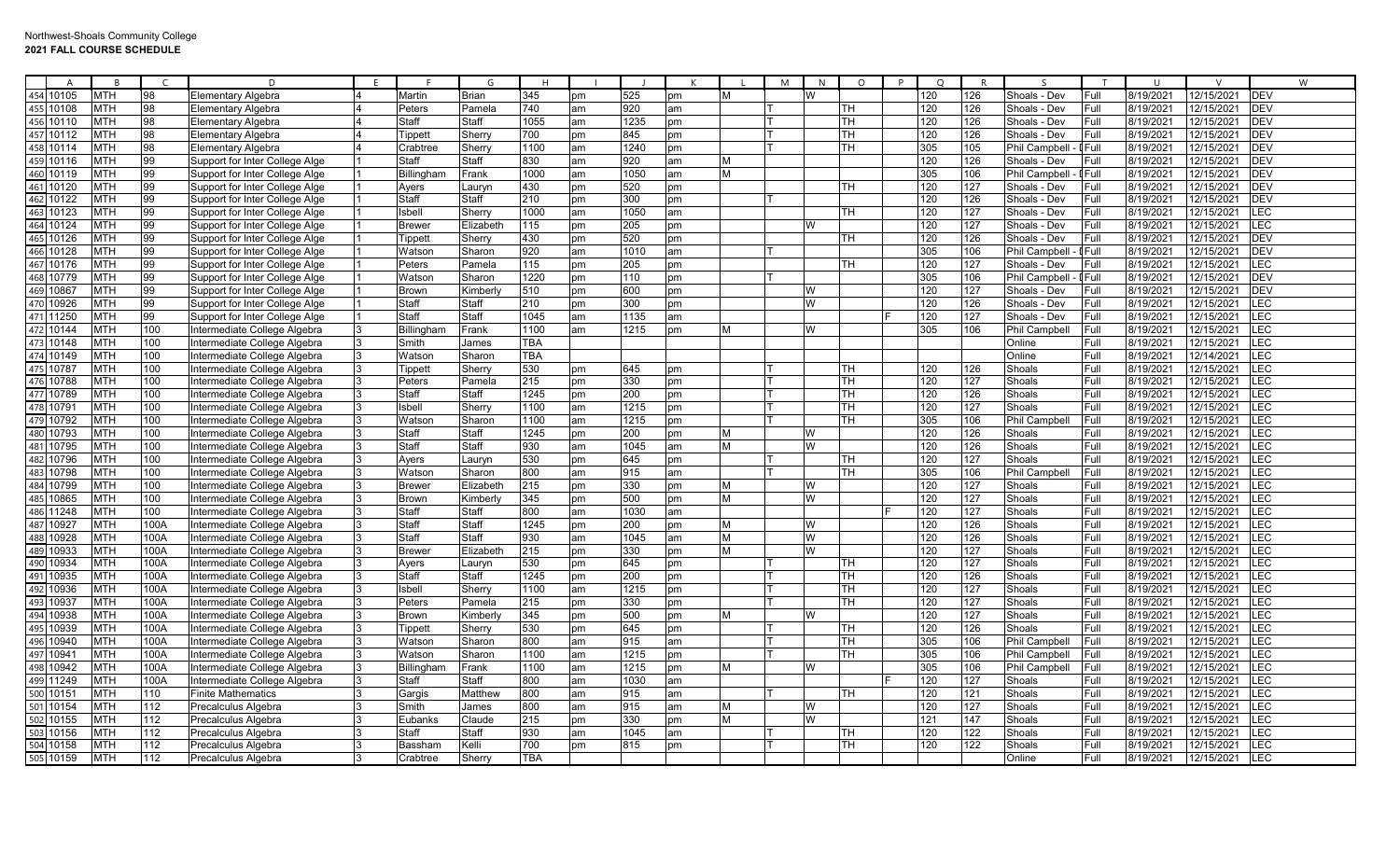| $\mathsf{N}$<br>W<br>506<br>1245<br>8/19/2021<br>12/15/2021<br>LEC<br>10160<br><b>MTH</b><br>112<br>Precalculus Algebra<br>Crabtree<br>Sherry<br>200<br>305<br>105<br>Phil Campbell<br>Full<br>pm<br>pm<br>507<br>508<br><b>MTH</b><br>112<br>1045<br>305<br>105<br>Full<br>8/19/2021<br>2/15/2021<br>LEC<br>10161<br>930<br>TН<br><b>Phil Campbell</b><br>Precalculus Algebra<br>Crabtree<br>Sherrv<br>am<br>am<br>ONL<br>10783<br><b>MTH</b><br>112<br>TBA<br>8/19/2021<br>12/15/2021<br>Precalculus Algebra<br>Crabtree<br>Sherry<br>Online<br>Full<br>$\frac{509}{510}$<br><b>MTH</b><br>127<br>LEC<br>10932<br>112<br>1100<br>1215<br>W<br>120<br>Full<br>8/19/2021<br>12/15/2021<br>Smith<br>am<br>M<br>Shoals<br>Precalculus Algebra<br>James<br>pm<br>LEC<br>10954<br><b>MTH</b><br>120<br>127<br>Shoals<br>8/19/2021<br>112<br>Peters<br>930<br>am<br>1045<br>am<br>M<br>W<br>Full<br>12/15/2021<br>Precalculus Algebra<br>Pamela<br>1245<br>120<br>122<br>LEC<br>10963<br><b>MTH</b><br>112<br>Staff<br>Staff<br>200<br>Shoals<br>Full<br>8/19/2021<br>12/15/2021<br>тн<br>Precalculus Algebra<br>pm<br>pm<br>512 11251<br>513 11253<br>514 11254<br><b>MTH</b><br>112<br>Staff<br><b>Staff</b><br>1230<br>300<br>120<br>122<br>Shoals<br>8/19/2021<br>12/15/2021<br>LEC<br>Full<br>Precalculus Algebra<br>pm<br>pm<br>LEC<br><b>MTH</b><br>120<br>127<br>Shoals<br>112A<br>Smith<br>800<br>915<br>W<br>Full<br>8/19/2021<br>12/15/2021<br>Precalculus Algebra<br>James<br>am<br>am<br>M<br>LEC<br><b>MTH</b><br>112A<br>215<br>330<br>M<br>W<br>121<br>147<br>Shoals<br>Full<br>8/19/2021<br>12/15/2021<br>Precalculus Algebra<br>Eubanks<br>Claude<br>pm<br>pm<br>515<br><b>MTH</b><br>122<br>LEC<br>11255<br>Staff<br>930<br>1045<br>TН<br>120<br>Shoals<br>8/19/2021<br>12/15/2021<br>112A<br>Staff<br>Full<br>Precalculus Algebra<br>am<br>am<br>516 11256<br>517 11257<br>LEC<br><b>MTH</b><br>112A<br>Kelli<br>700<br>815<br>TН<br>120<br>122<br>Shoals<br>Full<br>8/19/2021<br>12/15/2021<br><b>Bassham</b><br>pm<br>Precalculus Algebra<br>pm<br>LEC<br><b>MTH</b><br>127<br>112A<br>1100<br>am<br>1215<br>W<br>120<br>Shoals<br>Full<br>8/19/2021<br>12/15/2021<br>Precalculus Algebra<br>Smith<br>James<br>pm<br>M<br>518 11258<br>519 11259<br>LEC<br><b>MTH</b><br>M<br>120<br>127<br>Shoals<br>Full<br>8/19/2021<br>112A<br>Peters<br>930<br>am<br>1045<br>W<br>12/15/202 <sup>-</sup><br>Precalculus Algebra<br>Pamela<br>am<br>LEC<br><b>MTH</b><br>1245<br>Shoals<br>112A<br>Staff<br>Staff<br>200<br>TН<br>120<br>122<br>Full<br>8/19/2021<br>12/15/2021<br>Precalculus Algebra<br>pm<br>pm<br>520 11260<br>521 11261<br>522 11289<br><b>MTH</b><br>1245<br>200<br>305<br>105<br>12/15/2021<br>LEC<br>112A<br>W<br><b>Phil Campbell</b><br>Full<br>8/19/2021<br>Crabtree<br>Sherry<br>M<br>Precalculus Algebra<br>pm<br>pm<br><b>MTH</b><br>LEC<br>112A<br>930<br>1045<br>305<br>105<br>8/19/2021<br>12/15/2021<br>Precalculus Algebra<br>Crabtree<br>Sherry<br>am<br>am<br>TН<br>Phil Campbell<br>Full<br><b>MTH</b><br>122<br>LEC<br>Staff<br>1230<br>300<br>120<br>8/19/2021<br>12/15/2021<br>112A<br>Staff<br>pm<br>Shoals<br>Full<br>Precalculus Algebra<br>pm<br><b>MTH</b><br>645<br>120<br>122<br>8/19/2021<br>12/15/2021<br>LEC<br>10164<br>113<br>Kelli<br>530<br>TH<br>Shoals<br>Full<br>Precalculus Trigonometry<br>Bassham<br>pm<br>pm<br>TBA<br>LEC<br><b>MTH</b><br>113<br>Online<br>Full<br>8/19/2021<br>Watson<br>Sharon<br>12/15/2021<br>10165<br>Precalculus Trigonometry<br>122<br>LEC<br>10969<br><b>MTH</b><br>115<br>Matthew<br>1055<br>1235<br>TН<br>120<br>Shoals<br>Full<br>8/19/2021<br>12/15/2021<br>Precalculus Algebra & Trig<br>Gargis<br>am<br>pm<br>526<br><b>MTH</b><br>116<br>330<br>LEC<br>445<br>126<br>104<br>Full<br>8/19/2021<br>12/15/2021<br>10162<br><b>Mathematical Applications</b><br>Peters<br>Pamela<br>M<br>W<br>Shoals<br>pm<br>pm<br><b>MTH</b><br>116<br>700<br>815<br>120<br>127<br>Full<br>8/19/2021<br>12/15/2021<br>LEC<br>10163<br>TН<br>Shoals<br>Mathematical Applications<br>Ayers<br>Lauryn<br>pm<br>pm<br>LEC<br>10166<br><b>MTH</b><br>116<br>Staff<br>Staff<br>TBA<br>Online<br>8/19/2021<br>12/15/2021<br><b>Mathematical Applications</b><br>Full<br><b>MTH</b><br>TBA<br>LEC<br>116<br>Staff<br>Staff<br>Online<br>Full<br>8/19/2021<br>12/15/2021<br>10167<br>Mathematical Applications<br>LEC<br><b>MTH</b><br>116<br>215<br>330<br>105<br>8/19/2021<br>12/15/2021<br>10168<br><b>Mathematical Applications</b><br>Crabtree<br>Sherry<br>pm<br>TH<br>305<br>Phil Campbell<br>Full<br>pm<br>531 11204<br><b>HTM</b><br>ONL<br>116<br><b>TBA</b><br>8/19/2021<br>Smith<br>Online<br>Full<br>12/15/2021<br><b>Mathematical Applications</b><br>James<br><b>MTH</b><br>125<br>1055<br>8/19/2021<br>12/15/2021<br>LEC<br>10169<br>Calculus  <br>Matthew<br>1235<br>W<br>120<br>122<br>Shoals<br>Full<br>Gargis<br>am<br>M<br>pm<br>LEC<br><b>MTH</b><br>125<br>740<br>920<br>305<br>105<br>12/15/2021<br>Calculus<br>Watson<br>W<br>Phil Campbell<br>Full<br>8/19/2021<br>10170<br>Sharon<br>am<br>am<br>M<br>534 11252<br><b>MTH</b><br>227<br>215<br>355<br>120<br>122<br>LEC<br>Calculus III<br>Staff<br>Staff<br>TН<br>Shoals<br>Full<br>8/19/2021<br>12/15/2021<br>pm<br>pm<br><b>MTH</b><br>231<br>800<br>915<br>127<br>LEC<br>TН<br>120<br>Shoals<br>Full<br>8/19/2021<br>12/15/2021<br>10172<br>Math Elementary Teacher<br>Smith<br>James<br>am<br>am<br>LEC<br>536 10970<br>537 10174<br><b>MTH</b><br>237<br>930<br>1045<br>120<br>122<br>Shoals<br>8/19/2021<br>12/15/2021<br>Matthew<br>M<br>W<br>Full<br>Linear Alɑebra<br>Gargis<br>am<br>am<br>LEC<br><b>MTH</b><br>265<br>TBA<br>Eubanks<br>Claude<br>Online<br>Full<br>8/19/2021<br>12/15/2021<br><b>Elementary Statistics</b><br><b>Music</b><br>538<br>539<br>LEC<br><b>MUL</b><br>101<br>825<br>8/19/2021<br>12/15/2021<br>10992<br>Class Piano<br>George<br>TН<br><b>Phil Campbell</b><br>Full<br>Crummie<br>am<br>915<br>am<br>540<br><b>MUL</b><br>825<br>915<br>LEC<br>10993<br>111<br>am<br>TН<br>Full<br>8/19/2021<br>12/15/2021<br>Class Voice<br>Romero<br>Jonathon<br>am<br>Phil Campbell<br>541<br><b>MUL</b><br>TBA<br>LEC<br>10994<br>161<br>8/19/2021<br>12/15/2021<br><b>Class Fretted Instr</b><br>Crummie<br>George<br>Phil Campbell<br>Full<br>LEC<br>10995<br><b>MUL</b><br>182<br>100<br>230<br>TН<br>Full<br>8/19/2021<br>12/15/2021<br>Vocal Ensemble<br>Romero<br>pm<br>Phil Campbell<br>Jonathon<br>pm<br>543<br><b>TH</b><br>LEC<br>10996<br><b>MUL</b><br>183<br>100<br>230<br>8/19/2021<br>Vocal Ensemble l<br>Jonathon<br>pm<br>pm<br>Phil Campbell<br>Full<br>12/15/2021<br>Romero<br>544<br><b>MUL</b><br>196<br>235<br>400<br>TH.<br>LEC<br>10997<br>Full<br>8/19/2021<br>12/15/2021<br>Jazz/Show Band I<br>Crummie<br>George<br>pm<br>Phil Campbell<br>pm<br>545<br>546<br>547<br>LEC<br>235<br>TН<br>10998<br><b>MUL</b><br>197<br>400<br>8/19/2021<br>12/15/2021<br>Jazz/Show Band Il<br>Crummie<br>pm<br>Phil Campbell<br>Full<br>George<br>pm<br><b>MUL</b><br>TBA<br>LEC<br>10732<br>211<br>8/19/2021<br>12/15/2021<br>Phil Campbell<br>Full<br>Class Voice III<br>Romero<br>Jonathon<br>282<br>MUL<br>8/19/2021<br>12/15/2021<br>LEC<br>11001<br>Romero<br>230<br>TН<br>Phil Campbell<br>Full<br>Vocal Ensemble III<br>pm | G<br>H                |
|--------------------------------------------------------------------------------------------------------------------------------------------------------------------------------------------------------------------------------------------------------------------------------------------------------------------------------------------------------------------------------------------------------------------------------------------------------------------------------------------------------------------------------------------------------------------------------------------------------------------------------------------------------------------------------------------------------------------------------------------------------------------------------------------------------------------------------------------------------------------------------------------------------------------------------------------------------------------------------------------------------------------------------------------------------------------------------------------------------------------------------------------------------------------------------------------------------------------------------------------------------------------------------------------------------------------------------------------------------------------------------------------------------------------------------------------------------------------------------------------------------------------------------------------------------------------------------------------------------------------------------------------------------------------------------------------------------------------------------------------------------------------------------------------------------------------------------------------------------------------------------------------------------------------------------------------------------------------------------------------------------------------------------------------------------------------------------------------------------------------------------------------------------------------------------------------------------------------------------------------------------------------------------------------------------------------------------------------------------------------------------------------------------------------------------------------------------------------------------------------------------------------------------------------------------------------------------------------------------------------------------------------------------------------------------------------------------------------------------------------------------------------------------------------------------------------------------------------------------------------------------------------------------------------------------------------------------------------------------------------------------------------------------------------------------------------------------------------------------------------------------------------------------------------------------------------------------------------------------------------------------------------------------------------------------------------------------------------------------------------------------------------------------------------------------------------------------------------------------------------------------------------------------------------------------------------------------------------------------------------------------------------------------------------------------------------------------------------------------------------------------------------------------------------------------------------------------------------------------------------------------------------------------------------------------------------------------------------------------------------------------------------------------------------------------------------------------------------------------------------------------------------------------------------------------------------------------------------------------------------------------------------------------------------------------------------------------------------------------------------------------------------------------------------------------------------------------------------------------------------------------------------------------------------------------------------------------------------------------------------------------------------------------------------------------------------------------------------------------------------------------------------------------------------------------------------------------------------------------------------------------------------------------------------------------------------------------------------------------------------------------------------------------------------------------------------------------------------------------------------------------------------------------------------------------------------------------------------------------------------------------------------------------------------------------------------------------------------------------------------------------------------------------------------------------------------------------------------------------------------------------------------------------------------------------------------------------------------------------------------------------------------------------------------------------------------------------------------------------------------------------------------------------------------------------------------------------------------------------------------------------------------------------------------------------------------------------------------------------------------------------------------------------------------------------------------------------------------------------------------------------------------------------------------------------------------------------------------------------------------------------------------------------------------------------------------------------------------------------------------------------------------------------------------------------------------------------------------------------------------------------------------------------------------------------------------------------------------------------------------------------------------------------------------------------------------------------------------------------------------------------------------------------------------------------------------------------------------------------------------------------------------------------------------------------------------------------------------------------------------------------------------------------------------------------------------------------------------------------------------------------------------------------------------------------------------------------------------------------------------------------------------------------------------------------------------------------|-----------------------|
|                                                                                                                                                                                                                                                                                                                                                                                                                                                                                                                                                                                                                                                                                                                                                                                                                                                                                                                                                                                                                                                                                                                                                                                                                                                                                                                                                                                                                                                                                                                                                                                                                                                                                                                                                                                                                                                                                                                                                                                                                                                                                                                                                                                                                                                                                                                                                                                                                                                                                                                                                                                                                                                                                                                                                                                                                                                                                                                                                                                                                                                                                                                                                                                                                                                                                                                                                                                                                                                                                                                                                                                                                                                                                                                                                                                                                                                                                                                                                                                                                                                                                                                                                                                                                                                                                                                                                                                                                                                                                                                                                                                                                                                                                                                                                                                                                                                                                                                                                                                                                                                                                                                                                                                                                                                                                                                                                                                                                                                                                                                                                                                                                                                                                                                                                                                                                                                                                                                                                                                                                                                                                                                                                                                                                                                                                                                                                                                                                                                                                                                                                                                                                                                                                                                                                                                                                                                                                                                                                                                                                                                                                                                                                                                                                                                                                                                                |                       |
|                                                                                                                                                                                                                                                                                                                                                                                                                                                                                                                                                                                                                                                                                                                                                                                                                                                                                                                                                                                                                                                                                                                                                                                                                                                                                                                                                                                                                                                                                                                                                                                                                                                                                                                                                                                                                                                                                                                                                                                                                                                                                                                                                                                                                                                                                                                                                                                                                                                                                                                                                                                                                                                                                                                                                                                                                                                                                                                                                                                                                                                                                                                                                                                                                                                                                                                                                                                                                                                                                                                                                                                                                                                                                                                                                                                                                                                                                                                                                                                                                                                                                                                                                                                                                                                                                                                                                                                                                                                                                                                                                                                                                                                                                                                                                                                                                                                                                                                                                                                                                                                                                                                                                                                                                                                                                                                                                                                                                                                                                                                                                                                                                                                                                                                                                                                                                                                                                                                                                                                                                                                                                                                                                                                                                                                                                                                                                                                                                                                                                                                                                                                                                                                                                                                                                                                                                                                                                                                                                                                                                                                                                                                                                                                                                                                                                                                                |                       |
|                                                                                                                                                                                                                                                                                                                                                                                                                                                                                                                                                                                                                                                                                                                                                                                                                                                                                                                                                                                                                                                                                                                                                                                                                                                                                                                                                                                                                                                                                                                                                                                                                                                                                                                                                                                                                                                                                                                                                                                                                                                                                                                                                                                                                                                                                                                                                                                                                                                                                                                                                                                                                                                                                                                                                                                                                                                                                                                                                                                                                                                                                                                                                                                                                                                                                                                                                                                                                                                                                                                                                                                                                                                                                                                                                                                                                                                                                                                                                                                                                                                                                                                                                                                                                                                                                                                                                                                                                                                                                                                                                                                                                                                                                                                                                                                                                                                                                                                                                                                                                                                                                                                                                                                                                                                                                                                                                                                                                                                                                                                                                                                                                                                                                                                                                                                                                                                                                                                                                                                                                                                                                                                                                                                                                                                                                                                                                                                                                                                                                                                                                                                                                                                                                                                                                                                                                                                                                                                                                                                                                                                                                                                                                                                                                                                                                                                                |                       |
|                                                                                                                                                                                                                                                                                                                                                                                                                                                                                                                                                                                                                                                                                                                                                                                                                                                                                                                                                                                                                                                                                                                                                                                                                                                                                                                                                                                                                                                                                                                                                                                                                                                                                                                                                                                                                                                                                                                                                                                                                                                                                                                                                                                                                                                                                                                                                                                                                                                                                                                                                                                                                                                                                                                                                                                                                                                                                                                                                                                                                                                                                                                                                                                                                                                                                                                                                                                                                                                                                                                                                                                                                                                                                                                                                                                                                                                                                                                                                                                                                                                                                                                                                                                                                                                                                                                                                                                                                                                                                                                                                                                                                                                                                                                                                                                                                                                                                                                                                                                                                                                                                                                                                                                                                                                                                                                                                                                                                                                                                                                                                                                                                                                                                                                                                                                                                                                                                                                                                                                                                                                                                                                                                                                                                                                                                                                                                                                                                                                                                                                                                                                                                                                                                                                                                                                                                                                                                                                                                                                                                                                                                                                                                                                                                                                                                                                                |                       |
|                                                                                                                                                                                                                                                                                                                                                                                                                                                                                                                                                                                                                                                                                                                                                                                                                                                                                                                                                                                                                                                                                                                                                                                                                                                                                                                                                                                                                                                                                                                                                                                                                                                                                                                                                                                                                                                                                                                                                                                                                                                                                                                                                                                                                                                                                                                                                                                                                                                                                                                                                                                                                                                                                                                                                                                                                                                                                                                                                                                                                                                                                                                                                                                                                                                                                                                                                                                                                                                                                                                                                                                                                                                                                                                                                                                                                                                                                                                                                                                                                                                                                                                                                                                                                                                                                                                                                                                                                                                                                                                                                                                                                                                                                                                                                                                                                                                                                                                                                                                                                                                                                                                                                                                                                                                                                                                                                                                                                                                                                                                                                                                                                                                                                                                                                                                                                                                                                                                                                                                                                                                                                                                                                                                                                                                                                                                                                                                                                                                                                                                                                                                                                                                                                                                                                                                                                                                                                                                                                                                                                                                                                                                                                                                                                                                                                                                                |                       |
|                                                                                                                                                                                                                                                                                                                                                                                                                                                                                                                                                                                                                                                                                                                                                                                                                                                                                                                                                                                                                                                                                                                                                                                                                                                                                                                                                                                                                                                                                                                                                                                                                                                                                                                                                                                                                                                                                                                                                                                                                                                                                                                                                                                                                                                                                                                                                                                                                                                                                                                                                                                                                                                                                                                                                                                                                                                                                                                                                                                                                                                                                                                                                                                                                                                                                                                                                                                                                                                                                                                                                                                                                                                                                                                                                                                                                                                                                                                                                                                                                                                                                                                                                                                                                                                                                                                                                                                                                                                                                                                                                                                                                                                                                                                                                                                                                                                                                                                                                                                                                                                                                                                                                                                                                                                                                                                                                                                                                                                                                                                                                                                                                                                                                                                                                                                                                                                                                                                                                                                                                                                                                                                                                                                                                                                                                                                                                                                                                                                                                                                                                                                                                                                                                                                                                                                                                                                                                                                                                                                                                                                                                                                                                                                                                                                                                                                                |                       |
|                                                                                                                                                                                                                                                                                                                                                                                                                                                                                                                                                                                                                                                                                                                                                                                                                                                                                                                                                                                                                                                                                                                                                                                                                                                                                                                                                                                                                                                                                                                                                                                                                                                                                                                                                                                                                                                                                                                                                                                                                                                                                                                                                                                                                                                                                                                                                                                                                                                                                                                                                                                                                                                                                                                                                                                                                                                                                                                                                                                                                                                                                                                                                                                                                                                                                                                                                                                                                                                                                                                                                                                                                                                                                                                                                                                                                                                                                                                                                                                                                                                                                                                                                                                                                                                                                                                                                                                                                                                                                                                                                                                                                                                                                                                                                                                                                                                                                                                                                                                                                                                                                                                                                                                                                                                                                                                                                                                                                                                                                                                                                                                                                                                                                                                                                                                                                                                                                                                                                                                                                                                                                                                                                                                                                                                                                                                                                                                                                                                                                                                                                                                                                                                                                                                                                                                                                                                                                                                                                                                                                                                                                                                                                                                                                                                                                                                                |                       |
|                                                                                                                                                                                                                                                                                                                                                                                                                                                                                                                                                                                                                                                                                                                                                                                                                                                                                                                                                                                                                                                                                                                                                                                                                                                                                                                                                                                                                                                                                                                                                                                                                                                                                                                                                                                                                                                                                                                                                                                                                                                                                                                                                                                                                                                                                                                                                                                                                                                                                                                                                                                                                                                                                                                                                                                                                                                                                                                                                                                                                                                                                                                                                                                                                                                                                                                                                                                                                                                                                                                                                                                                                                                                                                                                                                                                                                                                                                                                                                                                                                                                                                                                                                                                                                                                                                                                                                                                                                                                                                                                                                                                                                                                                                                                                                                                                                                                                                                                                                                                                                                                                                                                                                                                                                                                                                                                                                                                                                                                                                                                                                                                                                                                                                                                                                                                                                                                                                                                                                                                                                                                                                                                                                                                                                                                                                                                                                                                                                                                                                                                                                                                                                                                                                                                                                                                                                                                                                                                                                                                                                                                                                                                                                                                                                                                                                                                |                       |
|                                                                                                                                                                                                                                                                                                                                                                                                                                                                                                                                                                                                                                                                                                                                                                                                                                                                                                                                                                                                                                                                                                                                                                                                                                                                                                                                                                                                                                                                                                                                                                                                                                                                                                                                                                                                                                                                                                                                                                                                                                                                                                                                                                                                                                                                                                                                                                                                                                                                                                                                                                                                                                                                                                                                                                                                                                                                                                                                                                                                                                                                                                                                                                                                                                                                                                                                                                                                                                                                                                                                                                                                                                                                                                                                                                                                                                                                                                                                                                                                                                                                                                                                                                                                                                                                                                                                                                                                                                                                                                                                                                                                                                                                                                                                                                                                                                                                                                                                                                                                                                                                                                                                                                                                                                                                                                                                                                                                                                                                                                                                                                                                                                                                                                                                                                                                                                                                                                                                                                                                                                                                                                                                                                                                                                                                                                                                                                                                                                                                                                                                                                                                                                                                                                                                                                                                                                                                                                                                                                                                                                                                                                                                                                                                                                                                                                                                |                       |
|                                                                                                                                                                                                                                                                                                                                                                                                                                                                                                                                                                                                                                                                                                                                                                                                                                                                                                                                                                                                                                                                                                                                                                                                                                                                                                                                                                                                                                                                                                                                                                                                                                                                                                                                                                                                                                                                                                                                                                                                                                                                                                                                                                                                                                                                                                                                                                                                                                                                                                                                                                                                                                                                                                                                                                                                                                                                                                                                                                                                                                                                                                                                                                                                                                                                                                                                                                                                                                                                                                                                                                                                                                                                                                                                                                                                                                                                                                                                                                                                                                                                                                                                                                                                                                                                                                                                                                                                                                                                                                                                                                                                                                                                                                                                                                                                                                                                                                                                                                                                                                                                                                                                                                                                                                                                                                                                                                                                                                                                                                                                                                                                                                                                                                                                                                                                                                                                                                                                                                                                                                                                                                                                                                                                                                                                                                                                                                                                                                                                                                                                                                                                                                                                                                                                                                                                                                                                                                                                                                                                                                                                                                                                                                                                                                                                                                                                |                       |
|                                                                                                                                                                                                                                                                                                                                                                                                                                                                                                                                                                                                                                                                                                                                                                                                                                                                                                                                                                                                                                                                                                                                                                                                                                                                                                                                                                                                                                                                                                                                                                                                                                                                                                                                                                                                                                                                                                                                                                                                                                                                                                                                                                                                                                                                                                                                                                                                                                                                                                                                                                                                                                                                                                                                                                                                                                                                                                                                                                                                                                                                                                                                                                                                                                                                                                                                                                                                                                                                                                                                                                                                                                                                                                                                                                                                                                                                                                                                                                                                                                                                                                                                                                                                                                                                                                                                                                                                                                                                                                                                                                                                                                                                                                                                                                                                                                                                                                                                                                                                                                                                                                                                                                                                                                                                                                                                                                                                                                                                                                                                                                                                                                                                                                                                                                                                                                                                                                                                                                                                                                                                                                                                                                                                                                                                                                                                                                                                                                                                                                                                                                                                                                                                                                                                                                                                                                                                                                                                                                                                                                                                                                                                                                                                                                                                                                                                |                       |
|                                                                                                                                                                                                                                                                                                                                                                                                                                                                                                                                                                                                                                                                                                                                                                                                                                                                                                                                                                                                                                                                                                                                                                                                                                                                                                                                                                                                                                                                                                                                                                                                                                                                                                                                                                                                                                                                                                                                                                                                                                                                                                                                                                                                                                                                                                                                                                                                                                                                                                                                                                                                                                                                                                                                                                                                                                                                                                                                                                                                                                                                                                                                                                                                                                                                                                                                                                                                                                                                                                                                                                                                                                                                                                                                                                                                                                                                                                                                                                                                                                                                                                                                                                                                                                                                                                                                                                                                                                                                                                                                                                                                                                                                                                                                                                                                                                                                                                                                                                                                                                                                                                                                                                                                                                                                                                                                                                                                                                                                                                                                                                                                                                                                                                                                                                                                                                                                                                                                                                                                                                                                                                                                                                                                                                                                                                                                                                                                                                                                                                                                                                                                                                                                                                                                                                                                                                                                                                                                                                                                                                                                                                                                                                                                                                                                                                                                |                       |
|                                                                                                                                                                                                                                                                                                                                                                                                                                                                                                                                                                                                                                                                                                                                                                                                                                                                                                                                                                                                                                                                                                                                                                                                                                                                                                                                                                                                                                                                                                                                                                                                                                                                                                                                                                                                                                                                                                                                                                                                                                                                                                                                                                                                                                                                                                                                                                                                                                                                                                                                                                                                                                                                                                                                                                                                                                                                                                                                                                                                                                                                                                                                                                                                                                                                                                                                                                                                                                                                                                                                                                                                                                                                                                                                                                                                                                                                                                                                                                                                                                                                                                                                                                                                                                                                                                                                                                                                                                                                                                                                                                                                                                                                                                                                                                                                                                                                                                                                                                                                                                                                                                                                                                                                                                                                                                                                                                                                                                                                                                                                                                                                                                                                                                                                                                                                                                                                                                                                                                                                                                                                                                                                                                                                                                                                                                                                                                                                                                                                                                                                                                                                                                                                                                                                                                                                                                                                                                                                                                                                                                                                                                                                                                                                                                                                                                                                |                       |
|                                                                                                                                                                                                                                                                                                                                                                                                                                                                                                                                                                                                                                                                                                                                                                                                                                                                                                                                                                                                                                                                                                                                                                                                                                                                                                                                                                                                                                                                                                                                                                                                                                                                                                                                                                                                                                                                                                                                                                                                                                                                                                                                                                                                                                                                                                                                                                                                                                                                                                                                                                                                                                                                                                                                                                                                                                                                                                                                                                                                                                                                                                                                                                                                                                                                                                                                                                                                                                                                                                                                                                                                                                                                                                                                                                                                                                                                                                                                                                                                                                                                                                                                                                                                                                                                                                                                                                                                                                                                                                                                                                                                                                                                                                                                                                                                                                                                                                                                                                                                                                                                                                                                                                                                                                                                                                                                                                                                                                                                                                                                                                                                                                                                                                                                                                                                                                                                                                                                                                                                                                                                                                                                                                                                                                                                                                                                                                                                                                                                                                                                                                                                                                                                                                                                                                                                                                                                                                                                                                                                                                                                                                                                                                                                                                                                                                                                |                       |
|                                                                                                                                                                                                                                                                                                                                                                                                                                                                                                                                                                                                                                                                                                                                                                                                                                                                                                                                                                                                                                                                                                                                                                                                                                                                                                                                                                                                                                                                                                                                                                                                                                                                                                                                                                                                                                                                                                                                                                                                                                                                                                                                                                                                                                                                                                                                                                                                                                                                                                                                                                                                                                                                                                                                                                                                                                                                                                                                                                                                                                                                                                                                                                                                                                                                                                                                                                                                                                                                                                                                                                                                                                                                                                                                                                                                                                                                                                                                                                                                                                                                                                                                                                                                                                                                                                                                                                                                                                                                                                                                                                                                                                                                                                                                                                                                                                                                                                                                                                                                                                                                                                                                                                                                                                                                                                                                                                                                                                                                                                                                                                                                                                                                                                                                                                                                                                                                                                                                                                                                                                                                                                                                                                                                                                                                                                                                                                                                                                                                                                                                                                                                                                                                                                                                                                                                                                                                                                                                                                                                                                                                                                                                                                                                                                                                                                                                |                       |
|                                                                                                                                                                                                                                                                                                                                                                                                                                                                                                                                                                                                                                                                                                                                                                                                                                                                                                                                                                                                                                                                                                                                                                                                                                                                                                                                                                                                                                                                                                                                                                                                                                                                                                                                                                                                                                                                                                                                                                                                                                                                                                                                                                                                                                                                                                                                                                                                                                                                                                                                                                                                                                                                                                                                                                                                                                                                                                                                                                                                                                                                                                                                                                                                                                                                                                                                                                                                                                                                                                                                                                                                                                                                                                                                                                                                                                                                                                                                                                                                                                                                                                                                                                                                                                                                                                                                                                                                                                                                                                                                                                                                                                                                                                                                                                                                                                                                                                                                                                                                                                                                                                                                                                                                                                                                                                                                                                                                                                                                                                                                                                                                                                                                                                                                                                                                                                                                                                                                                                                                                                                                                                                                                                                                                                                                                                                                                                                                                                                                                                                                                                                                                                                                                                                                                                                                                                                                                                                                                                                                                                                                                                                                                                                                                                                                                                                                |                       |
|                                                                                                                                                                                                                                                                                                                                                                                                                                                                                                                                                                                                                                                                                                                                                                                                                                                                                                                                                                                                                                                                                                                                                                                                                                                                                                                                                                                                                                                                                                                                                                                                                                                                                                                                                                                                                                                                                                                                                                                                                                                                                                                                                                                                                                                                                                                                                                                                                                                                                                                                                                                                                                                                                                                                                                                                                                                                                                                                                                                                                                                                                                                                                                                                                                                                                                                                                                                                                                                                                                                                                                                                                                                                                                                                                                                                                                                                                                                                                                                                                                                                                                                                                                                                                                                                                                                                                                                                                                                                                                                                                                                                                                                                                                                                                                                                                                                                                                                                                                                                                                                                                                                                                                                                                                                                                                                                                                                                                                                                                                                                                                                                                                                                                                                                                                                                                                                                                                                                                                                                                                                                                                                                                                                                                                                                                                                                                                                                                                                                                                                                                                                                                                                                                                                                                                                                                                                                                                                                                                                                                                                                                                                                                                                                                                                                                                                                |                       |
|                                                                                                                                                                                                                                                                                                                                                                                                                                                                                                                                                                                                                                                                                                                                                                                                                                                                                                                                                                                                                                                                                                                                                                                                                                                                                                                                                                                                                                                                                                                                                                                                                                                                                                                                                                                                                                                                                                                                                                                                                                                                                                                                                                                                                                                                                                                                                                                                                                                                                                                                                                                                                                                                                                                                                                                                                                                                                                                                                                                                                                                                                                                                                                                                                                                                                                                                                                                                                                                                                                                                                                                                                                                                                                                                                                                                                                                                                                                                                                                                                                                                                                                                                                                                                                                                                                                                                                                                                                                                                                                                                                                                                                                                                                                                                                                                                                                                                                                                                                                                                                                                                                                                                                                                                                                                                                                                                                                                                                                                                                                                                                                                                                                                                                                                                                                                                                                                                                                                                                                                                                                                                                                                                                                                                                                                                                                                                                                                                                                                                                                                                                                                                                                                                                                                                                                                                                                                                                                                                                                                                                                                                                                                                                                                                                                                                                                                |                       |
|                                                                                                                                                                                                                                                                                                                                                                                                                                                                                                                                                                                                                                                                                                                                                                                                                                                                                                                                                                                                                                                                                                                                                                                                                                                                                                                                                                                                                                                                                                                                                                                                                                                                                                                                                                                                                                                                                                                                                                                                                                                                                                                                                                                                                                                                                                                                                                                                                                                                                                                                                                                                                                                                                                                                                                                                                                                                                                                                                                                                                                                                                                                                                                                                                                                                                                                                                                                                                                                                                                                                                                                                                                                                                                                                                                                                                                                                                                                                                                                                                                                                                                                                                                                                                                                                                                                                                                                                                                                                                                                                                                                                                                                                                                                                                                                                                                                                                                                                                                                                                                                                                                                                                                                                                                                                                                                                                                                                                                                                                                                                                                                                                                                                                                                                                                                                                                                                                                                                                                                                                                                                                                                                                                                                                                                                                                                                                                                                                                                                                                                                                                                                                                                                                                                                                                                                                                                                                                                                                                                                                                                                                                                                                                                                                                                                                                                                |                       |
|                                                                                                                                                                                                                                                                                                                                                                                                                                                                                                                                                                                                                                                                                                                                                                                                                                                                                                                                                                                                                                                                                                                                                                                                                                                                                                                                                                                                                                                                                                                                                                                                                                                                                                                                                                                                                                                                                                                                                                                                                                                                                                                                                                                                                                                                                                                                                                                                                                                                                                                                                                                                                                                                                                                                                                                                                                                                                                                                                                                                                                                                                                                                                                                                                                                                                                                                                                                                                                                                                                                                                                                                                                                                                                                                                                                                                                                                                                                                                                                                                                                                                                                                                                                                                                                                                                                                                                                                                                                                                                                                                                                                                                                                                                                                                                                                                                                                                                                                                                                                                                                                                                                                                                                                                                                                                                                                                                                                                                                                                                                                                                                                                                                                                                                                                                                                                                                                                                                                                                                                                                                                                                                                                                                                                                                                                                                                                                                                                                                                                                                                                                                                                                                                                                                                                                                                                                                                                                                                                                                                                                                                                                                                                                                                                                                                                                                                |                       |
|                                                                                                                                                                                                                                                                                                                                                                                                                                                                                                                                                                                                                                                                                                                                                                                                                                                                                                                                                                                                                                                                                                                                                                                                                                                                                                                                                                                                                                                                                                                                                                                                                                                                                                                                                                                                                                                                                                                                                                                                                                                                                                                                                                                                                                                                                                                                                                                                                                                                                                                                                                                                                                                                                                                                                                                                                                                                                                                                                                                                                                                                                                                                                                                                                                                                                                                                                                                                                                                                                                                                                                                                                                                                                                                                                                                                                                                                                                                                                                                                                                                                                                                                                                                                                                                                                                                                                                                                                                                                                                                                                                                                                                                                                                                                                                                                                                                                                                                                                                                                                                                                                                                                                                                                                                                                                                                                                                                                                                                                                                                                                                                                                                                                                                                                                                                                                                                                                                                                                                                                                                                                                                                                                                                                                                                                                                                                                                                                                                                                                                                                                                                                                                                                                                                                                                                                                                                                                                                                                                                                                                                                                                                                                                                                                                                                                                                                |                       |
|                                                                                                                                                                                                                                                                                                                                                                                                                                                                                                                                                                                                                                                                                                                                                                                                                                                                                                                                                                                                                                                                                                                                                                                                                                                                                                                                                                                                                                                                                                                                                                                                                                                                                                                                                                                                                                                                                                                                                                                                                                                                                                                                                                                                                                                                                                                                                                                                                                                                                                                                                                                                                                                                                                                                                                                                                                                                                                                                                                                                                                                                                                                                                                                                                                                                                                                                                                                                                                                                                                                                                                                                                                                                                                                                                                                                                                                                                                                                                                                                                                                                                                                                                                                                                                                                                                                                                                                                                                                                                                                                                                                                                                                                                                                                                                                                                                                                                                                                                                                                                                                                                                                                                                                                                                                                                                                                                                                                                                                                                                                                                                                                                                                                                                                                                                                                                                                                                                                                                                                                                                                                                                                                                                                                                                                                                                                                                                                                                                                                                                                                                                                                                                                                                                                                                                                                                                                                                                                                                                                                                                                                                                                                                                                                                                                                                                                                |                       |
|                                                                                                                                                                                                                                                                                                                                                                                                                                                                                                                                                                                                                                                                                                                                                                                                                                                                                                                                                                                                                                                                                                                                                                                                                                                                                                                                                                                                                                                                                                                                                                                                                                                                                                                                                                                                                                                                                                                                                                                                                                                                                                                                                                                                                                                                                                                                                                                                                                                                                                                                                                                                                                                                                                                                                                                                                                                                                                                                                                                                                                                                                                                                                                                                                                                                                                                                                                                                                                                                                                                                                                                                                                                                                                                                                                                                                                                                                                                                                                                                                                                                                                                                                                                                                                                                                                                                                                                                                                                                                                                                                                                                                                                                                                                                                                                                                                                                                                                                                                                                                                                                                                                                                                                                                                                                                                                                                                                                                                                                                                                                                                                                                                                                                                                                                                                                                                                                                                                                                                                                                                                                                                                                                                                                                                                                                                                                                                                                                                                                                                                                                                                                                                                                                                                                                                                                                                                                                                                                                                                                                                                                                                                                                                                                                                                                                                                                |                       |
|                                                                                                                                                                                                                                                                                                                                                                                                                                                                                                                                                                                                                                                                                                                                                                                                                                                                                                                                                                                                                                                                                                                                                                                                                                                                                                                                                                                                                                                                                                                                                                                                                                                                                                                                                                                                                                                                                                                                                                                                                                                                                                                                                                                                                                                                                                                                                                                                                                                                                                                                                                                                                                                                                                                                                                                                                                                                                                                                                                                                                                                                                                                                                                                                                                                                                                                                                                                                                                                                                                                                                                                                                                                                                                                                                                                                                                                                                                                                                                                                                                                                                                                                                                                                                                                                                                                                                                                                                                                                                                                                                                                                                                                                                                                                                                                                                                                                                                                                                                                                                                                                                                                                                                                                                                                                                                                                                                                                                                                                                                                                                                                                                                                                                                                                                                                                                                                                                                                                                                                                                                                                                                                                                                                                                                                                                                                                                                                                                                                                                                                                                                                                                                                                                                                                                                                                                                                                                                                                                                                                                                                                                                                                                                                                                                                                                                                                |                       |
|                                                                                                                                                                                                                                                                                                                                                                                                                                                                                                                                                                                                                                                                                                                                                                                                                                                                                                                                                                                                                                                                                                                                                                                                                                                                                                                                                                                                                                                                                                                                                                                                                                                                                                                                                                                                                                                                                                                                                                                                                                                                                                                                                                                                                                                                                                                                                                                                                                                                                                                                                                                                                                                                                                                                                                                                                                                                                                                                                                                                                                                                                                                                                                                                                                                                                                                                                                                                                                                                                                                                                                                                                                                                                                                                                                                                                                                                                                                                                                                                                                                                                                                                                                                                                                                                                                                                                                                                                                                                                                                                                                                                                                                                                                                                                                                                                                                                                                                                                                                                                                                                                                                                                                                                                                                                                                                                                                                                                                                                                                                                                                                                                                                                                                                                                                                                                                                                                                                                                                                                                                                                                                                                                                                                                                                                                                                                                                                                                                                                                                                                                                                                                                                                                                                                                                                                                                                                                                                                                                                                                                                                                                                                                                                                                                                                                                                                |                       |
|                                                                                                                                                                                                                                                                                                                                                                                                                                                                                                                                                                                                                                                                                                                                                                                                                                                                                                                                                                                                                                                                                                                                                                                                                                                                                                                                                                                                                                                                                                                                                                                                                                                                                                                                                                                                                                                                                                                                                                                                                                                                                                                                                                                                                                                                                                                                                                                                                                                                                                                                                                                                                                                                                                                                                                                                                                                                                                                                                                                                                                                                                                                                                                                                                                                                                                                                                                                                                                                                                                                                                                                                                                                                                                                                                                                                                                                                                                                                                                                                                                                                                                                                                                                                                                                                                                                                                                                                                                                                                                                                                                                                                                                                                                                                                                                                                                                                                                                                                                                                                                                                                                                                                                                                                                                                                                                                                                                                                                                                                                                                                                                                                                                                                                                                                                                                                                                                                                                                                                                                                                                                                                                                                                                                                                                                                                                                                                                                                                                                                                                                                                                                                                                                                                                                                                                                                                                                                                                                                                                                                                                                                                                                                                                                                                                                                                                                |                       |
|                                                                                                                                                                                                                                                                                                                                                                                                                                                                                                                                                                                                                                                                                                                                                                                                                                                                                                                                                                                                                                                                                                                                                                                                                                                                                                                                                                                                                                                                                                                                                                                                                                                                                                                                                                                                                                                                                                                                                                                                                                                                                                                                                                                                                                                                                                                                                                                                                                                                                                                                                                                                                                                                                                                                                                                                                                                                                                                                                                                                                                                                                                                                                                                                                                                                                                                                                                                                                                                                                                                                                                                                                                                                                                                                                                                                                                                                                                                                                                                                                                                                                                                                                                                                                                                                                                                                                                                                                                                                                                                                                                                                                                                                                                                                                                                                                                                                                                                                                                                                                                                                                                                                                                                                                                                                                                                                                                                                                                                                                                                                                                                                                                                                                                                                                                                                                                                                                                                                                                                                                                                                                                                                                                                                                                                                                                                                                                                                                                                                                                                                                                                                                                                                                                                                                                                                                                                                                                                                                                                                                                                                                                                                                                                                                                                                                                                                |                       |
|                                                                                                                                                                                                                                                                                                                                                                                                                                                                                                                                                                                                                                                                                                                                                                                                                                                                                                                                                                                                                                                                                                                                                                                                                                                                                                                                                                                                                                                                                                                                                                                                                                                                                                                                                                                                                                                                                                                                                                                                                                                                                                                                                                                                                                                                                                                                                                                                                                                                                                                                                                                                                                                                                                                                                                                                                                                                                                                                                                                                                                                                                                                                                                                                                                                                                                                                                                                                                                                                                                                                                                                                                                                                                                                                                                                                                                                                                                                                                                                                                                                                                                                                                                                                                                                                                                                                                                                                                                                                                                                                                                                                                                                                                                                                                                                                                                                                                                                                                                                                                                                                                                                                                                                                                                                                                                                                                                                                                                                                                                                                                                                                                                                                                                                                                                                                                                                                                                                                                                                                                                                                                                                                                                                                                                                                                                                                                                                                                                                                                                                                                                                                                                                                                                                                                                                                                                                                                                                                                                                                                                                                                                                                                                                                                                                                                                                                |                       |
|                                                                                                                                                                                                                                                                                                                                                                                                                                                                                                                                                                                                                                                                                                                                                                                                                                                                                                                                                                                                                                                                                                                                                                                                                                                                                                                                                                                                                                                                                                                                                                                                                                                                                                                                                                                                                                                                                                                                                                                                                                                                                                                                                                                                                                                                                                                                                                                                                                                                                                                                                                                                                                                                                                                                                                                                                                                                                                                                                                                                                                                                                                                                                                                                                                                                                                                                                                                                                                                                                                                                                                                                                                                                                                                                                                                                                                                                                                                                                                                                                                                                                                                                                                                                                                                                                                                                                                                                                                                                                                                                                                                                                                                                                                                                                                                                                                                                                                                                                                                                                                                                                                                                                                                                                                                                                                                                                                                                                                                                                                                                                                                                                                                                                                                                                                                                                                                                                                                                                                                                                                                                                                                                                                                                                                                                                                                                                                                                                                                                                                                                                                                                                                                                                                                                                                                                                                                                                                                                                                                                                                                                                                                                                                                                                                                                                                                                |                       |
|                                                                                                                                                                                                                                                                                                                                                                                                                                                                                                                                                                                                                                                                                                                                                                                                                                                                                                                                                                                                                                                                                                                                                                                                                                                                                                                                                                                                                                                                                                                                                                                                                                                                                                                                                                                                                                                                                                                                                                                                                                                                                                                                                                                                                                                                                                                                                                                                                                                                                                                                                                                                                                                                                                                                                                                                                                                                                                                                                                                                                                                                                                                                                                                                                                                                                                                                                                                                                                                                                                                                                                                                                                                                                                                                                                                                                                                                                                                                                                                                                                                                                                                                                                                                                                                                                                                                                                                                                                                                                                                                                                                                                                                                                                                                                                                                                                                                                                                                                                                                                                                                                                                                                                                                                                                                                                                                                                                                                                                                                                                                                                                                                                                                                                                                                                                                                                                                                                                                                                                                                                                                                                                                                                                                                                                                                                                                                                                                                                                                                                                                                                                                                                                                                                                                                                                                                                                                                                                                                                                                                                                                                                                                                                                                                                                                                                                                |                       |
|                                                                                                                                                                                                                                                                                                                                                                                                                                                                                                                                                                                                                                                                                                                                                                                                                                                                                                                                                                                                                                                                                                                                                                                                                                                                                                                                                                                                                                                                                                                                                                                                                                                                                                                                                                                                                                                                                                                                                                                                                                                                                                                                                                                                                                                                                                                                                                                                                                                                                                                                                                                                                                                                                                                                                                                                                                                                                                                                                                                                                                                                                                                                                                                                                                                                                                                                                                                                                                                                                                                                                                                                                                                                                                                                                                                                                                                                                                                                                                                                                                                                                                                                                                                                                                                                                                                                                                                                                                                                                                                                                                                                                                                                                                                                                                                                                                                                                                                                                                                                                                                                                                                                                                                                                                                                                                                                                                                                                                                                                                                                                                                                                                                                                                                                                                                                                                                                                                                                                                                                                                                                                                                                                                                                                                                                                                                                                                                                                                                                                                                                                                                                                                                                                                                                                                                                                                                                                                                                                                                                                                                                                                                                                                                                                                                                                                                                |                       |
|                                                                                                                                                                                                                                                                                                                                                                                                                                                                                                                                                                                                                                                                                                                                                                                                                                                                                                                                                                                                                                                                                                                                                                                                                                                                                                                                                                                                                                                                                                                                                                                                                                                                                                                                                                                                                                                                                                                                                                                                                                                                                                                                                                                                                                                                                                                                                                                                                                                                                                                                                                                                                                                                                                                                                                                                                                                                                                                                                                                                                                                                                                                                                                                                                                                                                                                                                                                                                                                                                                                                                                                                                                                                                                                                                                                                                                                                                                                                                                                                                                                                                                                                                                                                                                                                                                                                                                                                                                                                                                                                                                                                                                                                                                                                                                                                                                                                                                                                                                                                                                                                                                                                                                                                                                                                                                                                                                                                                                                                                                                                                                                                                                                                                                                                                                                                                                                                                                                                                                                                                                                                                                                                                                                                                                                                                                                                                                                                                                                                                                                                                                                                                                                                                                                                                                                                                                                                                                                                                                                                                                                                                                                                                                                                                                                                                                                                |                       |
|                                                                                                                                                                                                                                                                                                                                                                                                                                                                                                                                                                                                                                                                                                                                                                                                                                                                                                                                                                                                                                                                                                                                                                                                                                                                                                                                                                                                                                                                                                                                                                                                                                                                                                                                                                                                                                                                                                                                                                                                                                                                                                                                                                                                                                                                                                                                                                                                                                                                                                                                                                                                                                                                                                                                                                                                                                                                                                                                                                                                                                                                                                                                                                                                                                                                                                                                                                                                                                                                                                                                                                                                                                                                                                                                                                                                                                                                                                                                                                                                                                                                                                                                                                                                                                                                                                                                                                                                                                                                                                                                                                                                                                                                                                                                                                                                                                                                                                                                                                                                                                                                                                                                                                                                                                                                                                                                                                                                                                                                                                                                                                                                                                                                                                                                                                                                                                                                                                                                                                                                                                                                                                                                                                                                                                                                                                                                                                                                                                                                                                                                                                                                                                                                                                                                                                                                                                                                                                                                                                                                                                                                                                                                                                                                                                                                                                                                |                       |
|                                                                                                                                                                                                                                                                                                                                                                                                                                                                                                                                                                                                                                                                                                                                                                                                                                                                                                                                                                                                                                                                                                                                                                                                                                                                                                                                                                                                                                                                                                                                                                                                                                                                                                                                                                                                                                                                                                                                                                                                                                                                                                                                                                                                                                                                                                                                                                                                                                                                                                                                                                                                                                                                                                                                                                                                                                                                                                                                                                                                                                                                                                                                                                                                                                                                                                                                                                                                                                                                                                                                                                                                                                                                                                                                                                                                                                                                                                                                                                                                                                                                                                                                                                                                                                                                                                                                                                                                                                                                                                                                                                                                                                                                                                                                                                                                                                                                                                                                                                                                                                                                                                                                                                                                                                                                                                                                                                                                                                                                                                                                                                                                                                                                                                                                                                                                                                                                                                                                                                                                                                                                                                                                                                                                                                                                                                                                                                                                                                                                                                                                                                                                                                                                                                                                                                                                                                                                                                                                                                                                                                                                                                                                                                                                                                                                                                                                |                       |
|                                                                                                                                                                                                                                                                                                                                                                                                                                                                                                                                                                                                                                                                                                                                                                                                                                                                                                                                                                                                                                                                                                                                                                                                                                                                                                                                                                                                                                                                                                                                                                                                                                                                                                                                                                                                                                                                                                                                                                                                                                                                                                                                                                                                                                                                                                                                                                                                                                                                                                                                                                                                                                                                                                                                                                                                                                                                                                                                                                                                                                                                                                                                                                                                                                                                                                                                                                                                                                                                                                                                                                                                                                                                                                                                                                                                                                                                                                                                                                                                                                                                                                                                                                                                                                                                                                                                                                                                                                                                                                                                                                                                                                                                                                                                                                                                                                                                                                                                                                                                                                                                                                                                                                                                                                                                                                                                                                                                                                                                                                                                                                                                                                                                                                                                                                                                                                                                                                                                                                                                                                                                                                                                                                                                                                                                                                                                                                                                                                                                                                                                                                                                                                                                                                                                                                                                                                                                                                                                                                                                                                                                                                                                                                                                                                                                                                                                |                       |
|                                                                                                                                                                                                                                                                                                                                                                                                                                                                                                                                                                                                                                                                                                                                                                                                                                                                                                                                                                                                                                                                                                                                                                                                                                                                                                                                                                                                                                                                                                                                                                                                                                                                                                                                                                                                                                                                                                                                                                                                                                                                                                                                                                                                                                                                                                                                                                                                                                                                                                                                                                                                                                                                                                                                                                                                                                                                                                                                                                                                                                                                                                                                                                                                                                                                                                                                                                                                                                                                                                                                                                                                                                                                                                                                                                                                                                                                                                                                                                                                                                                                                                                                                                                                                                                                                                                                                                                                                                                                                                                                                                                                                                                                                                                                                                                                                                                                                                                                                                                                                                                                                                                                                                                                                                                                                                                                                                                                                                                                                                                                                                                                                                                                                                                                                                                                                                                                                                                                                                                                                                                                                                                                                                                                                                                                                                                                                                                                                                                                                                                                                                                                                                                                                                                                                                                                                                                                                                                                                                                                                                                                                                                                                                                                                                                                                                                                |                       |
|                                                                                                                                                                                                                                                                                                                                                                                                                                                                                                                                                                                                                                                                                                                                                                                                                                                                                                                                                                                                                                                                                                                                                                                                                                                                                                                                                                                                                                                                                                                                                                                                                                                                                                                                                                                                                                                                                                                                                                                                                                                                                                                                                                                                                                                                                                                                                                                                                                                                                                                                                                                                                                                                                                                                                                                                                                                                                                                                                                                                                                                                                                                                                                                                                                                                                                                                                                                                                                                                                                                                                                                                                                                                                                                                                                                                                                                                                                                                                                                                                                                                                                                                                                                                                                                                                                                                                                                                                                                                                                                                                                                                                                                                                                                                                                                                                                                                                                                                                                                                                                                                                                                                                                                                                                                                                                                                                                                                                                                                                                                                                                                                                                                                                                                                                                                                                                                                                                                                                                                                                                                                                                                                                                                                                                                                                                                                                                                                                                                                                                                                                                                                                                                                                                                                                                                                                                                                                                                                                                                                                                                                                                                                                                                                                                                                                                                                |                       |
|                                                                                                                                                                                                                                                                                                                                                                                                                                                                                                                                                                                                                                                                                                                                                                                                                                                                                                                                                                                                                                                                                                                                                                                                                                                                                                                                                                                                                                                                                                                                                                                                                                                                                                                                                                                                                                                                                                                                                                                                                                                                                                                                                                                                                                                                                                                                                                                                                                                                                                                                                                                                                                                                                                                                                                                                                                                                                                                                                                                                                                                                                                                                                                                                                                                                                                                                                                                                                                                                                                                                                                                                                                                                                                                                                                                                                                                                                                                                                                                                                                                                                                                                                                                                                                                                                                                                                                                                                                                                                                                                                                                                                                                                                                                                                                                                                                                                                                                                                                                                                                                                                                                                                                                                                                                                                                                                                                                                                                                                                                                                                                                                                                                                                                                                                                                                                                                                                                                                                                                                                                                                                                                                                                                                                                                                                                                                                                                                                                                                                                                                                                                                                                                                                                                                                                                                                                                                                                                                                                                                                                                                                                                                                                                                                                                                                                                                |                       |
|                                                                                                                                                                                                                                                                                                                                                                                                                                                                                                                                                                                                                                                                                                                                                                                                                                                                                                                                                                                                                                                                                                                                                                                                                                                                                                                                                                                                                                                                                                                                                                                                                                                                                                                                                                                                                                                                                                                                                                                                                                                                                                                                                                                                                                                                                                                                                                                                                                                                                                                                                                                                                                                                                                                                                                                                                                                                                                                                                                                                                                                                                                                                                                                                                                                                                                                                                                                                                                                                                                                                                                                                                                                                                                                                                                                                                                                                                                                                                                                                                                                                                                                                                                                                                                                                                                                                                                                                                                                                                                                                                                                                                                                                                                                                                                                                                                                                                                                                                                                                                                                                                                                                                                                                                                                                                                                                                                                                                                                                                                                                                                                                                                                                                                                                                                                                                                                                                                                                                                                                                                                                                                                                                                                                                                                                                                                                                                                                                                                                                                                                                                                                                                                                                                                                                                                                                                                                                                                                                                                                                                                                                                                                                                                                                                                                                                                                |                       |
|                                                                                                                                                                                                                                                                                                                                                                                                                                                                                                                                                                                                                                                                                                                                                                                                                                                                                                                                                                                                                                                                                                                                                                                                                                                                                                                                                                                                                                                                                                                                                                                                                                                                                                                                                                                                                                                                                                                                                                                                                                                                                                                                                                                                                                                                                                                                                                                                                                                                                                                                                                                                                                                                                                                                                                                                                                                                                                                                                                                                                                                                                                                                                                                                                                                                                                                                                                                                                                                                                                                                                                                                                                                                                                                                                                                                                                                                                                                                                                                                                                                                                                                                                                                                                                                                                                                                                                                                                                                                                                                                                                                                                                                                                                                                                                                                                                                                                                                                                                                                                                                                                                                                                                                                                                                                                                                                                                                                                                                                                                                                                                                                                                                                                                                                                                                                                                                                                                                                                                                                                                                                                                                                                                                                                                                                                                                                                                                                                                                                                                                                                                                                                                                                                                                                                                                                                                                                                                                                                                                                                                                                                                                                                                                                                                                                                                                                |                       |
|                                                                                                                                                                                                                                                                                                                                                                                                                                                                                                                                                                                                                                                                                                                                                                                                                                                                                                                                                                                                                                                                                                                                                                                                                                                                                                                                                                                                                                                                                                                                                                                                                                                                                                                                                                                                                                                                                                                                                                                                                                                                                                                                                                                                                                                                                                                                                                                                                                                                                                                                                                                                                                                                                                                                                                                                                                                                                                                                                                                                                                                                                                                                                                                                                                                                                                                                                                                                                                                                                                                                                                                                                                                                                                                                                                                                                                                                                                                                                                                                                                                                                                                                                                                                                                                                                                                                                                                                                                                                                                                                                                                                                                                                                                                                                                                                                                                                                                                                                                                                                                                                                                                                                                                                                                                                                                                                                                                                                                                                                                                                                                                                                                                                                                                                                                                                                                                                                                                                                                                                                                                                                                                                                                                                                                                                                                                                                                                                                                                                                                                                                                                                                                                                                                                                                                                                                                                                                                                                                                                                                                                                                                                                                                                                                                                                                                                                |                       |
|                                                                                                                                                                                                                                                                                                                                                                                                                                                                                                                                                                                                                                                                                                                                                                                                                                                                                                                                                                                                                                                                                                                                                                                                                                                                                                                                                                                                                                                                                                                                                                                                                                                                                                                                                                                                                                                                                                                                                                                                                                                                                                                                                                                                                                                                                                                                                                                                                                                                                                                                                                                                                                                                                                                                                                                                                                                                                                                                                                                                                                                                                                                                                                                                                                                                                                                                                                                                                                                                                                                                                                                                                                                                                                                                                                                                                                                                                                                                                                                                                                                                                                                                                                                                                                                                                                                                                                                                                                                                                                                                                                                                                                                                                                                                                                                                                                                                                                                                                                                                                                                                                                                                                                                                                                                                                                                                                                                                                                                                                                                                                                                                                                                                                                                                                                                                                                                                                                                                                                                                                                                                                                                                                                                                                                                                                                                                                                                                                                                                                                                                                                                                                                                                                                                                                                                                                                                                                                                                                                                                                                                                                                                                                                                                                                                                                                                                | 100<br>Jonathon<br>pm |
| 548<br>LEC<br><b>MUL</b><br>283<br>230<br>TН<br>11002<br>100<br>8/19/2021<br>12/15/2021<br>Vocal Ensemble I'<br>Romero<br>Jonathon<br>pm<br>pm<br><b>Phil Campbell</b><br>Full                                                                                                                                                                                                                                                                                                                                                                                                                                                                                                                                                                                                                                                                                                                                                                                                                                                                                                                                                                                                                                                                                                                                                                                                                                                                                                                                                                                                                                                                                                                                                                                                                                                                                                                                                                                                                                                                                                                                                                                                                                                                                                                                                                                                                                                                                                                                                                                                                                                                                                                                                                                                                                                                                                                                                                                                                                                                                                                                                                                                                                                                                                                                                                                                                                                                                                                                                                                                                                                                                                                                                                                                                                                                                                                                                                                                                                                                                                                                                                                                                                                                                                                                                                                                                                                                                                                                                                                                                                                                                                                                                                                                                                                                                                                                                                                                                                                                                                                                                                                                                                                                                                                                                                                                                                                                                                                                                                                                                                                                                                                                                                                                                                                                                                                                                                                                                                                                                                                                                                                                                                                                                                                                                                                                                                                                                                                                                                                                                                                                                                                                                                                                                                                                                                                                                                                                                                                                                                                                                                                                                                                                                                                                                 |                       |
| 549<br><b>MUL</b><br>296<br>235<br>400<br>TН<br>LEC<br>11003<br>Full<br>8/19/2021<br>12/15/2021<br>Jazz/Show Band I<br>Crummie<br>George<br>pm<br>Phil Campbell<br>pm                                                                                                                                                                                                                                                                                                                                                                                                                                                                                                                                                                                                                                                                                                                                                                                                                                                                                                                                                                                                                                                                                                                                                                                                                                                                                                                                                                                                                                                                                                                                                                                                                                                                                                                                                                                                                                                                                                                                                                                                                                                                                                                                                                                                                                                                                                                                                                                                                                                                                                                                                                                                                                                                                                                                                                                                                                                                                                                                                                                                                                                                                                                                                                                                                                                                                                                                                                                                                                                                                                                                                                                                                                                                                                                                                                                                                                                                                                                                                                                                                                                                                                                                                                                                                                                                                                                                                                                                                                                                                                                                                                                                                                                                                                                                                                                                                                                                                                                                                                                                                                                                                                                                                                                                                                                                                                                                                                                                                                                                                                                                                                                                                                                                                                                                                                                                                                                                                                                                                                                                                                                                                                                                                                                                                                                                                                                                                                                                                                                                                                                                                                                                                                                                                                                                                                                                                                                                                                                                                                                                                                                                                                                                                          |                       |
| TН<br>LEC<br><b>MUL</b><br>297<br>235<br>400<br>Full<br>8/19/2021<br>12/15/2021<br>11004<br>Jazz/Show Band IV<br>Phil Campbell<br>Crummie<br>George<br>pm<br>pm                                                                                                                                                                                                                                                                                                                                                                                                                                                                                                                                                                                                                                                                                                                                                                                                                                                                                                                                                                                                                                                                                                                                                                                                                                                                                                                                                                                                                                                                                                                                                                                                                                                                                                                                                                                                                                                                                                                                                                                                                                                                                                                                                                                                                                                                                                                                                                                                                                                                                                                                                                                                                                                                                                                                                                                                                                                                                                                                                                                                                                                                                                                                                                                                                                                                                                                                                                                                                                                                                                                                                                                                                                                                                                                                                                                                                                                                                                                                                                                                                                                                                                                                                                                                                                                                                                                                                                                                                                                                                                                                                                                                                                                                                                                                                                                                                                                                                                                                                                                                                                                                                                                                                                                                                                                                                                                                                                                                                                                                                                                                                                                                                                                                                                                                                                                                                                                                                                                                                                                                                                                                                                                                                                                                                                                                                                                                                                                                                                                                                                                                                                                                                                                                                                                                                                                                                                                                                                                                                                                                                                                                                                                                                                |                       |
| 550<br>551<br><b>MUP</b><br><b>TBA</b><br>LEC<br>11006<br>101<br>Full<br>8/19/2021<br>12/15/2021<br>Private Piano<br>Crummie<br>Phil Campbell<br>Georae                                                                                                                                                                                                                                                                                                                                                                                                                                                                                                                                                                                                                                                                                                                                                                                                                                                                                                                                                                                                                                                                                                                                                                                                                                                                                                                                                                                                                                                                                                                                                                                                                                                                                                                                                                                                                                                                                                                                                                                                                                                                                                                                                                                                                                                                                                                                                                                                                                                                                                                                                                                                                                                                                                                                                                                                                                                                                                                                                                                                                                                                                                                                                                                                                                                                                                                                                                                                                                                                                                                                                                                                                                                                                                                                                                                                                                                                                                                                                                                                                                                                                                                                                                                                                                                                                                                                                                                                                                                                                                                                                                                                                                                                                                                                                                                                                                                                                                                                                                                                                                                                                                                                                                                                                                                                                                                                                                                                                                                                                                                                                                                                                                                                                                                                                                                                                                                                                                                                                                                                                                                                                                                                                                                                                                                                                                                                                                                                                                                                                                                                                                                                                                                                                                                                                                                                                                                                                                                                                                                                                                                                                                                                                                        |                       |
| TBA<br>LEC<br><b>MUP</b><br>102<br>Full<br>8/19/2021<br>12/15/2021<br>11010<br>Private Piano<br>Crummie<br>George<br>Phil Campbell                                                                                                                                                                                                                                                                                                                                                                                                                                                                                                                                                                                                                                                                                                                                                                                                                                                                                                                                                                                                                                                                                                                                                                                                                                                                                                                                                                                                                                                                                                                                                                                                                                                                                                                                                                                                                                                                                                                                                                                                                                                                                                                                                                                                                                                                                                                                                                                                                                                                                                                                                                                                                                                                                                                                                                                                                                                                                                                                                                                                                                                                                                                                                                                                                                                                                                                                                                                                                                                                                                                                                                                                                                                                                                                                                                                                                                                                                                                                                                                                                                                                                                                                                                                                                                                                                                                                                                                                                                                                                                                                                                                                                                                                                                                                                                                                                                                                                                                                                                                                                                                                                                                                                                                                                                                                                                                                                                                                                                                                                                                                                                                                                                                                                                                                                                                                                                                                                                                                                                                                                                                                                                                                                                                                                                                                                                                                                                                                                                                                                                                                                                                                                                                                                                                                                                                                                                                                                                                                                                                                                                                                                                                                                                                             |                       |
| LEC<br><b>MUP</b><br>111<br>TBA<br>8/19/2021<br>12/15/2021<br>11011<br>Private Voice<br>Phil Campbell<br>Full<br>Romero<br>Jonathon                                                                                                                                                                                                                                                                                                                                                                                                                                                                                                                                                                                                                                                                                                                                                                                                                                                                                                                                                                                                                                                                                                                                                                                                                                                                                                                                                                                                                                                                                                                                                                                                                                                                                                                                                                                                                                                                                                                                                                                                                                                                                                                                                                                                                                                                                                                                                                                                                                                                                                                                                                                                                                                                                                                                                                                                                                                                                                                                                                                                                                                                                                                                                                                                                                                                                                                                                                                                                                                                                                                                                                                                                                                                                                                                                                                                                                                                                                                                                                                                                                                                                                                                                                                                                                                                                                                                                                                                                                                                                                                                                                                                                                                                                                                                                                                                                                                                                                                                                                                                                                                                                                                                                                                                                                                                                                                                                                                                                                                                                                                                                                                                                                                                                                                                                                                                                                                                                                                                                                                                                                                                                                                                                                                                                                                                                                                                                                                                                                                                                                                                                                                                                                                                                                                                                                                                                                                                                                                                                                                                                                                                                                                                                                                            |                       |
| TBA<br>LEC<br><b>MUP</b><br>1012<br>112<br>Jonathon<br>Full<br>8/19/2021<br>12/15/2021<br>Private Voice l<br>Romero<br>Phil Campbell                                                                                                                                                                                                                                                                                                                                                                                                                                                                                                                                                                                                                                                                                                                                                                                                                                                                                                                                                                                                                                                                                                                                                                                                                                                                                                                                                                                                                                                                                                                                                                                                                                                                                                                                                                                                                                                                                                                                                                                                                                                                                                                                                                                                                                                                                                                                                                                                                                                                                                                                                                                                                                                                                                                                                                                                                                                                                                                                                                                                                                                                                                                                                                                                                                                                                                                                                                                                                                                                                                                                                                                                                                                                                                                                                                                                                                                                                                                                                                                                                                                                                                                                                                                                                                                                                                                                                                                                                                                                                                                                                                                                                                                                                                                                                                                                                                                                                                                                                                                                                                                                                                                                                                                                                                                                                                                                                                                                                                                                                                                                                                                                                                                                                                                                                                                                                                                                                                                                                                                                                                                                                                                                                                                                                                                                                                                                                                                                                                                                                                                                                                                                                                                                                                                                                                                                                                                                                                                                                                                                                                                                                                                                                                                           |                       |
| <b>MUF</b><br>133<br>TBA<br>8/19/2021<br>12/15/2021<br>LEC<br>11013<br>Full<br>Private Guitar<br><b>Phil Campbell</b><br>Crummie<br>George                                                                                                                                                                                                                                                                                                                                                                                                                                                                                                                                                                                                                                                                                                                                                                                                                                                                                                                                                                                                                                                                                                                                                                                                                                                                                                                                                                                                                                                                                                                                                                                                                                                                                                                                                                                                                                                                                                                                                                                                                                                                                                                                                                                                                                                                                                                                                                                                                                                                                                                                                                                                                                                                                                                                                                                                                                                                                                                                                                                                                                                                                                                                                                                                                                                                                                                                                                                                                                                                                                                                                                                                                                                                                                                                                                                                                                                                                                                                                                                                                                                                                                                                                                                                                                                                                                                                                                                                                                                                                                                                                                                                                                                                                                                                                                                                                                                                                                                                                                                                                                                                                                                                                                                                                                                                                                                                                                                                                                                                                                                                                                                                                                                                                                                                                                                                                                                                                                                                                                                                                                                                                                                                                                                                                                                                                                                                                                                                                                                                                                                                                                                                                                                                                                                                                                                                                                                                                                                                                                                                                                                                                                                                                                                     |                       |
| 556 11015<br>LEC<br><b>MUF</b><br>134<br>TBA<br>8/19/2021<br>12/15/2021<br>Private Guitar I<br>Crummie<br>Phil Campbell<br>Full<br>George                                                                                                                                                                                                                                                                                                                                                                                                                                                                                                                                                                                                                                                                                                                                                                                                                                                                                                                                                                                                                                                                                                                                                                                                                                                                                                                                                                                                                                                                                                                                                                                                                                                                                                                                                                                                                                                                                                                                                                                                                                                                                                                                                                                                                                                                                                                                                                                                                                                                                                                                                                                                                                                                                                                                                                                                                                                                                                                                                                                                                                                                                                                                                                                                                                                                                                                                                                                                                                                                                                                                                                                                                                                                                                                                                                                                                                                                                                                                                                                                                                                                                                                                                                                                                                                                                                                                                                                                                                                                                                                                                                                                                                                                                                                                                                                                                                                                                                                                                                                                                                                                                                                                                                                                                                                                                                                                                                                                                                                                                                                                                                                                                                                                                                                                                                                                                                                                                                                                                                                                                                                                                                                                                                                                                                                                                                                                                                                                                                                                                                                                                                                                                                                                                                                                                                                                                                                                                                                                                                                                                                                                                                                                                                                      |                       |
| 557 11016<br><b>MUF</b><br>145<br>LEC<br>TBA<br>8/19/2021<br><b>Phil Campbell</b><br>12/15/2021<br>Private Saxophone l<br>Crummie<br>George<br>Full                                                                                                                                                                                                                                                                                                                                                                                                                                                                                                                                                                                                                                                                                                                                                                                                                                                                                                                                                                                                                                                                                                                                                                                                                                                                                                                                                                                                                                                                                                                                                                                                                                                                                                                                                                                                                                                                                                                                                                                                                                                                                                                                                                                                                                                                                                                                                                                                                                                                                                                                                                                                                                                                                                                                                                                                                                                                                                                                                                                                                                                                                                                                                                                                                                                                                                                                                                                                                                                                                                                                                                                                                                                                                                                                                                                                                                                                                                                                                                                                                                                                                                                                                                                                                                                                                                                                                                                                                                                                                                                                                                                                                                                                                                                                                                                                                                                                                                                                                                                                                                                                                                                                                                                                                                                                                                                                                                                                                                                                                                                                                                                                                                                                                                                                                                                                                                                                                                                                                                                                                                                                                                                                                                                                                                                                                                                                                                                                                                                                                                                                                                                                                                                                                                                                                                                                                                                                                                                                                                                                                                                                                                                                                                            |                       |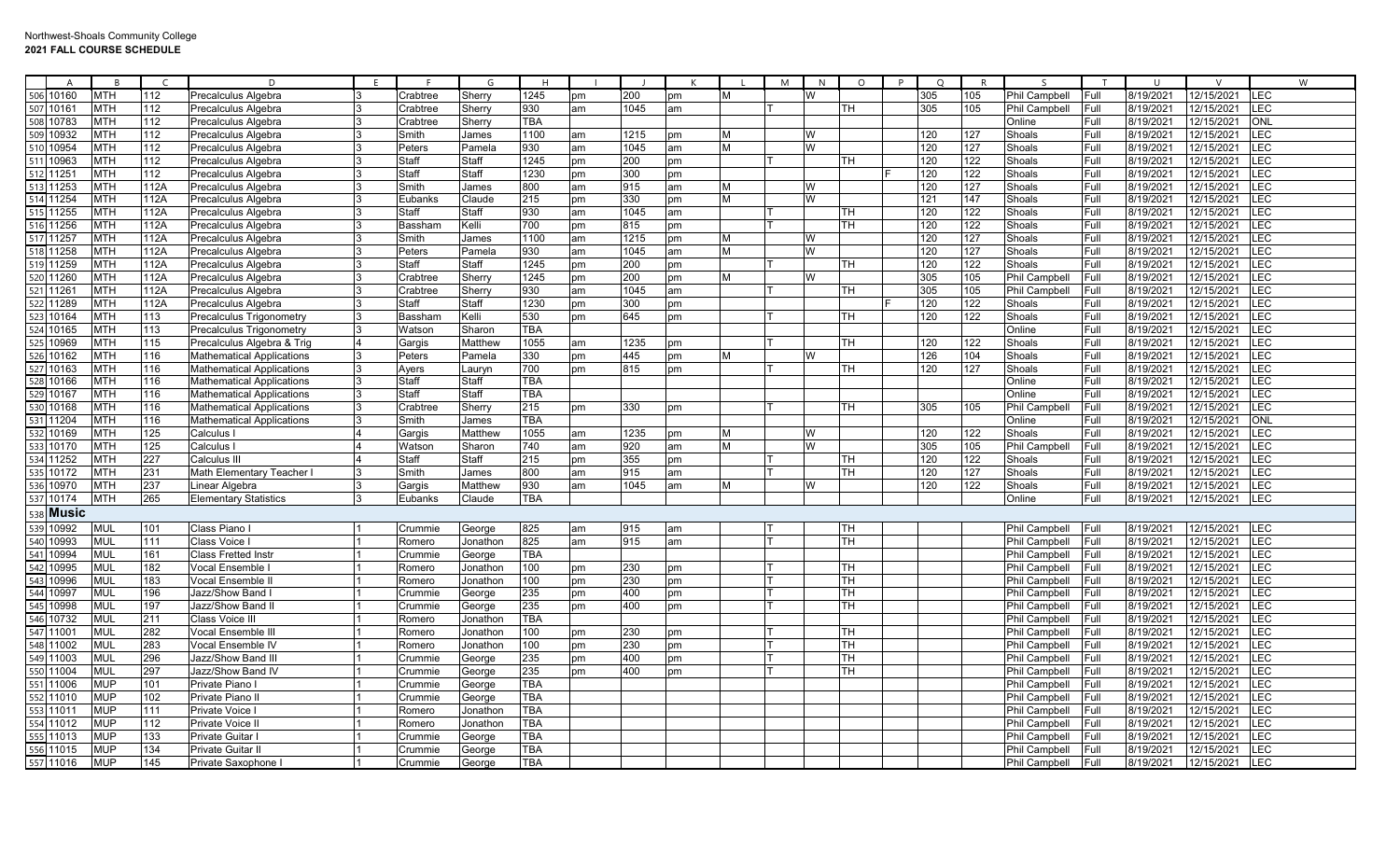|     | A         |                          |     | D                                     |   |          | G         | H          |    |      |    |   | M | N | $\circ$ | $\circ$ | $\mathsf{R}$ |                      |      | $\mathbf{H}$ | $\mathcal{U}$ | W          |
|-----|-----------|--------------------------|-----|---------------------------------------|---|----------|-----------|------------|----|------|----|---|---|---|---------|---------|--------------|----------------------|------|--------------|---------------|------------|
| 558 | 11018     | MUP                      | 146 | Private Saxophone I                   |   | Crummie  | George    | TBA        |    |      |    |   |   |   |         |         |              | Phil Campbell        | Full | 8/19/2021    | 12/15/2021    | LEC        |
| 559 | 11019     | <b>MUP</b>               | 161 | Private Trumpet                       |   | Crummie  | George    | <b>TBA</b> |    |      |    |   |   |   |         |         |              | Phil Campbell        | Full | 8/19/2021    | 12/15/2021    | LEC        |
| 560 | 11020     | <b>MUP</b>               | 162 | Private Trumpet I                     |   | Crummie  | George    | <b>TBA</b> |    |      |    |   |   |   |         |         |              | Phil Campbell        | Full | 8/19/2021    | 12/15/2021    | LEC        |
| 561 | 11025     | <b>MUP</b>               | 171 | <b>Private Trombone</b>               |   | Romero   | Jonathon  | <b>TBA</b> |    |      |    |   |   |   |         |         |              | Phil Campbell        | Full | 8/19/2021    | 12/15/2021    | LEC        |
| 562 | 11026     | <b>MUP</b>               | 172 | Private Trombone II                   |   | Romero   | Jonathon  | TBA        |    |      |    |   |   |   |         |         |              | Phil Campbell        | Full | 8/19/2021    | 12/15/2021    | LEC        |
| 563 | 11027     | <b>MUP</b>               | 175 | Private Tuba                          |   | Romero   | Jonathon  | <b>TBA</b> |    |      |    |   |   |   |         |         |              | Phil Campbell        | Full | 8/19/2021    | 12/15/2021    | LEC        |
| 564 | 11028     | <b>MUP</b>               | 181 | <b>Private Percussion I</b>           |   | Crummie  | George    | <b>TBA</b> |    |      |    |   |   |   |         |         |              | Phil Campbell        | Full | 8/19/2021    | 12/15/2021    | LEC        |
| 565 | 11029     | <b>MUP</b>               | 182 | <b>Private Percussion II</b>          |   | Crummie  | George    | <b>TBA</b> |    |      |    |   |   |   |         |         |              | Phil Campbell        | Full | 8/19/2021    | 12/15/2021    | LEC        |
| 566 | 11030     | <b>MUP</b>               | 201 | Private Piano III                     |   | Crummie  | George    | TBA        |    |      |    |   |   |   |         |         |              | Phil Campbell        | Full | 8/19/2021    | 12/15/2021    | LEC        |
| 567 | 11031     | <b>MUP</b>               | 202 | Private Piano IV                      |   | Crummie  | George    | TBA        |    |      |    |   |   |   |         |         |              | Phil Campbell        | Full | 8/19/2021    | 12/15/2021    | LEC        |
| 568 | 11032     | <b>MUP</b>               | 211 | <b>Private Voice III</b>              |   | Romero   | Jonathon  | <b>TBA</b> |    |      |    |   |   |   |         |         |              | Phil Campbell        | Full | 8/19/2021    | 12/15/2021    | LEC        |
| 569 | 11033     | <b>MUP</b>               | 212 | Private Voice IV                      |   | Romero   | Jonathon  | TBA        |    |      |    |   |   |   |         |         |              | Phil Campbell        | Full | 8/19/2021    | 12/15/2021    | LEC        |
| 570 | 11034     | <b>MUP</b>               | 233 | Private Guitar III                    |   | Crummie  | George    | TBA        |    |      |    |   |   |   |         |         |              | Phil Campbell        | Full | 8/19/2021    | 12/15/2021    | LEC        |
| 571 | 11035     | <b>MUP</b>               | 234 | Private Guitar IV                     |   | Crummie  | George    | TBA        |    |      |    |   |   |   |         |         |              | Phil Campbell        | Full | 8/19/2021    | 12/15/2021    | LEC        |
| 572 | 11036     | <b>MUP</b>               | 245 | Private Saxophone III                 |   | Crummie  | George    | <b>TBA</b> |    |      |    |   |   |   |         |         |              | Phil Campbell        | Full | 8/19/2021    | 12/15/2021    | LEC        |
| 573 | 11037     | <b>MUP</b>               | 246 | Private Saxophone IV                  |   | Crummie  | George    | TBA        |    |      |    |   |   |   |         |         |              | Phil Campbell        | Full | 8/19/2021    | 12/15/2021    | LEC        |
|     | 574 11038 | <b>MUP</b>               | 261 | Private Trumpet III                   |   | Crummie  | George    | TBA        |    |      |    |   |   |   |         |         |              | Phil Campbell        | Full | 8/19/2021    | 12/15/2021    | LEC        |
| 575 | 11039     | MUP                      | 262 | Private Trumpet IV                    |   | Crummie  | George    | TBA        |    |      |    |   |   |   |         |         |              | Phil Campbell        | Full | 8/19/2021    | 12/15/2021    | LEC        |
| 576 | 11040     | <b>MUP</b>               | 271 | Private Trombone III                  |   | Romero   | Jonathon  | TBA        |    |      |    |   |   |   |         |         |              | Phil Campbell        | Full | 8/19/202     | 12/15/2021    | LEC        |
| 577 | 11041     | <b>MUP</b>               | 272 | Private Trombone IV                   |   | Romero   | Jonathon  | TBA        |    |      |    |   |   |   |         |         |              | Phil Campbell        | Full | 8/19/2021    | 12/15/2021    | LEC        |
| 578 | 11042     | <b>MUP</b>               | 281 | <b>Private Percussion II</b>          |   | Crummie  | George    | <b>TBA</b> |    |      |    |   |   |   |         |         |              | Phil Campbell        | Full | 8/19/2021    | 12/15/2021    | LEC        |
| 579 | 11043     | <b>MUP</b>               | 282 | Private Percussion IV                 |   | Crummie  | George    | TBA        |    |      |    |   |   |   |         |         |              | Phil Campbell        | Full | 8/19/2021    | 12/15/2021    | LEC        |
| 580 | 10947     | <b>MUS</b>               | 100 | Convocation                           |   | Romero   | Jonathon  | TBA        |    |      |    |   |   |   |         |         |              | Phil Campbell        | Full | 8/19/2021    | 12/15/2021    | LEC        |
| 581 | 10034     | <b>MUS</b>               | 101 | <b>Music Appreciation</b>             |   | Crummie  | George    | TBA        |    |      |    |   |   |   |         |         |              | Online               | Full | 8/19/2021    | 12/15/2021    | ONL        |
| 582 | 10035     | <b>MUS</b>               | 101 | <b>Music Appreciation</b>             |   | Crummie  | George    | <b>TBA</b> |    |      |    |   |   |   |         |         |              | Online               | Full | 8/19/2021    | 12/15/2021    | <b>ONL</b> |
| 583 | 10848     | <b>MUS</b>               | 101 | <b>Music Appreciation</b>             |   | Romero   | Jonathon  | <b>TBA</b> |    |      |    |   |   |   |         |         |              | Online               | Full | 8/19/2021    | 12/15/2021    | <b>ONL</b> |
| 584 | 10955     | <b>MUS</b>               | 101 | <b>Music Appreciation</b>             |   | Crummie  | George    | 1245       | pm | 200  | pm |   |   |   | ГH      |         |              | Phil Campbell        | Full | 8/19/2021    | 12/15/2021    | LEC        |
| 585 | 10956     | <b>MUS</b>               | 101 | <b>Music Appreciation</b>             |   | Staff    | Staff     | 530        | pm | 810  | pm |   |   |   |         | 115     | 101          | Shoals               | Full | 8/19/2021    | 12/15/2021    | LEC        |
| 586 | 10990     | <b>MUS</b>               | 101 | <b>Music Appreciation</b>             |   | Camp     | Mary      | 930        | am | 1045 | am | M |   | W |         | 115     | 101          | Shoals               | Full | 8/19/2021    | 12/15/2021    | LEC        |
| 587 | 10991     | <b>MUS</b>               | 101 | <b>Music Appreciation</b>             |   | Camp     | Marv      | 1100       | am | 1215 | рm | м |   | W |         | 115     | 101          | Shoals               | Full | 8/19/2021    | 12/15/2021    | LEC        |
| 588 | 11044     | <b>MUS</b>               | 101 | <b>Music Appreciation</b>             |   | Romero   | Jonathon  | 1100       | am | 1215 | pm |   |   | W |         | 310     | <b>HG-25</b> | Phil Campbell        | Full | 8/19/2021    | 12/15/2021    | LEC        |
| 589 | 11185     | <b>MUS</b>               | 101 | <b>Music Appreciation</b>             |   | Camp     | Marv      | <b>TBA</b> |    |      |    |   |   |   |         |         |              | Online               | Full | 8/19/2021    | 12/15/2021    | ONL        |
| 590 | 10958     | <b>MUS</b>               | 111 | Music Theory I                        |   | Romero   | Jonathon  | 930        | am | 1045 | am |   |   |   | TH      |         |              | Phil Campbell        | Full | 8/19/2021    | 12/15/2021    | LEC        |
| 591 | 10972     | <b>MUS</b>               | 113 | Music Theory Lab                      |   | Romero   | Jonathon  | 1055       | am | 1145 | am |   |   |   | TH      |         |              | Phil Campbell        | Full | 8/19/2021    | 12/15/2021    | LEC        |
| 592 | 10973     | <b>MUS</b>               | 211 | <b>Music Theory III</b>               | 3 | Crummie  | George    | 930        | am | 1045 | am |   |   |   | TH      |         |              | Phil Campbell        | Full | 8/19/2021    | 12/15/2021    | LEC        |
| 593 |           | <b>Nursing Assistant</b> |     |                                       |   |          |           |            |    |      |    |   |   |   |         |         |              |                      |      |              |               |            |
| 594 | 10316     | <b>NAS</b>               | 100 | Long Term Care Nursing Asst           |   | Oliver   | Stephanie | 330        | pm | 730  | pm | M |   |   |         | 121     | 151          | Shoals               | Full | 8/19/2021    | 12/15/2021    | LEC        |
| 595 | Nursina   |                          |     |                                       |   |          |           |            |    |      |    |   |   |   |         |         |              |                      |      |              |               |            |
| 596 | 1031      | <b>NUR</b>               | 112 | <b>Fundamental Concept of Nursing</b> |   | Tice     | Cynthia   | 830        | am | 1230 | pm |   |   |   |         | 305     | 102          | Phil Campbell        | Full | 8/19/2021    | 12/15/2021    | LEC        |
| 597 | 10317     | <b>NUR</b>               | 112 | <b>Fundamental Concept of Nursing</b> |   | Tice     | Cynthia   | TBA        |    |      |    | M |   |   | TH      |         |              | <b>Phil Campbell</b> | Full | 8/19/2021    | 12/15/2021    | LEC        |
| 598 | 10318     | <b>NUR</b>               | 112 | <b>Fundamental Concept of Nursing</b> |   | Tice     | Cynthia   | <b>TBA</b> |    |      |    |   |   | W | TH      |         |              | Phil Campbell        | Full | 8/19/2021    | 12/15/2021    | LEC        |
| 599 | 10318     | <b>NUR</b>               | 112 | <b>Fundamental Concept of Nursing</b> |   | Tice     | Cynthia   | 830        | am | 1230 | pm |   |   | W |         | 305     | 102          | Phil Campbell        | Full | 8/19/2021    | 12/15/2021    | LEC        |
| 600 | 10320     | <b>NUR</b>               | 113 | Nursing Concepts                      |   | Thompson | Nikki     | 1200       | pm | 200  | pm | м |   |   |         | 302     |              | Phil Campbell        | Full | 8/19/2021    | 12/15/2021    | LEC        |
| 601 | 10320     | <b>NUR</b>               | 113 | <b>Nursing Concepts</b>               |   | Thompson | Nikki     | <b>TBA</b> |    |      |    |   |   |   | TН      |         |              | Phil Campbell        | Full | 8/19/2021    | 12/15/2021    | LEC        |
| 602 | 10320     | <b>NUR</b>               | 113 | <b>Nursing Concepts</b>               |   | Thompson | Nikki     | 900        | am | 1100 | am | M |   |   |         | 302     |              | Phil Campbell        | Full | 8/19/2021    | 12/15/2021    | LEC        |
| 603 | 11286     | <b>NUR</b>               | 113 | <b>Nursing Concepts</b>               |   | Tidwell  | Cynthia   | 830        | am | 1230 | pm | м |   |   |         | 121     | 151          | Shoals               | Full | 8/19/2021    | 12/15/2021    | LEC        |
| 604 | 11286     | <b>NUR</b>               | 113 | <b>Nursing Concepts</b>               |   | Tidwell  | Cynthia   | <b>TBA</b> |    |      |    |   |   |   | TН      |         |              | Shoals               | Full | 8/19/2021    | 12/15/2021    | LEC        |
| 605 | $1032^3$  | <b>NUR</b>               | 211 | <b>Advanced Nursing Concepts</b>      |   | Hester   | Monica    | <b>TBA</b> |    |      |    |   |   |   | TН      |         |              | Phil Campbell        | Full | 8/19/2021    | 12/15/2021    | LEC        |
|     | 10321     | <b>NUR</b>               | 211 | <b>Advanced Nursing Concepts</b>      |   | Hester   | Monica    | 900        | am | 1100 | am |   |   |   |         | 307     | $AV-2$       | Phil Campbell        | Full | 8/19/2021    | 12/15/2021    | LEC        |
| 607 | 10321     | <b>NUR</b>               | 211 | <b>Advanced Nursing Concepts</b>      |   | Hester   | Monica    | 1200       | pm | 200  | pm | м |   |   |         | 307     | $AV-2$       | Phil Campbell        | Full | 8/19/2021    | 12/15/2021    | LEC        |
| 608 | 10322     | <b>NUR</b>               | 211 | <b>Advanced Nursing Concepts</b>      |   | Hester   | Monica    | TBA        |    |      |    |   |   |   | ГH      |         |              | Phil Campbell        | Full | 8/19/2021    | 12/15/2021    | LEC        |
|     | 609 10322 | <b>NUR</b>               | 211 | Advanced Nursing Concepts             |   | Hester   | Monica    | 900        | am | 1100 | am |   |   | W |         | 307     | $AV-2$       | Phil Campbell        | Full | 8/19/2021    | 12/15/2021    | LEC        |
|     |           |                          |     |                                       |   |          |           |            |    |      |    |   |   |   |         |         |              |                      |      |              |               |            |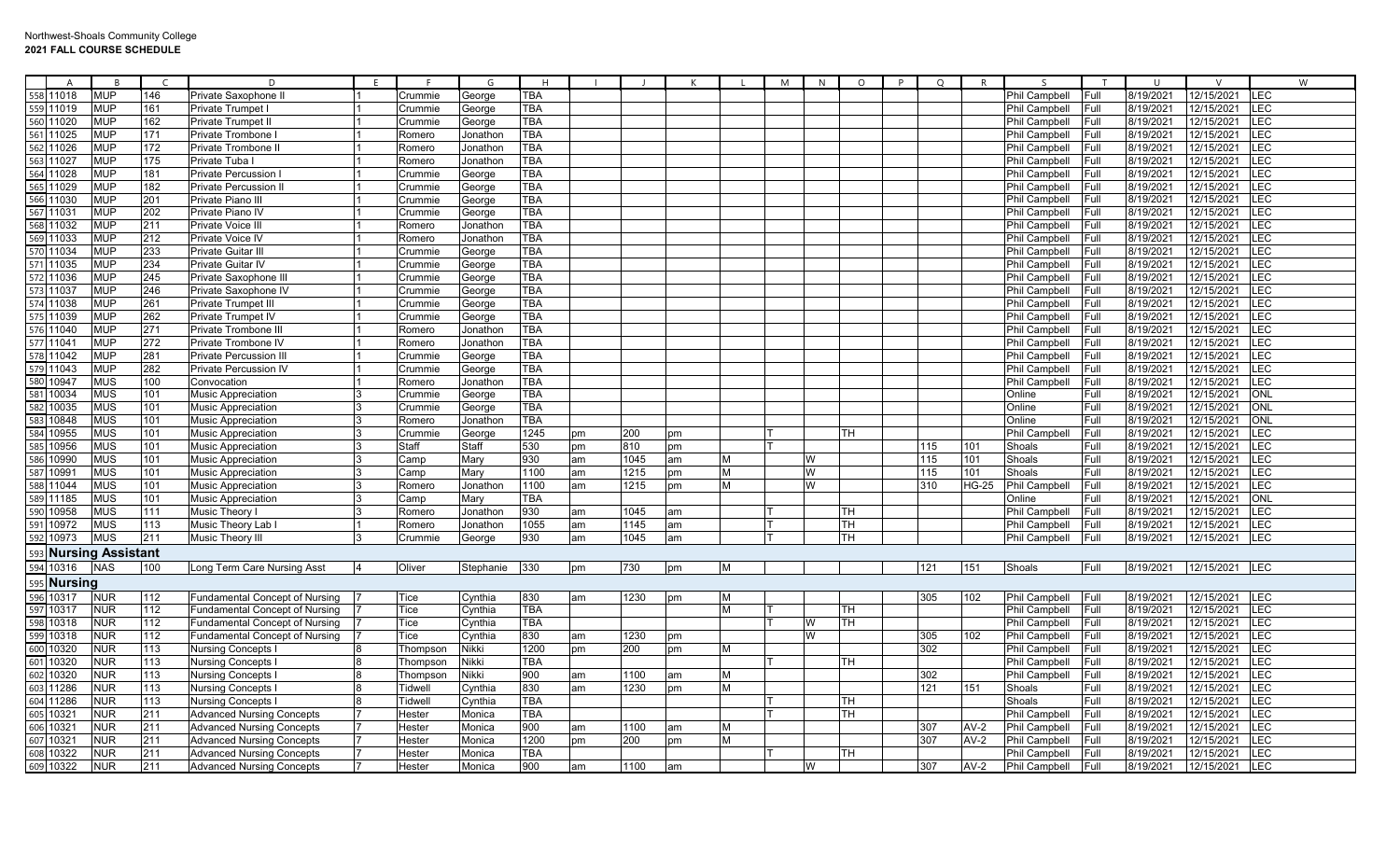|     | $\overline{A}$     | $\overline{B}$          | $\epsilon$       | $\mathsf{D}$                                       | E |                       | G             | H          |          |      |          |   | M | N                       | $\circ$   | P | $\circ$ | $\mathsf{R}$ | <sub>S</sub>         | T        | U          | $\mathsf{V}$ |            | W |
|-----|--------------------|-------------------------|------------------|----------------------------------------------------|---|-----------------------|---------------|------------|----------|------|----------|---|---|-------------------------|-----------|---|---------|--------------|----------------------|----------|------------|--------------|------------|---|
|     | 10322              | <b>NUR</b>              | 211              | <b>Advanced Nursing Concepts</b>                   |   | Hester                | Monica        | 1200       | pm       | 200  | pm       |   |   | W                       |           |   | 307     | $AV-2$       | <b>Phil Campbell</b> | Full     | 8/19/2021  | 12/15/2021   | LEC        |   |
|     | 11129              | <b>NUR</b>              | 211              | <b>Advanced Nursing Concepts</b>                   |   | Hester                | Monica        | 1200       | pm       | 200  | pm       |   |   |                         |           |   | 307     | $AV-2$       | <b>Phil Campbell</b> | Full     | 8/19/2021  | 12/15/2021   | LEC        |   |
|     | 11129              | NUR                     | 211              | <b>Advanced Nursing Concepts</b>                   |   | Hester                | Monica        | TBA        |          |      |          |   |   |                         | TH        |   |         |              | Phil Campbell        | Full     | 8/19/2021  | 12/15/2021   | LEC        |   |
|     | 11129              | <b>NUR</b>              | 211              | <b>Advanced Nursing Concepts</b>                   |   | Hester                | Monica        | 900        | am       | 1100 | am       |   |   |                         |           |   | 307     | $AV-2$       | <b>Phil Campbell</b> | Full     | 8/19/2021  | 12/15/2021   | LEC        |   |
|     | <b>Office</b>      |                         |                  | <b>Administration - Business Office Management</b> |   |                       |               |            |          |      |          |   |   |                         |           |   |         |              |                      |          |            |              |            |   |
|     | 10305              | OAD                     | 101              | <b>Beginning Keyboarding</b>                       |   | McClinton             | Leslyn        | 1100       | am       | 1215 | pm       | м |   | W                       |           |   |         |              | Shoals               | Full     | 8/19/2021  | 12/15/2021   | LEC        |   |
|     | 10306              | OAD                     | $\frac{125}{25}$ | <b>Word Processing</b>                             |   | South                 | Desiree       | 800        | am       | 915  | am       | м |   | W                       |           |   |         |              | Shoals               | Full     | 8/19/2021  | 12/15/2021   | <b>LEC</b> |   |
|     | 10307              | OAD                     | 131              | <b>Business English</b>                            |   | McClinton             | Leslyn        | 930        | am       | 1045 | am       |   |   | $\overline{\mathsf{W}}$ |           |   |         |              | Shoals               | Full     | 8/19/2021  | 12/15/2021   | LEC        |   |
|     | 10308              | OAD                     | 133              | <b>Business Communications</b>                     |   | McClinton             | Leslyn        | <b>TBA</b> |          |      |          |   |   |                         |           |   |         |              | Online               | Full     | 8/19/2021  | 12/15/2021   | <b>ONL</b> |   |
|     | 10309              | OAD                     | 134              | Career & Professional Dev                          |   | McClinton             | Leslyn        | TBA        |          |      |          |   |   |                         |           |   |         |              | Online               | Full     | 8/19/2021  | 12/15/2021   | <b>ONL</b> |   |
|     | 10310              | OAD                     | 135              | <b>Financial Record Keeping</b>                    |   | South                 | Desiree       | 930        | am       | 1045 | am       |   |   |                         | TH        |   | 112     | 108          | Shoals               | Full     | 8/19/2021  | 12/15/2021   | LEC        |   |
|     | 10311              | OAD                     | 137              | <b>Computerized Financial Record</b>               |   | South                 | Desiree       | 930        | am       | 1045 | am       |   |   | W                       |           |   | 112     | 108          | Shoals               | Full     | 8/19/2021  | 12/15/2021   | LEC        |   |
|     | 10312              | OAD                     | 211              | Medical Terminology                                |   | South                 | Desiree       | TBA        |          |      |          |   |   |                         |           |   |         |              | Online               | Full     | 8/19/2021  | 12/15/2021   | ONL        |   |
|     | 11080              | OAD                     | 241              | OAD COOP                                           | 3 | McClinton             | Leslyn        | TBA        |          |      |          |   |   |                         |           |   |         |              | Shoals               | Full     | 8/19/2021  | 12/15/2021   | <b>INT</b> |   |
|     | 10314              | <b>OAD</b>              | 242              | Office Internship                                  | 3 | Peebles               | Medina        | <b>TBA</b> |          |      |          |   |   |                         |           |   |         |              | Shoals               | Full     | 8/19/2021  | 12/15/2021   | LEC        |   |
|     | <b>Orientation</b> |                         |                  | <b>Student Success</b>                             |   |                       |               |            |          |      |          |   |   |                         |           |   |         |              |                      |          |            |              |            |   |
|     | 10354              | ORI                     | 107              | Student Success                                    |   | <b>Bright</b>         | Lindsay       | TBA        |          |      |          |   |   |                         |           |   |         |              | Online               | Full     | 8/19/2021  | 12/15/2021   | ONL        |   |
|     | 10358              | ORI                     | 107              | <b>Student Success</b>                             |   | Staff                 | Staff         | 100        | pm       | 150  | pm       | м |   |                         |           |   | 307     | AV-31        | <b>Phil Campbell</b> | 1st Min  | 8/19/2021  | 10/13/2021   | LEC        |   |
|     | 10359              | ORI                     | 107              | <b>Student Success</b>                             |   | Simpson               | Mark          | <b>TBA</b> |          |      |          |   |   |                         |           |   |         |              | Online               | Full     | 8/19/2021  | 12/15/2021   | <b>ONL</b> |   |
|     | 10360              | ORI                     | 107              |                                                    |   | Ana                   | Kathryn       | 430        | pm       | 520  | pm       |   |   |                         |           |   |         |              | <b>Phil Campbell</b> | 2nd Mini | 10/14/2021 | 12/15/2021   | LEC        |   |
|     | 10361              | ORI                     | 107              | <b>Student Success</b><br><b>Student Success</b>   |   | Harris                | Elizabeth     | 430        |          | 520  |          |   |   |                         |           |   | 100     | 117          | Shoals               | 1st Mini | 8/19/2021  | 10/13/2021   | LEC        |   |
|     | 10362              | ORI                     | 107              | <b>Student Success</b>                             |   | Oates                 | Marchia       | 930        | pm<br>am | 1020 | pm<br>am |   |   |                         |           |   | 100     | 117          | Shoals               | 1st Mini | 8/19/2021  | 10/13/2021   | LEC        |   |
|     | 10363              | ORI                     | 107              | <b>Student Success</b>                             |   | Staff                 | Staff         | 1100       | am       | 1150 | am       |   |   |                         |           |   | 100     | 117          | Shoals               | 1st Mini | 8/19/2021  | 10/13/2021   | LEC        |   |
| 633 | 10364              | ORI                     | 107              | <b>Student Success</b>                             |   | <b>Staff</b>          | Staff         | 210        | pm       | 300  | pm       |   |   |                         |           |   | 100     | 117          | Shoals               | 1st Mini | 8/19/2021  | 10/13/2021   | LEC        |   |
|     | 10365              | ORI                     | 107              |                                                    |   | Oates                 | Marchia       | 930        | am       | 1020 | am       |   |   | W                       |           |   | 100     | 117          | Shoals               | 1st Mini | 8/19/2021  | 10/13/2021   | LEC        |   |
|     | 10366              | ORI                     | 107              | <b>Student Success</b><br><b>Student Success</b>   |   | Hamilton              | <b>Bianca</b> | 210        |          | 300  |          |   |   | W                       |           |   | 100     | 117          | Shoals               | 1st Mini | 8/19/2021  | 10/13/2021   | LEC        |   |
|     | 10367              | ORI                     | 107              | <b>Student Success</b>                             |   |                       | Seth          | 800        | pm<br>am | 850  | pm<br>am |   |   |                         |           |   | 307     | $AV-31$      | <b>Phil Campbell</b> | 1st Mini | 8/19/2021  | 10/13/2021   | LEC        |   |
|     | 10368              | ORI                     | 107              | <b>Student Success</b>                             |   | Armstronc<br>Harris   | Elizabeth     | 430        | pm       | 520  | pm       |   |   | W                       |           |   | 100     | 117          | Shoals               | 1st Mini | 8/19/2021  | 10/13/2021   | LEC        |   |
|     | 10369              | ORI                     | 107              | <b>Student Success</b>                             |   |                       | John          | 800        | am       | 850  | am       |   |   |                         | TH        |   | 100     | 117          | Shoals               | 1st Mini | 8/19/2021  | 10/13/2021   | LEC        |   |
|     | 10370              | ORI                     | 107              |                                                    |   | Robbins               | Casey         | 100        | pm       | 150  |          |   |   |                         | <b>TH</b> |   | 100     | 117          | Shoals               | 1st Mini | 8/19/2021  | 10/13/2021   | LEC        |   |
|     | 1037               | ORI                     | 107              | <b>Student Success</b><br><b>Student Success</b>   |   | Eggleston<br>Hamilton | <b>Bianca</b> | 400        | pm       | 450  | pm<br>pm |   |   |                         | TН        |   | 100     | 117          | Shoals               | 1st Mini | 8/19/2021  | 10/13/2021   | LEC        |   |
|     | 10372              | ORI                     | 107              | <b>Student Success</b>                             |   | Phillips              | Kristi        | 900        | am       | 950  | am       |   |   |                         |           |   | 100     | 117          | Shoals               | 1st Mini | 8/19/2021  | 10/13/2021   | LEC        |   |
|     | 10373              | ORI                     | 107              | <b>Student Success</b>                             |   | Phillips              | Kristi        | 1050       | am       | 1140 | am       |   |   |                         |           |   | 100     | 117          | Shoals               | 1st Mini | 8/19/2021  | 10/13/2021   | LEC        |   |
| 643 | 10374              | $\overline{\rm ORI}$    | 107              | <b>Student Success</b>                             |   | Robbins               | John          | 1100       | am       | 1150 | am       |   |   |                         | <b>TH</b> |   |         |              | Shoals               | 2nd Mini | 10/14/2021 | 12/15/2021   | LEC        |   |
|     | 10375              | ORI                     | 107              | <b>Student Success</b>                             |   | Oates                 | Marchia       | 100        | pm       | 150  | pm       |   |   |                         |           |   |         |              | Shoals               | 2nd Mini | 10/14/2021 | 12/15/2021   | LEC        |   |
|     | 10376              | ORI                     | 107              | <b>Student Success</b>                             |   | Robbins               | John          | 100        | pm       | 150  | pm       |   |   | W                       |           |   |         |              | Shoals               | 2nd Mini | 10/14/2021 | 12/15/2021   | LEC        |   |
|     | 10377              | ORI                     | 107              | <b>Student Success</b>                             |   | Ana                   | Kathryn       | 210        | pm       | 300  | pm       |   |   | W                       |           |   | 307     | AV-31        | Phil Campbell        | 1st Mini | 8/19/2021  | 10/13/2021   | LEC        |   |
|     | 10378              | ORI                     | 107              | <b>Student Success</b>                             |   | Armstrono             | Seth          | 800        | am       | 850  | am       |   |   | W                       |           |   | 307     | AV-31        | <b>Phil Campbell</b> | 1st Mini | 8/19/2021  | 10/13/2021   | LEC        |   |
| 648 | 10379              | ORI                     | 107              | <b>Student Success</b>                             |   | McRae                 | Chenee        | 930        | am       | 1020 | am       |   |   |                         | TH        |   | 307     | AV-31        | <b>Phil Campbell</b> | 1st Mini | 8/19/2021  | 10/13/2021   | LEC        |   |
|     | 10380              | ORI                     | 107              | <b>Student Success</b>                             |   | Armstrong             | Seth          | 100        | pm       | 150  | pm       | М |   |                         |           |   |         |              | <b>Phil Campbell</b> | 2nd Mini | 10/14/2021 | 12/15/2021   | LEC        |   |
|     | 11146              | <b>ORI</b>              | 107              | <b>Student Success</b>                             |   | Hamilton              | Bianca        | TBA        |          |      |          |   |   |                         |           |   |         |              | Online               | Full     | 8/19/2021  | 12/15/2021   | <b>ONL</b> |   |
|     |                    |                         |                  |                                                    |   |                       |               |            |          |      |          |   |   |                         |           |   |         |              |                      |          |            |              |            |   |
|     | Philosophy         |                         |                  |                                                    |   |                       |               |            |          |      |          |   |   |                         |           |   |         |              |                      |          |            |              |            |   |
|     | 10315              | <b>PHL</b>              | 206              | <b>Ethics and Society</b>                          | 3 | Peace                 | John          | <b>TBA</b> |          |      |          |   |   |                         |           |   |         |              | Online               | Full     | 8/19/2021  | 12/15/2021   | <b>ONL</b> |   |
|     | 11155              | PHL                     | 206              | <b>Ethics and Society</b>                          |   | Peace                 | John          | <b>TBA</b> |          |      |          |   |   |                         |           |   |         |              | Online               | Full     | 8/19/2021  | 12/15/2021   | <b>ONL</b> |   |
|     |                    | <b>Physical Science</b> |                  |                                                    |   |                       |               |            |          |      |          |   |   |                         |           |   |         |              |                      |          |            |              |            |   |
|     | 10477              | PHS                     | 1111             | <b>Physical Science</b>                            |   | Eubanks               | Claude        | 930        | am       | 1200 | pm       | м |   | W                       |           |   |         |              | Shoals               | Full     | 8/19/2021  | 12/15/2021   | <b>LEC</b> |   |
|     | 10478              | PHS                     | 111              | <b>Physical Science</b>                            |   | Murphy                | Maureen       | 930        | am       | 1045 | am       | M |   | W                       |           |   |         |              | Phil Campbell        | Full     | 8/19/2021  | 12/15/2021   | LEC        |   |
|     | 10478              | PHS                     | 111              | <b>Physical Science</b>                            |   | Murphy                | Maureen       | 1245       | pm       | 245  | pm       | М |   |                         |           |   |         |              | <b>Phil Campbell</b> | Full     | 8/19/2021  | 12/15/2021   | LEC        |   |
|     | 10480              | PHS                     | 111              | Physical Science                                   |   | Eubanks               | Claude        | 500        | pm       | 730  | pm       |   |   | W                       |           |   |         |              | Shoals               | Full     | 8/19/2021  | 12/15/2021   | LEC        |   |
|     | 10716              | PHS                     | 111              | <b>Physical Science</b>                            |   | <b>Burks</b>          | Amy           | TBA        |          |      |          |   |   |                         |           |   |         |              | Online               | Full     | 8/19/2021  | 12/15/2021   | ONL        |   |
|     | 10794              | PHS                     | 111              | <b>Physical Science</b>                            |   | <b>Burks</b>          | Amy           | TBA        |          |      |          |   |   |                         |           |   |         |              | Online               | Full     | 8/19/2021  | 12/15/2021   | <b>ONL</b> |   |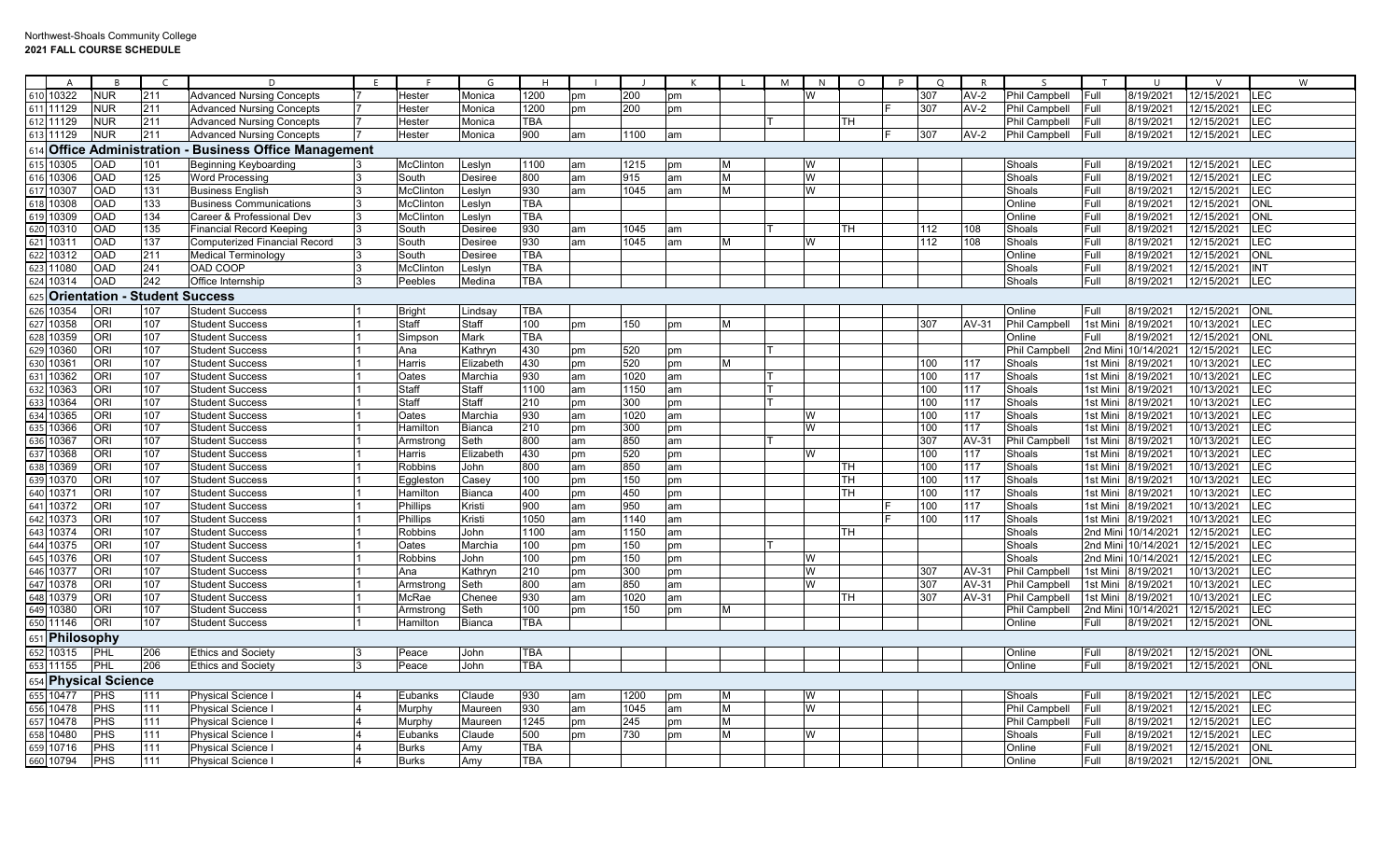|     | $\overline{A}$        |                          |     | D                              |                |                 | G               | H          |    |      |    |   | M | N | $\circ$ | $\circ$ |        |                      |         | $\mathbf{H}$ | $\mathcal{U}$ | W          |
|-----|-----------------------|--------------------------|-----|--------------------------------|----------------|-----------------|-----------------|------------|----|------|----|---|---|---|---------|---------|--------|----------------------|---------|--------------|---------------|------------|
|     | 661 11173             | PHS                      | 111 | <b>Physical Science I</b>      |                | Carrigee        | Craiq           | TBA        |    |      |    |   |   |   |         |         |        | Online               | Full    | 8/19/2021    | 12/15/2021    | <b>ONL</b> |
| 662 | 11191                 | PHS                      | 111 | Physical Science               |                | Carrigee        | Craig           | TBA        |    |      |    |   |   |   |         |         |        | Online               | Full    | 8/19/2021    | 12/15/2021    | <b>ONL</b> |
| 663 | 10481                 | <b>PHS</b>               | 112 | <b>Physical Science</b>        | 14             | Eubanks         | Claude          | 100        | pm | 330  | pm |   |   |   | тн      |         |        | Shoals               | Full    | 8/19/2021    | 12/15/2021    | <b>LEC</b> |
| 664 | 10685                 | PHS                      | 120 | <b>Environmental Science</b>   | 14             | Arny            | Mary            | TBA        |    |      |    |   |   |   |         |         |        | Online               | Full    | 8/19/2021    | 12/15/2021    | <b>ONL</b> |
|     |                       |                          |     |                                |                |                 |                 |            |    |      |    |   |   |   |         |         |        |                      |         |              |               |            |
| 665 | Physics               |                          |     |                                |                |                 |                 |            |    |      |    |   |   |   |         |         |        |                      |         |              |               |            |
| 666 | 10469                 | PHY                      | 115 | <b>Technical Physics</b>       |                | Arny            | Mary            | 100        | pm | 230  | pm |   |   |   | TН      |         |        | Online               | Full    | 8/19/2021    | 12/15/2021    | <b>ONL</b> |
| 667 | 10469                 | PHY                      | 115 | <b>Technical Physics</b>       |                | Arny            | Mary            | <b>TBA</b> |    |      |    |   |   |   |         |         |        | Online               | Full    | 8/19/2021    | 12/15/2021    | <b>ONL</b> |
| 668 | 10471                 | PHY                      | 115 | <b>Technical Physics</b>       |                | Arny            | Mary            | TBA        |    |      |    |   |   |   |         |         |        | Online               | Full    | 8/19/2021    | 12/15/2021    | <b>ONL</b> |
| 669 | 10471                 | PHY                      | 115 | <b>Technical Physics</b>       |                | Arny            | Mary            | 900        | am | 1030 | am |   |   |   | TН      |         |        | Online               | Full    | 8/19/2021    | 12/15/2021    | <b>ONL</b> |
|     | 670 11177             | PHY                      | 115 | <b>Technical Physics</b>       | l4             | Arny            | Mary            | <b>TBA</b> |    |      |    |   |   |   |         |         |        | Online               | Full    | 8/19/2021    | 12/15/2021    | <b>ONL</b> |
|     | 671 11177             | PHY                      | 115 | <b>Technical Physics</b>       |                | Arny            | Mary            | 900        | am | 1030 | am | M |   | W |         |         |        | Online               | Full    | 8/19/2021    | 12/15/2021    | <b>ONL</b> |
| 672 | 10473                 | PHY                      | 201 | General Physics I - Trig Based |                | Arny            | Marv            | 230        | pm | 430  | pm | M |   |   |         |         |        | Shoals               | Full    | 8/19/2021    | 12/15/2021    | <b>LLB</b> |
| 673 | 10473                 | PHY                      | 201 | General Physics I - Trig Based | 14             | Arnv            | Marv            | 1100       | am | 1215 | pm | M |   | W |         |         |        | Shoals               | Full    | 8/19/2021    | 12/15/2021    | <b>LLB</b> |
| 674 | 10474                 | PHY                      | 213 | General Physics with Cal I     | $\overline{4}$ | Arny            | Mary            | 100        | pm | 215  | pm | M |   | W |         |         |        | Shoals               | Full    | 8/19/2021    | 12/15/2021    | <b>LLB</b> |
| 675 | 10474                 | PHY                      | 213 | General Physics with Cal I     | 4              | Arny            | Marv            | 230        | pm | 430  | pm |   |   | W |         |         |        | Shoals               | Full    | 8/19/2021    | 12/15/2021    | LLB        |
|     | 676 <b>Plumbing</b>   |                          |     |                                |                |                 |                 |            |    |      |    |   |   |   |         |         |        |                      |         |              |               |            |
|     | 677 11312             | <b>PLB</b>               | 111 | Introduction to Plumbing       | 13             | Corsbie         | Randy           | <b>TBA</b> |    |      |    |   |   |   |         |         |        | Shoals               | Full    | 8/19/2021    | 12/15/2021    | LEC        |
|     | 678 11313             | PLB                      | 112 | <b>Plumbing Applications</b>   | 13             | Corsbie         | Randy           | TBA        |    |      |    |   |   |   |         |         |        | Shoals               | Full    | 8/19/2021    | 12/15/2021    | LEC        |
|     |                       | <b>Political Science</b> |     |                                |                |                 |                 |            |    |      |    |   |   |   |         |         |        |                      |         |              |               |            |
| 680 | 10386                 | POL                      | 211 | American National Government   | 13             | <b>Baltes</b>   | Joan            | <b>TBA</b> |    |      |    |   |   |   |         |         |        | Online               | Full    | 8/19/2021    | 12/15/2021    | ONL        |
|     |                       |                          |     |                                |                |                 |                 |            |    |      |    |   |   |   |         |         |        |                      |         |              |               |            |
|     | 681 <b>Psychology</b> |                          |     |                                |                |                 |                 |            |    |      |    |   |   |   |         |         |        |                      |         |              |               |            |
| 682 | 10447                 | PSY                      | 200 | General Psychology             |                | <b>Brackins</b> | Kenneth         | 800        | am | 1045 | am |   |   |   |         |         |        | Shoals               | Full    | 8/19/2021    | 12/15/2021    | <b>LEC</b> |
| 683 | 10449                 | PSY                      | 200 | General Psychology             |                | Cookson         | April           | <b>TBA</b> |    |      |    |   |   |   |         |         |        | Online               | Full    | 8/19/2021    | 12/15/2021    | <b>ONL</b> |
| 684 | 10450                 | PSY                      | 200 | General Psychology             |                | Tucker          | Kimberly        | 800        | am | 915  | am | M |   | W |         |         |        | Shoals               | Full    | 8/19/2021    | 12/15/2021    | LEC        |
| 685 | 10451                 | PSY                      | 200 | General Psychology             |                | Staff           | Staff           | TBA        |    |      |    |   |   |   |         |         |        | Online               | Full    | 8/19/2021    | 12/15/2021    | ONL        |
| 686 | 10452                 | PSY                      | 200 | General Psychology             |                | Staff           | <b>Staff</b>    | 1245       | pm | 200  | pm |   |   |   | TН      |         |        | Shoals               | Full    | 8/19/2021    | 12/15/2021    | LEC        |
| 687 | 0453                  | PSY                      | 200 | General Psychology             |                | Tucker          | Kimberly        | 1100       | am | 1215 | pm |   |   |   | тн      |         |        | Shoals               | Full    | 8/19/2021    | 12/15/2021    | LEC        |
| 688 | 10455                 | PSY                      | 200 | General Psychology             |                | <b>Brackins</b> | Kenneth         | 1245       | pm | 200  | pm |   |   |   | тн      |         |        | <b>Phil Campbell</b> | Full    | 8/19/2021    | 12/15/2021    | LEC        |
| 689 | 0459                  | PSY                      | 200 | General Psychology             |                | Oates           | Marchia         | 530        | pm | 645  | pm | M |   | W |         |         |        | Shoals               | Full    | 8/19/2021    | 12/15/2021    | <b>LEC</b> |
| 690 | 0460                  | PSY                      | 200 | General Psychology             |                | Tucker          | Kimberly        | 800        | am | 1000 | am |   |   |   | TH      | 127     | 114    | Shoals               | 1st Min | 8/19/2021    | 10/13/2021    | LEC        |
| 691 | 10461                 | PSY                      | 200 | General Psychology             |                | <b>Brackins</b> | Kenneth         | 215        | pm | 330  | pm | M |   | W |         |         |        | Phil Campbell        | Full    | 8/19/2021    | 12/15/2021    | LEC        |
| 692 | 10462                 | PSY                      | 200 | General Psychology             |                | <b>Brackins</b> | Kenneth         | 800        | am | 1000 | am | M |   | W |         | 307     | $AV-5$ | <b>Phil Campbell</b> | 1st Min | 8/19/2021    | 10/13/2021    | LEC        |
| 693 | 8080                  | PSY                      | 200 | General Psychology             |                | McCullough      | David           | <b>TBA</b> |    |      |    |   |   |   |         |         |        | Online               | Full    | 8/19/2021    | 12/15/2021    | <b>ONL</b> |
| 694 | 10812                 | PSY                      | 200 | General Psychology             |                | <b>Brackins</b> | Kenneth         | 1100       | am | 1215 | pm |   |   |   | TН      |         |        | <b>Phil Campbell</b> | Full    | 8/19/2021    | 12/15/2021    | <b>LEC</b> |
| 695 | 10845                 | PSY                      | 200 | General Psychology             |                | Tucker          | Kimberly        | TBA        |    |      |    |   |   |   |         |         |        | Online               | Full    | 8/19/2021    | 12/15/2021    | <b>ONL</b> |
| 696 | 11184                 | PSY                      | 200 | General Psychology             | Ι3             | McCullough      | David           | <b>TBA</b> |    |      |    |   |   |   |         |         |        | Online               | Full    | 8/19/2021    | 12/15/2021    | ONL        |
| 697 | 11208                 | PSY                      | 200 | General Psychology             | I3             | McCullough      | David           | TBA        |    |      |    |   |   |   |         |         |        | Online               | Full    | 8/19/2021    | 12/15/2021    | <b>ONL</b> |
| 698 | 11211                 | PSY                      | 200 | General Psychology             |                | Tucker          | Kimberly        | TBA        |    |      |    |   |   |   |         |         |        | Online               | 2nd Mir | 10/14/2021   | 12/15/2021    | ONL        |
| 699 | 1230                  | PSY                      | 200 | General Psychology             |                | Staff           | Staff           | 1100       | am | 1215 | pm |   |   |   |         | 307     | $AV-5$ | <b>Phil Campbell</b> | Full    | 8/19/2021    | 12/15/2021    | LEC        |
| 700 | 10463                 | PSY                      | 210 | Human Growth and Development   |                | Tucker          | <b>Kimberly</b> | TBA        |    |      |    |   |   |   |         |         |        | Online               | Full    | 8/19/2021    | 12/15/2021    | <b>ONL</b> |
| 701 | 10464                 | PSY                      | 210 | Human Growth and Development   |                | Staff           | <b>Staff</b>    | TBA        |    |      |    |   |   |   |         |         |        | Online               | Full    | 8/19/2021    | 12/15/2021    | <b>ONL</b> |
| 702 | 10465                 | PSY                      | 210 | Human Growth and Development   |                | Tucker          | Kimberly        | 930        | am | 1045 | am | M |   | W |         |         |        | Shoals               | Full    | 8/19/2021    | 12/15/2021    | <b>LEC</b> |
| 703 | 10466                 | PSY                      | 210 | Human Growth and Development   |                | Staff           | Staff           | TBA        |    |      |    |   |   |   |         |         |        | Online               | Full    | 8/19/2021    | 12/15/2021    | <b>ONL</b> |
| 704 | 10467                 | PSY                      | 210 | Human Growth and Development   |                | Staff           | <b>Staff</b>    | 1245       | pm | 200  | pm | M |   | W |         |         |        | Shoals               | Full    | 8/19/2021    | 12/15/2021    | LEC        |
| 705 | 10468                 | PSY                      | 210 | Human Growth and Development   |                | <b>Brackins</b> | Kenneth         | 800        | am | 915  | am |   |   |   | TH      | 307     | $AV-5$ | <b>Phil Campbell</b> | Full    | 8/19/2021    | 12/14/2021    | LEC        |
| 706 | 11178                 | PSY                      | 210 | Human Growth and Development   |                | <b>Brackins</b> | Kenneth         | TBA        |    |      |    |   |   |   |         |         |        | Online               | Full    | 8/19/2021    | 12/14/2021    | <b>ONL</b> |
| 707 | 11229                 | PSY                      | 210 | Human Growth and Development   |                | Oates           | Marchia         | 700        | pm | 815  | pm | M |   | W |         | 110     | 109    | Shoals               | Full    | 8/19/2021    | 12/15/2021    | <b>LEC</b> |
|     | 708 Radiography       |                          |     |                                |                |                 |                 |            |    |      |    |   |   |   |         |         |        |                      |         |              |               |            |
| 709 | 10733                 | <b>RAD</b>               | 111 | Introduction to Radiography    | 12             | Robertson       | Ricky           | 800        | am | 1000 | am | M |   |   |         |         |        | Shoals               | Full    | 8/19/2021    | 12/15/2021    | <b>LEC</b> |
|     | 710 10734             | <b>RAD</b>               | 112 | Radiography Procedures I       |                | Robertson       | Ricky           | 1005       | am | 1135 | am | M |   | W |         |         |        | Shoals               | Full    | 8/19/2021    | 12/15/2021    | <b>LLB</b> |
|     | 711 10734             | <b>RAD</b>               | 112 | Radiography Procedures I       |                | Robertson       | Ricky           | 1230       | pm | 330  | pm | M |   | W |         |         |        | Shoals               | Full    | 8/19/2021    | 12/15/2021    | <b>LLB</b> |
|     |                       |                          |     |                                |                |                 |                 |            |    |      |    |   |   |   |         |         |        |                      |         |              |               |            |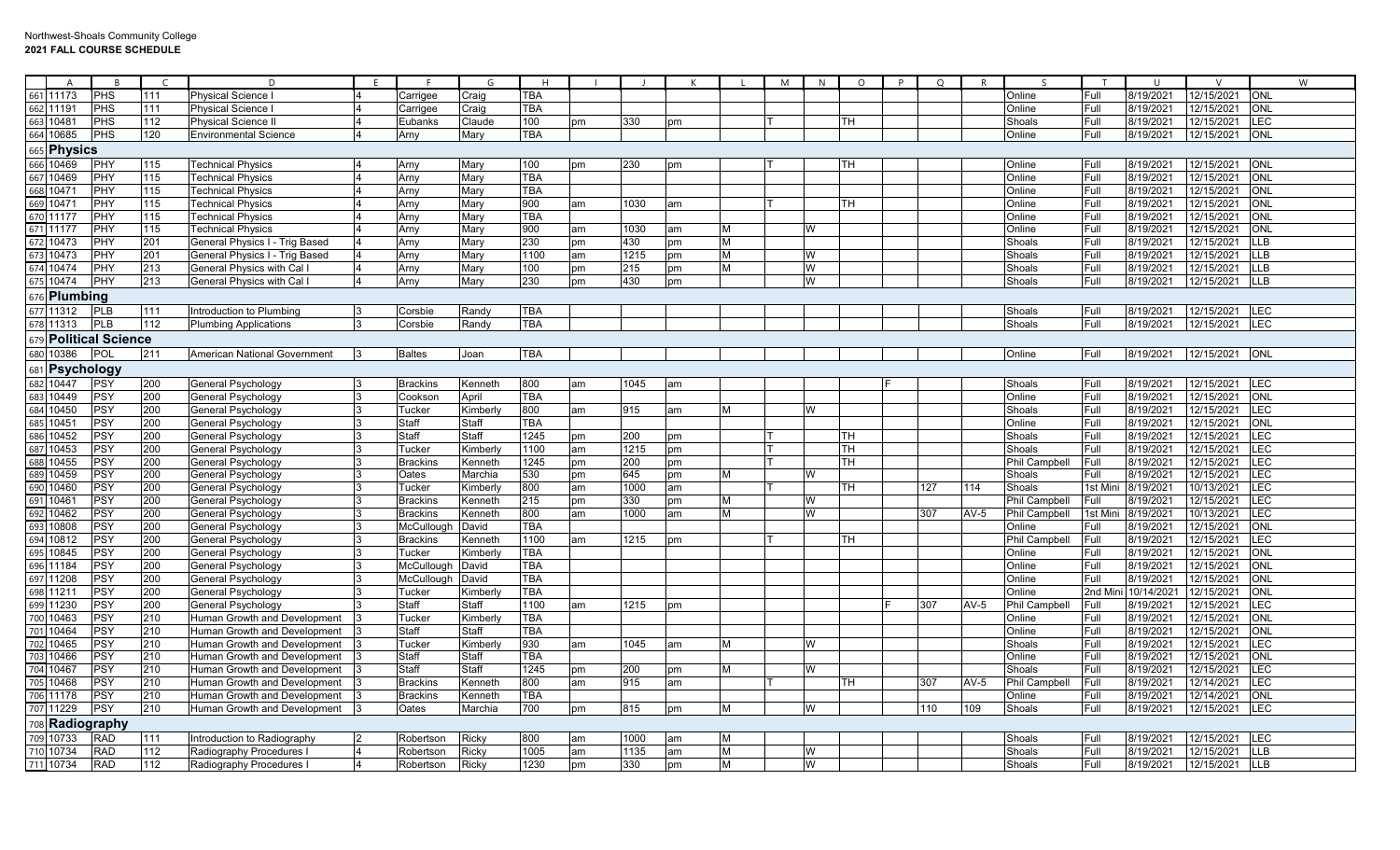## Northwest-Shoals Community College **2021 FALL COURSE SCHEDULE**

| $\overline{A}$               | $\overline{R}$           | $\epsilon$             | D                                                                              | E | E               | G                    | H                       |    |             | K  |   | M | N      | $\circ$                | P | Q          | $\mathsf{R}$ | $\varsigma$           | T               | U                      | $\mathsf{V}$             | W                 |
|------------------------------|--------------------------|------------------------|--------------------------------------------------------------------------------|---|-----------------|----------------------|-------------------------|----|-------------|----|---|---|--------|------------------------|---|------------|--------------|-----------------------|-----------------|------------------------|--------------------------|-------------------|
| 712<br>10735                 | <b>RAD</b>               | 113                    | <b>Patient Care</b>                                                            |   | Robertson       | Ricky                | 800                     | am | 1100        | am |   |   |        |                        |   |            |              | Shoals                | <b>Full</b>     | 8/19/2021              | 12/15/2021               | <b>LLB</b>        |
| 10735                        | <b>RAD</b>               | 113                    | <b>Patient Care</b>                                                            |   | Robertson       | Ricky                | 800                     | am | 900         | am |   |   | W      |                        |   |            |              | Shoals                | Full            | 8/19/2021              | 12/15/2021               | <b>LLB</b>        |
| 714 10736                    | <b>RAD</b>               | 114                    | <b>Clinical Education I</b>                                                    |   | Simms           | Carl                 | TBA                     |    |             |    |   |   |        |                        |   |            |              | Shoals                | Full            | 8/19/2021              | 12/15/2021               | <b>CLN</b>        |
| 715 10736                    | <b>RAD</b>               | 114                    | <b>Clinical Education I</b>                                                    |   | Simms           | Carl                 | TBA                     |    |             |    |   |   |        | TН                     |   |            |              | Shoals                | Full            | 8/19/2021              | 12/15/2021               | <b>CLN</b>        |
| 716 11069                    | <b>RAD</b>               | 212                    | Image Evaluation & Pathology                                                   |   | Simms           | Carl                 | 830                     | am | 1030        | am |   |   |        | <b>TH</b>              |   |            |              | Shoals                | Full            | 8/19/2021              | 12/15/2021               | <b>LLB</b>        |
| 717 11070                    | <b>RAD</b>               | 214                    | <b>Clinical Education IV</b>                                                   |   | Simms           | Carl                 | TBA                     |    |             |    | M |   | W      |                        |   |            |              | Shoals                | Full            | 8/19/2021              | 12/15/2021               | <b>CLN</b>        |
| 718 Religion                 |                          |                        |                                                                                |   |                 |                      |                         |    |             |    |   |   |        |                        |   |            |              |                       |                 |                        |                          |                   |
| 719 10977                    | <b>REL</b>               | 151                    | Survey of the Old Testament                                                    |   | Johnson         | Clarence             | TBA                     |    |             |    |   |   |        |                        |   |            |              | Online                | Full            | 8/19/2021              | 12/15/2021               | <b>ONL</b>        |
| 720                          |                          | Salon & Spa Management |                                                                                |   |                 |                      |                         |    |             |    |   |   |        |                        |   |            |              |                       |                 |                        |                          |                   |
| 721 11265                    | <b>SAL</b>               | 133                    | Salon and Spa Management Techn 3                                               |   | Wallace         | Gerri                | 800                     | am | 1230        | pm |   |   |        |                        |   | 131        |              | Shoals                | Full            | 8/19/2021              | 12/15/2021               | LEC               |
| 722 11265                    | <b>SAL</b>               | 133                    | Salon and Spa Management Techn 3                                               |   | Wallace         | Gerri                | 100                     | pm | 230         | pm |   |   |        |                        |   | 131        |              | Shoals                | Full            | 8/19/2021              | 12/15/2021               | <b>LEC</b>        |
| 723 10663                    | <b>SAL</b>               | 201                    | Entrepreneurship for Salon/Spa                                                 |   | Wallace         | Gerri                | <b>TBA</b>              |    |             |    |   |   |        |                        |   |            |              | Online                | Full            | 8/19/2021              | 12/15/2021               | <b>ONL</b>        |
|                              |                          |                        |                                                                                |   |                 |                      |                         |    |             |    |   |   |        |                        |   |            |              |                       |                 |                        |                          |                   |
| Sociology<br>724             |                          |                        |                                                                                |   |                 |                      |                         |    |             |    |   |   |        |                        |   |            |              |                       |                 |                        |                          |                   |
| 725<br>0441                  | <b>SOC</b>               | 200                    | Introduction to Sociology                                                      |   | Sealy           | Patricia             | 800                     | am | 915         | am |   |   |        | TН                     |   |            |              | Shoals                | <b>Full</b>     | 8/19/2021              | 12/15/2021               | <b>LEC</b>        |
| 726<br>10442<br>727<br>10443 | <b>SOC</b><br><b>SOC</b> | 200                    | Introduction to Sociology                                                      |   | Sealy           | Patricia<br>Patricia | 930<br>$\overline{215}$ | am | 1045<br>330 | am |   |   |        | <b>TH</b>              |   |            |              | Shoals                | Full<br>Full    | 8/19/2021<br>8/19/2021 | 12/15/2021<br>12/15/2021 | <b>LEC</b><br>LEC |
| 728<br>10444                 | <b>SOC</b>               | 200<br>200             | Introduction to Sociology                                                      |   | Sealy           | Patricia             | TBA                     | pm |             | pm | м |   | W      |                        |   |            |              | Shoals<br>Online      | Full            | 8/19/2021              | 12/15/2021               | ONL               |
| 729<br>10445                 | <b>SOC</b>               | 200                    | Introduction to Sociology<br>Introduction to Sociology                         |   | Sealy<br>Sealy  | Patricia             | 930                     | am | 1045        | am | M |   | W      |                        |   |            |              | Phil Campbell         | Full            | 8/19/2021              | 12/15/2021               | LEC               |
| 730<br>11144                 | <b>SOC</b>               | 200                    | Introduction to Sociology                                                      |   | Sealy           | Patricia             | <b>TBA</b>              |    |             |    |   |   |        |                        |   |            |              | Online                | Full            | 8/19/2021              | 12/15/2021               | <b>ONL</b>        |
| 731<br>10446                 | <b>SOC</b>               | 210                    | Social Problems                                                                |   | Sealy           | Patricia             | 1100                    | am | 1215        | pm |   |   |        | TH                     |   |            |              | Shoals                | Full            | 8/19/2021              | 12/15/2021               | LEC               |
|                              |                          |                        |                                                                                |   |                 |                      |                         |    |             |    |   |   |        |                        |   |            |              |                       |                 |                        |                          |                   |
| 732 Spanish                  |                          |                        |                                                                                |   |                 |                      |                         |    |             |    |   |   |        |                        |   |            |              |                       |                 |                        |                          |                   |
| 733 10020                    | <b>SPA</b>               | 101                    | Introductory Spanish I                                                         |   | Weems           | Julie                | <b>TBA</b>              |    |             |    |   |   |        |                        |   |            |              | Online                | Full            | 8/19/2021              | 12/15/2021               | ONL               |
| 734<br>10978                 | <b>SPA</b>               | 101                    | Introductory Spanish I                                                         |   | Johnson         | Maria                | 1050                    | am | 1230        | pm | M |   | W      |                        |   | 112        | 106          | Shoals                | Full            | 8/19/2021              | 12/15/2021               | LEC               |
| 735<br>10979                 | <b>SPA</b>               | 101                    | Introductory Spanish                                                           |   | Johnson         | Maria                | 530                     | pm | 710         | pm |   |   |        | TН                     |   | 121        | 141          | Shoals                | Full            | 8/19/2021              | 12/15/2021               | <b>LEC</b>        |
| 736<br>1098                  | <b>SPA</b>               | 101                    | Introductory Spanish I                                                         |   | Johnson         | Maria                | 530                     | pm | 710         | pm |   |   |        | TH                     |   | 302        |              | OC-307A Phil Campbell | Full            | 8/19/2021              | 12/15/2021               | LEC               |
| 737 11142                    | <b>SPA</b><br><b>SPA</b> | 101                    | Introductory Spanish I                                                         |   | Weems<br>Miller | Julie                | TBA                     |    |             |    |   |   |        |                        |   |            |              | Online                | Full            | 8/19/2021              | 12/15/2021               | <b>ONL</b>        |
| 738 11236                    |                          | 102                    | Introductory Spanish II                                                        |   |                 | Alyssia              | TBA                     |    |             |    |   |   |        |                        |   |            |              | Online                | Full            | 8/19/2021              | 12/15/2021               | <b>ONL</b>        |
| Speech<br>739                |                          |                        |                                                                                |   |                 |                      |                         |    |             |    |   |   |        |                        |   |            |              |                       |                 |                        |                          |                   |
| 740 10025                    | <b>SPH</b>               | 107                    | Fundamentals of Public Speakin                                                 |   | Robinson        | Kimberly             | <b>TBA</b>              |    |             |    |   |   |        |                        |   |            |              | Online                | Full            | 8/19/2021              | 12/15/2021               | <b>ONL</b>        |
| 741 10026                    | <b>SPH</b>               | 107                    | <b>Fundamentals of Public Speakin</b>                                          |   | Robinson        | Kimberly             | TBA                     |    |             |    |   |   |        |                        |   |            |              | Online                | Full            | 8/19/2021              | 12/15/2021               | <b>ONL</b>        |
| 742 10694                    | SPH                      | 107                    | <b>Fundamentals of Public Speakin</b>                                          |   | Robinson        | Kimberly             | 530                     | pm | 810         | pm |   |   |        |                        |   | 112        | 107          | Shoals                | Full            | 8/19/2021              | 12/15/2021               | LEC               |
| 743 10782                    | <b>SPH</b>               | 107                    | <b>Fundamentals of Public Speakin</b>                                          |   | Robinson        | Kimberly             | 1245                    | pm | 200         | pm |   |   |        | <b>TH</b>              |   | 112        | 107          | Shoals                | Full            | 8/19/2021              | 12/15/2021               | LEC               |
| 744<br>10985                 | <b>SPH</b>               | 107                    | <b>Fundamentals of Public Speakin</b>                                          |   | Robinson        | Kimberly             | 930                     | am | 1045        | am | M |   | W      |                        |   | 112        | 107          | Shoals                | Full            | 8/19/2021              | 12/15/2021               | LEC               |
| 745 10986                    | <b>SPH</b>               | 107                    | <b>Fundamentals of Public Speakin</b>                                          |   | Robinson        | Kimberly             | 1100                    | am | 1215        | pm |   |   |        | TH                     |   | 112        | 107          | Shoals                | Full            | 8/19/2021              | 12/15/2021               | <b>LEC</b>        |
| 746 10987<br>747 10988       | <b>SPH</b>               | 107                    | <b>Fundamentals of Public Speakin</b>                                          |   | Robinson        | Kimberly             | 1245                    | pm | 200         | pm | M |   | W      |                        |   | 112        | 107          | Shoals                | Full            | 8/19/2021              | 12/15/2021               | <b>LEC</b>        |
| 748 11098                    | SPH<br><b>SPH</b>        | 107<br>107             | Fundamentals of Public Speakin                                                 |   | Myatt           | Debra                | TBA<br><b>TBA</b>       |    |             |    |   |   |        |                        |   |            |              | Online<br>Online      | 2nd Mir<br>Full | 10/14/2021             | 12/15/2021<br>12/15/2021 | ONL<br>ONL        |
| 749 11141                    | <b>SPH</b>               | 107                    | <b>Fundamentals of Public Speakin</b><br><b>Fundamentals of Public Speakin</b> |   | _ong<br>Myatt   | Ginger<br>Debra      | TBA                     |    |             |    |   |   |        |                        |   |            |              | Online                | Full            | 8/19/2021<br>8/19/2021 | 12/15/2021               | <b>ONL</b>        |
| 750 11169                    | <b>SPH</b>               | 107                    | <b>Fundamentals of Public Speakin</b>                                          |   | Myatt           | Debra                | TBA                     |    |             |    |   |   |        |                        |   |            |              | Online                | Full            | 8/19/2021              | 12/15/2021               | ONL               |
| 751 11237                    | <b>SPH</b>               | 107                    | <b>Fundamentals of Public Speakin</b>                                          |   | Long            | Ginger               | 800                     | am | 915         | am | M |   | W      |                        |   | 302        |              | OC-309 Phil Campbell  | Full            | 8/19/2021              | 12/15/2021               | LEC               |
| 752 11238                    | <b>SPH</b>               | 107                    | <b>Fundamentals of Public Speakin</b>                                          |   | _ong            | Ginger               | 930                     | am | 1045        | am | M |   | W      |                        |   | 302        |              | OC-209 Phil Campbell  | Full            | 8/19/2021              | 12/15/2021               | LEC               |
| 753 11239                    | SPH                      | 107                    | Fundamentals of Public Speakin                                                 |   | Long            | Ginger               | 530                     | pm | 810         | pm |   |   | W      |                        |   | 302        | OC-309       | <b>Phil Campbell</b>  | Full            | 8/19/2021              | 12/15/2021               | <b>LEC</b>        |
|                              |                          |                        |                                                                                |   |                 |                      |                         |    |             |    |   |   |        |                        |   |            |              |                       |                 |                        |                          |                   |
| 754 Welding                  |                          |                        |                                                                                |   |                 |                      |                         |    |             |    |   |   |        |                        |   |            |              |                       |                 |                        |                          |                   |
| 755<br>10523<br>756          | <b>WDT</b>               | 108                    | <b>SMAW Fillet/OFC</b>                                                         |   | Davis           | Kevin                | 740                     | am | 855         | am | M |   | W      | <b>TH</b>              |   | 108        |              | Shoals                | Full            | 8/19/2021              | 12/15/2021               | LEC               |
| 10524                        | <b>WDT</b>               | 108                    | <b>SMAW Fillet/OFC</b>                                                         |   | Keeton          | <b>Brian</b>         | 740                     | am | 855         | am | M |   | W      | TH                     |   | 309        |              | Phil Campbell         | Full            | 8/19/2021              | 12/15/2021               | <b>LEC</b>        |
| 757<br>10525                 | <b>WDT</b>               | 108                    | <b>SMAW Fillet/OFC</b>                                                         |   | Paden           | Randall              | 340                     | pm | 455         | pm | M |   | W      | TН                     |   | 108        |              | Shoals                | Full            | 8/19/2021              | 12/15/2021               | LEC               |
| 758 10526                    | <b>WDT</b>               | 109                    | <b>SMAW FILLET/PAC/CAC</b>                                                     |   | Paden           | Randall              | 500                     | pm | 615         | pm | M |   | W      | TH                     |   | 108        |              | Shoals                | Full            | 8/19/2021              | 12/15/2021               | <b>LEC</b>        |
| 759<br>10527                 | <b>WDT</b>               | 109                    | <b>SMAW FILLET/PAC/CAC</b>                                                     |   | Davis           | Kevin                | 900                     | am | 1015        | am | M |   | W      | <b>TH</b>              |   | 108<br>309 |              | Shoals                | Full            | 8/19/2021              | 12/15/2021               | LEC               |
| 760 10528                    | <b>WDT</b>               | 109                    | <b>SMAW FILLET/PAC/CAC</b>                                                     |   | Keeton          | <b>Brian</b>         | 900                     | am | 1015        | am | M |   | W<br>W | <b>TH</b><br><b>TH</b> |   | 108        |              | Phil Campbell         | Full<br>Full    | 8/19/2021              | 12/15/2021               | LEC<br>LEC        |
| 761 11280                    | WD <sub>1</sub>          | 115                    | <b>GTAW Carbon Pipe Theory</b>                                                 |   | iles            | Lindsey              | 1020                    | am | 1205        | pm | M |   |        |                        |   |            |              | Shoals                |                 | 8/19/2021              | 12/15/2021               |                   |